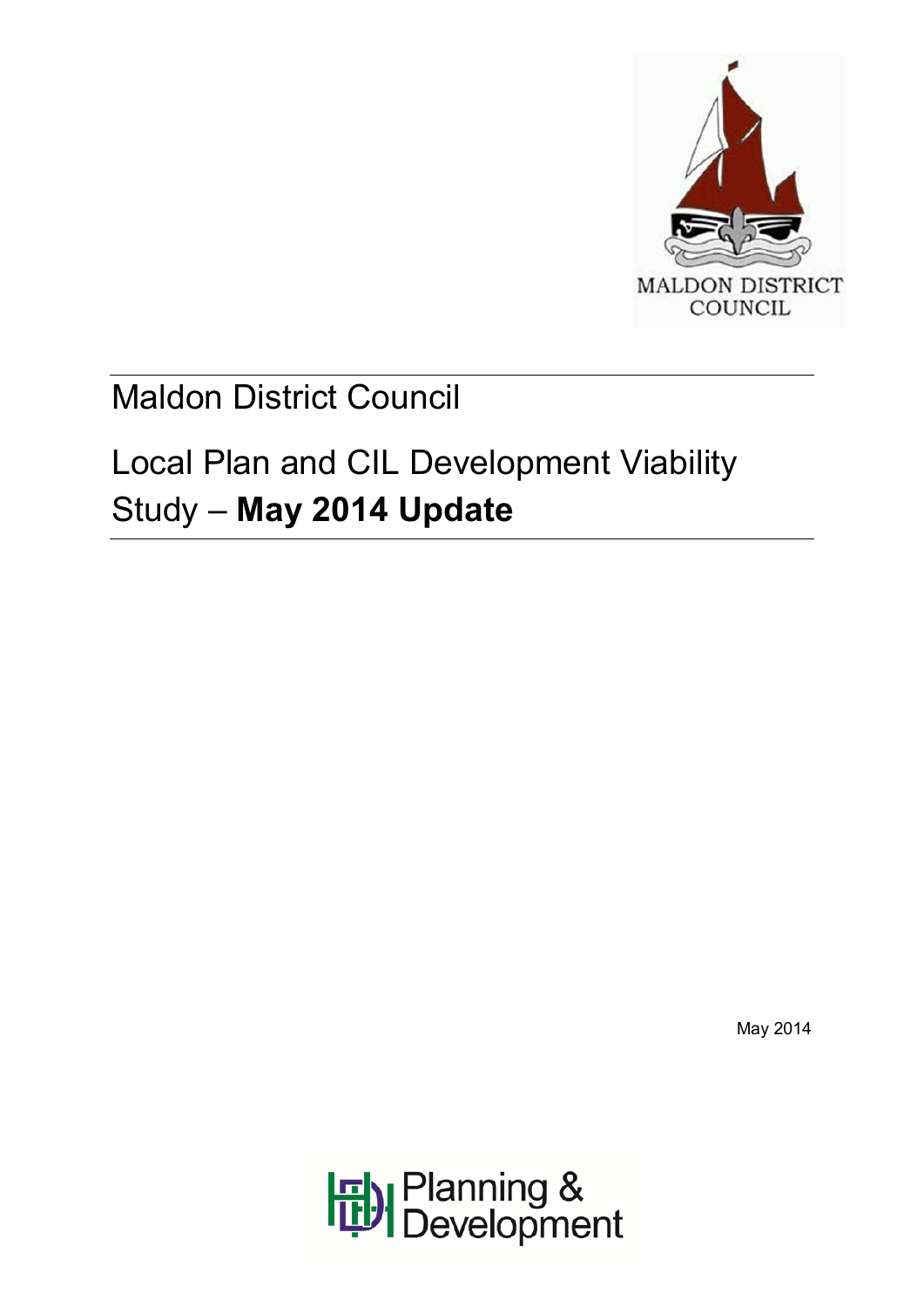#### **Important Notice**

HDH Planning & Development Ltd has prepared this report for the sole use of Maldon District Council in accordance with the Agreement under which our services were performed. No other warranty, expressed or implied, is made as to the professional advice included in this report or any other services provided by us. This report may not be relied upon by any other party without the prior and express written agreement of HDH Planning & Development Ltd.

Some of the conclusions and recommendations contained in this report are based upon information provided by others (including Maldon District Council and consultees) and upon the assumption that all relevant information has been provided by those parties from whom it has been requested. Information obtained from third parties has not been independently verified by HDH Planning & Development Ltd, unless otherwise stated in the report. The conclusions and recommendations contained in this report are concerned with policy requirement, guidance and regulations which may be subject to change. They reflect a Chartered Surveyor's perspective and do not reflect or constitute legal advice and the Council should seek legal advice before implementing any of the recommendations.

No part of this report constitutes a valuation and the report should not be relied on in that regard.

Certain statements made in the report may constitute estimates, projections or other forward-looking statements and even though they are based on reasonable assumptions as of the date of the report, such forward-looking statements by their nature involve risks and uncertainties that could cause actual results to differ materially from the results predicted. HDH Planning & Development Ltd specifically does not guarantee or warrant any estimate or projections contained in this report.

RS Drummond-Hay MRICS ACIH **HDH Planning & Development Ltd** Bellgate, Casterton Kirkby Lonsdale Cumbria. LA6 2LF simon@drummond-hay.co.uk 015242 76205 / 07989 975 977

Issued 28<sup>th</sup> May 2014

#### **COPYRIGHT**

© This report is the copyright of HDH Planning & Development Ltd. Any unauthorised reproduction or usage by any person other than the addressee is strictly prohibited.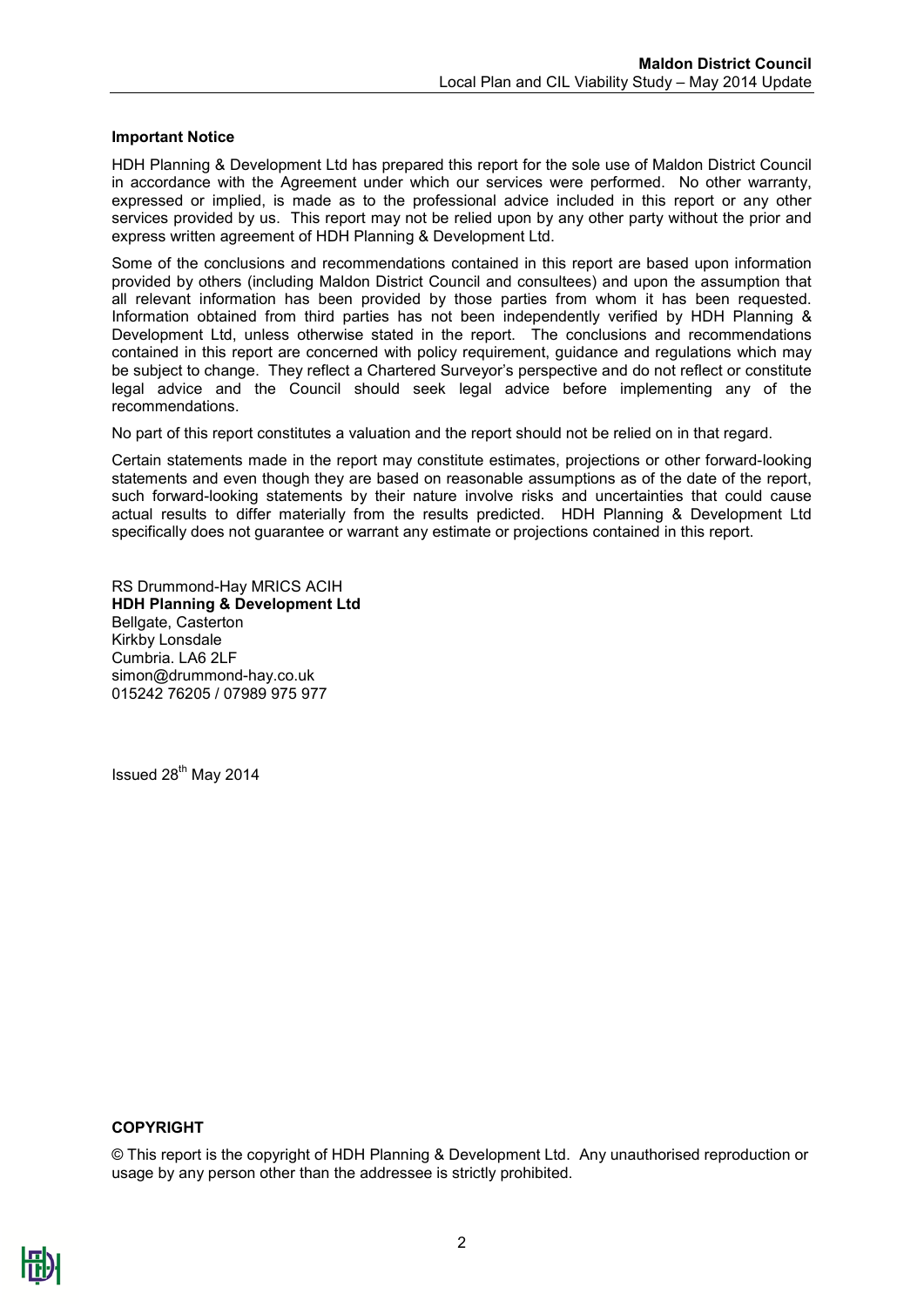# **CONTENTS**

| 1. |                                                                               |  |
|----|-------------------------------------------------------------------------------|--|
| 2. |                                                                               |  |
|    |                                                                               |  |
| 3. |                                                                               |  |
| 4. | Do the rates of CIL reflect the smaller 'discount' supermarket operators?  19 |  |
| 5. |                                                                               |  |
| 6. | Residential Price Assumptions for South Maldon Area.  25                      |  |
| 7. | Updated Infrastructure Costs and Affordable Requirements 29                   |  |
| 8. |                                                                               |  |
| 9. |                                                                               |  |
|    |                                                                               |  |
|    |                                                                               |  |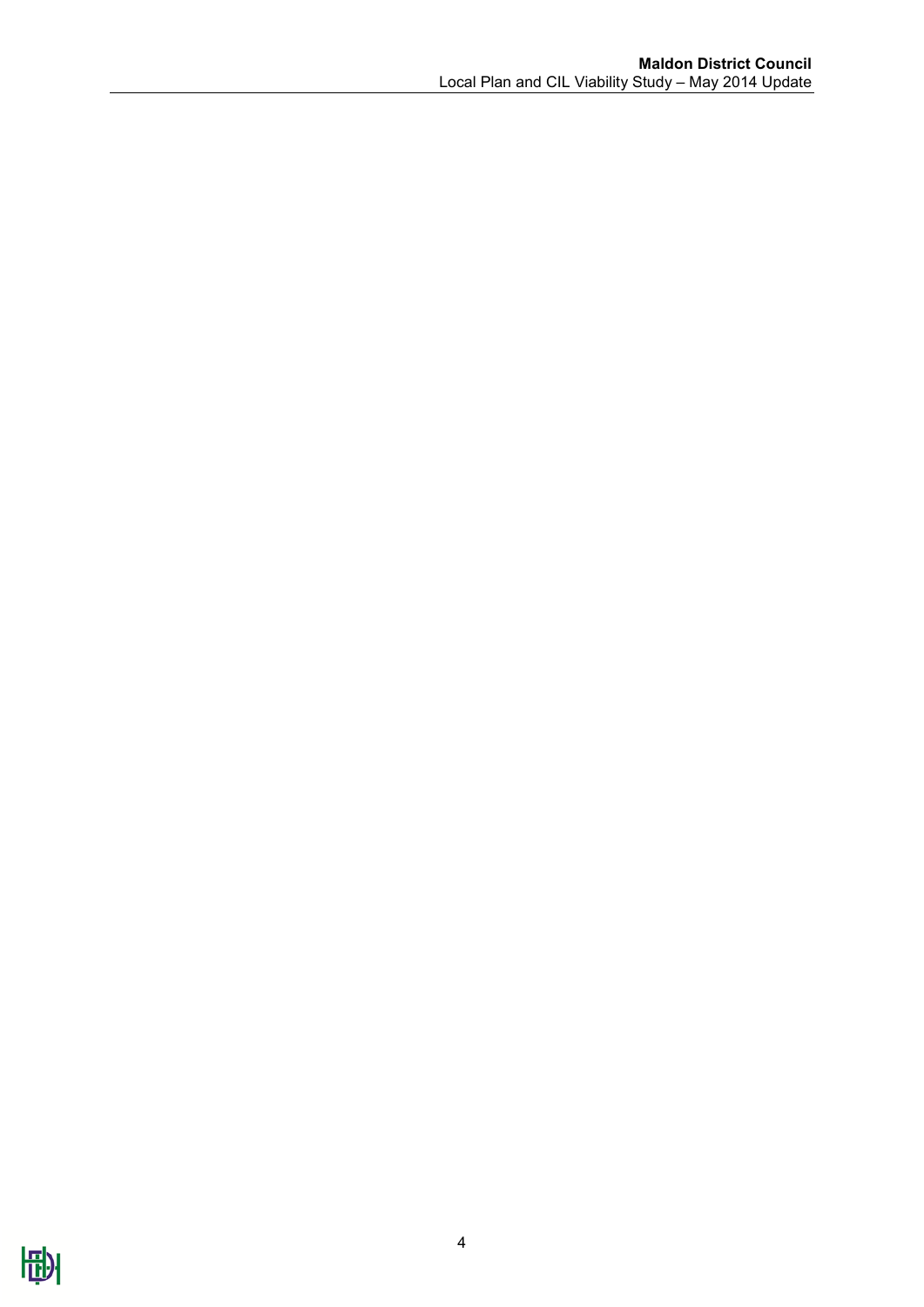### <span id="page-4-0"></span>1. Introduction

- 1.1 In early 2013, HDH Planning & Development Ltd (HDH) was commissioned by Maldon District Council (MDC) to assist with the preparation of a Site Allocations and Development Management Policies Viability Assessment to support the production of the Maldon District Local Development Plan (LDP). The scope of the project was extended beyond the initial brief to provide a viability assessment in connection with the introduction of Community Infrastructure Levy (CIL). The Local Plan and CIL Viability Study was published in August 2013. Following a period of consultation the Viability Study was updated in November 2013.
- 1.2 This brief paper has been produced to address further points raised either by consultees and stakeholders or by the Council in the period in the run up to the independent examination of the Local Plan. In addition, since the completion of the Viability Study, further amendments have been made to the CIL Regulations (February 2014) and the Government as finalised the National Planning Practice Guidance (NPPG) (March 2014). The consequences of these new documents have also been considered.
- 1.3 This paper will not repeat the methodology and assumptions used in the Viability Study and should be read with that study and the November 2013 Update.
- 1.4 The following main topics have been addressed:
	- a) The NPPG and amendments to the CIL Regulations
	- b) Older People's Housing
	- c) Retail rates for smaller/discount supermarkets
	- d) Instalments policy
	- e) Residential Price Assumptions in South Maldon
	- f) The impact on updated infrastructure costs on deliverability.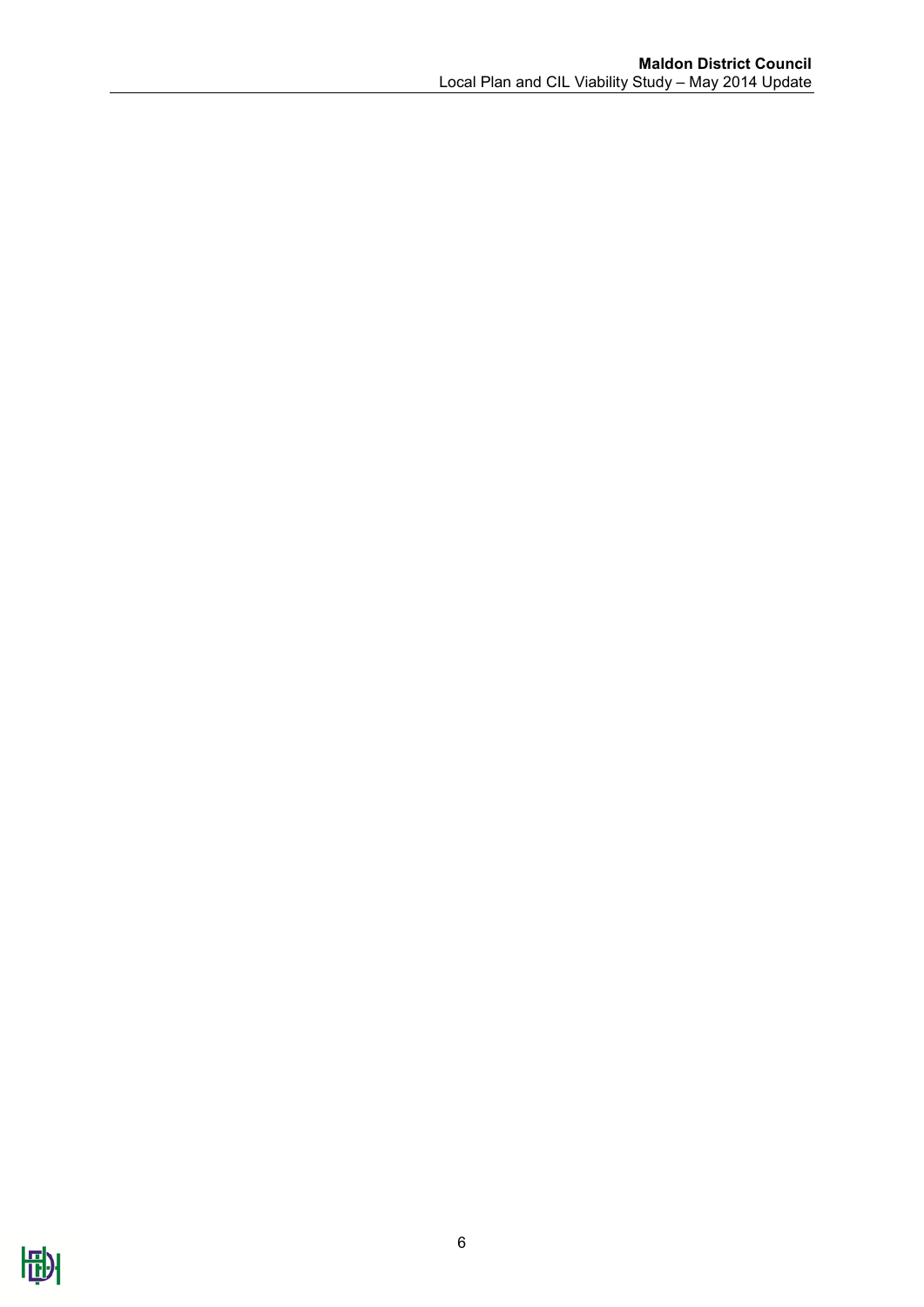### <span id="page-6-0"></span>2. The NPPG and amendments to the CIL Regulations.

2.1 On the  $24<sup>th</sup>$  of February 2014 further amendments to the CIL Regulations came into effect and on  $6<sup>th</sup>$  March 2014 the Government published National Planning Practice Guidance (NPPG). The NPPG is in the form of a website<sup>1</sup> and carries equal weight to the NPPF. In this chapter, we have considered whether work carried out as part of the Viability Study is consistent with these changes.

### <span id="page-6-1"></span>**NPPG**

2.2 The NPPF introduced a requirement to assess the viability of the delivery of the Local Plan and the impact on development of policies contained within it. The NPPF includes the following paragraphs:

*173. Pursuing sustainable development requires careful attention to viability and costs in planmaking and decision-taking. Plans should be deliverable. Therefore, the sites and the scale of development identified in the plan should not be subject to such a scale of obligations and policy burdens that their ability to be developed viably is threatened. To ensure viability, the costs of any requirements likely to be applied to development, such as requirements for affordable housing, standards, infrastructure contributions or other requirements should, when taking account of the normal cost of development and mitigation, provide competitive returns to a willing land owner and willing developer to enable the development to be deliverable.*

*174. Local planning authorities should set out their policy on local standards in the Local Plan, including requirements for affordable housing. They should assess the likely cumulative impacts on development in their area of all existing and proposed local standards, supplementary planning documents and policies that support the development plan, when added to nationally required standards. In order to be appropriate, the cumulative impact of these standards and policies should not put implementation of the plan at serious risk, and should facilitate development throughout the economic cycle. Evidence supporting the assessment should be proportionate, using only appropriate available evidence.*

2.3 This requirement remains unchanged however the NPPG provides further detail as to what this means. Viability is a recurring theme through the NPPG, and it includes specific sections on viability in both the plan-making and the development management processes. The NPPF says that plans should be deliverable and that the scale of development identified in the Plan should not be subject to such a scale of obligations and policy burdens that their ability to be developed viably is threatened. The NPPG says:

*Understanding Local Plan viability is critical to the overall assessment of deliverability. Local Plans should present visions for an area in the context of an understanding of local economic conditions and market realities. This should not undermine ambition for high quality design and wider social and environmental benefit but such ambition should be tested against the realistic likelihood of delivery.*

-

<sup>1</sup> http://planningguidance.planningportal.gov.uk/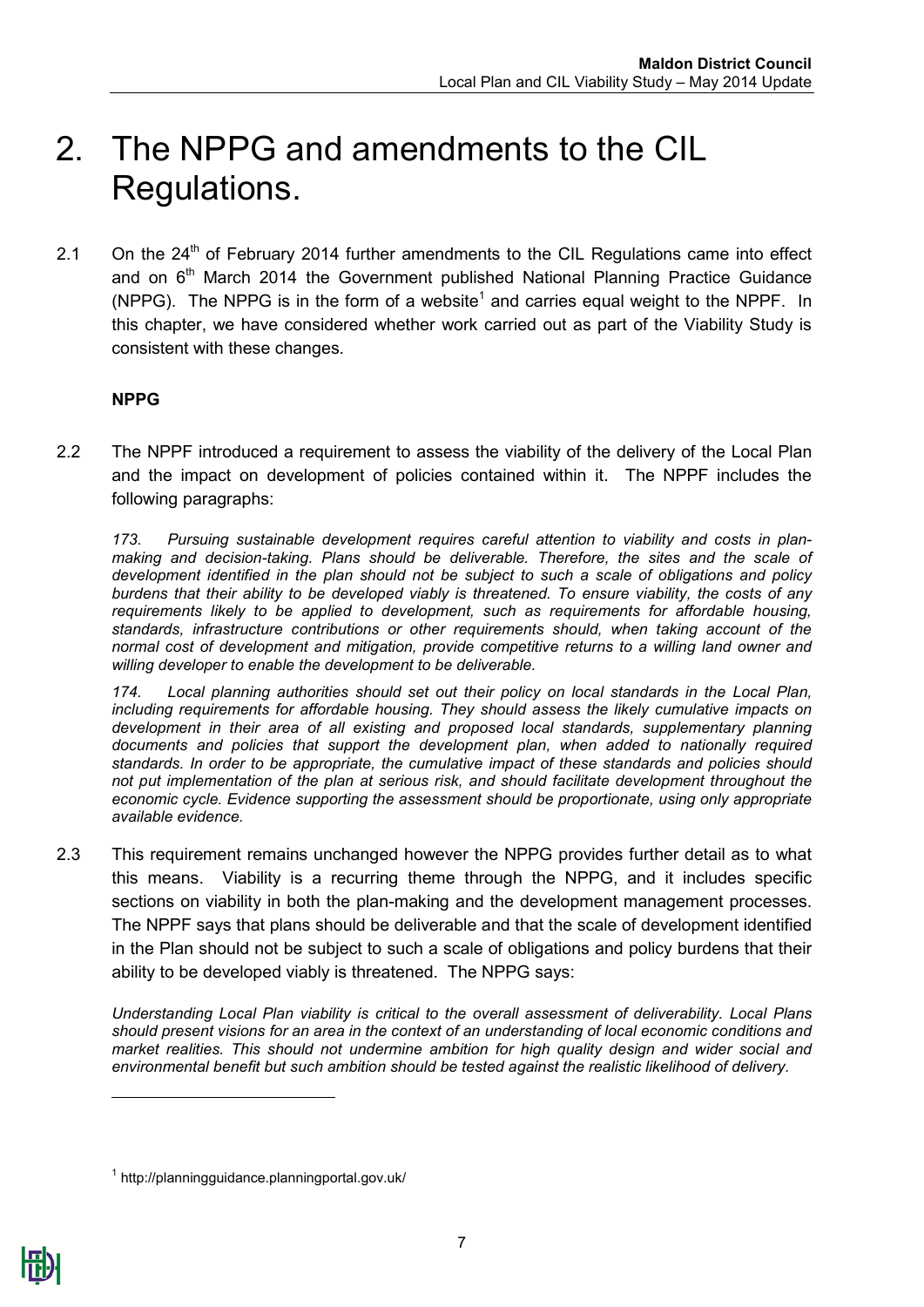*…. viability can be important where planning obligations or other costs are being introduced. In these cases decisions must be underpinned by an understanding of viability, ensuring realistic decisions are made to support development and promote economic growth. Where the viability of a development is in question, local planning authorities should look to be flexible in applying policy requirements wherever possible. NPPG ID: 10-001-20140306*

- 2.4 These requirements are not new and are simply stating best practice and are wholly consistent with the approach taken through the preparation of the Plan. An example is the inclusion of viability testing in relation to the affordable housing policy.
- 2.5 In the section on considering land availability, the NPPG says:

*A site is considered achievable for development where there is a reasonable prospect that the particular type of development will be developed on the site at a particular point in time. This is essentially a judgement about the economic [viability of a site,](http://planningguidance.planningportal.gov.uk/blog/guidance/viability-guidance/) and the capacity of the developer to complete and sell the development over a certain period. NPPG ID: 3-021-20140306*

2.6 The NPPG does not prescribe a single approach for assessing viability. The NPPF and the NPPG both set out the policy principles relating to viability assessments.

*There is no standard answer to questions of viability, nor is there a single approach for assessing viability. The National Planning Policy Framework, informed by this Guidance, sets out the policy principles relating to viability assessment. A range of sector led guidance on viability methodologies in plan making and decision taking is widely available. NPPG 10-002-20140306.* 

- 2.7 The Viability Study was carried out under the Harman Guidance and in accordance with the RICS Guidance, it also drew on the Planning Advisory Service (PAS) resources and was informed by appeal decisions and CIL Examiners' reports.
- 2.8 The NPPG does not require every site to be tested:

*Assessing the viability of plans does not require individual testing of every site or assurance that individual sites are viable; site typologies may be used to determine viability at policy level. Assessment of samples of sites may be helpful to support evidence and more detailed assessment may be necessary for particular areas or key sites on which the delivery of the plan relies. NPPG ID: 10-006-20140306*

- 2.9 This supports the approach that was taken in the Viability Study where the analysis is based on a set of typologies that represented the expected development to come forward over the plan-period. These typologies were agreed through the consultation process and the methodology is fully consistent with the NPPG. In addition, the strategic sites within the Plan have been assessed.
- 2.10 During the consultation process, the Viability Thresholds were a controversial matter and it is clear that different landowners will take different approaches depending on their personal and corporate priorities. The assessment was based on an informed assumption being made about the 'uplift', being the margin above the 'existing use value' which would be sufficient to incentivise the landowner sell. Both the RICS Guidance and the NPPG make it clear that, when considering land value, that this must be done in the context of current and emerging policies:

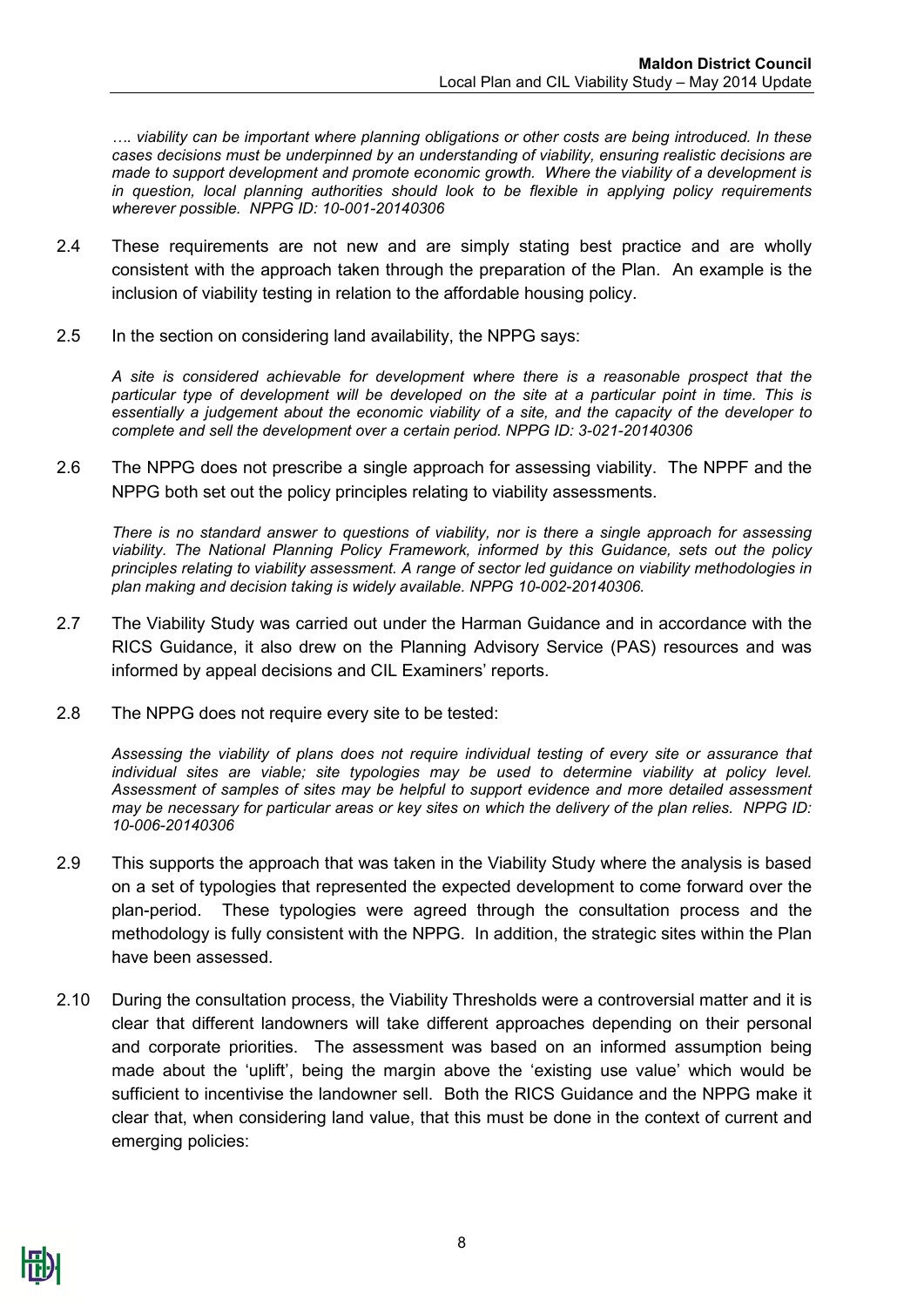*Site Value definition Site Value either as an input into a scheme specific appraisal or as a benchmark is defined in the guidance note as follows: 'Site Value should equate to the market value subject to the following assumption: that the value has regard to development plan policies and all other material planning considerations and disregards that which is contrary to the development plan.' Box 7, Page 12, RICS Guidance*

*In all cases, estimated land or site value should: …reflect emerging policy requirements and planning obligations and, where applicable, any Community Infrastructure Levy charge;… NPPG ID 10-014- 20140306*

- 2.11 This supports the approach taken in the Viability Study.
- 2.12 The NPPG stresses the importance of working from evidence and in collaboration with the development industry:

*Evidence based judgement: assessing viability requires judgements which are informed by the relevant available facts. It requires a realistic understanding of the costs and the value of development in the local area and an understanding of the operation of the market.*

*Understanding past performance, such as in relation to build rates and the scale of historic planning obligations can be a useful start. Direct engagement with the development sector may be helpful in accessing evidence.*

*Collaboration: a collaborative approach involving the local planning authority, business community, developers, landowners and other interested parties will improve understanding of deliverability and viability. Transparency of evidence is encouraged wherever possible. Where communities are preparing a [neighbourhood plan](http://planningguidance.planningportal.gov.uk/blog/guidance/neighbourhood-planning/) (or Neighbourhood Development Order), local planning authorities are encouraged to share evidence to ensure that local viability assumptions are clearly understood. ID: 10-004-20140306*

- 2.13 Considerable emphasis has been put on consultation and collaboration.
- 2.14 The meaning of *competitive returns* is discussed in the Viability Study and is at the core of a viability assessment. The RICS Guidance includes the following definition:

*Competitive returns - A term used in paragraph 173 of the NPPF and applied to 'a willing land owner and willing developer to enable development to be deliverable'. A 'Competitive Return' in the context of land and/or premises equates to the Site Value as defined by this guidance, i.e. the Market Value subject to the following assumption: that the value has regard to development plan policies and all other material planning considerations and disregards that which is contrary to the development plan. A 'Competitive Return' in the context of a developer bringing forward development should be in accordance with a 'market risk adjusted return' to the developer, as defined in this guidance, in viably delivering a project.*

2.15 The NPPG now adds to this saying:

#### *Competitive return to developers and land owners*

*The National Planning Policy Framework states that viability should consider "competitive returns to a*  willing landowner and willing developer to enable the development to be deliverable." This return will *vary significantly between projects to reflect the size and risk profile of the development and the risks to the project. A rigid approach to assumed profit levels should be avoided and comparable schemes or data sources reflected wherever possible.*

*A competitive return for the land owner is the price at which a reasonable land owner would be willing to sell their land for the development. The price will need to provide an incentive for the land owner to sell in comparison with the other options available. Those options may include the current use value of the land or its value for a realistic alternative use that complies with planning policy. NPPG ID: 10- 015-20140306.*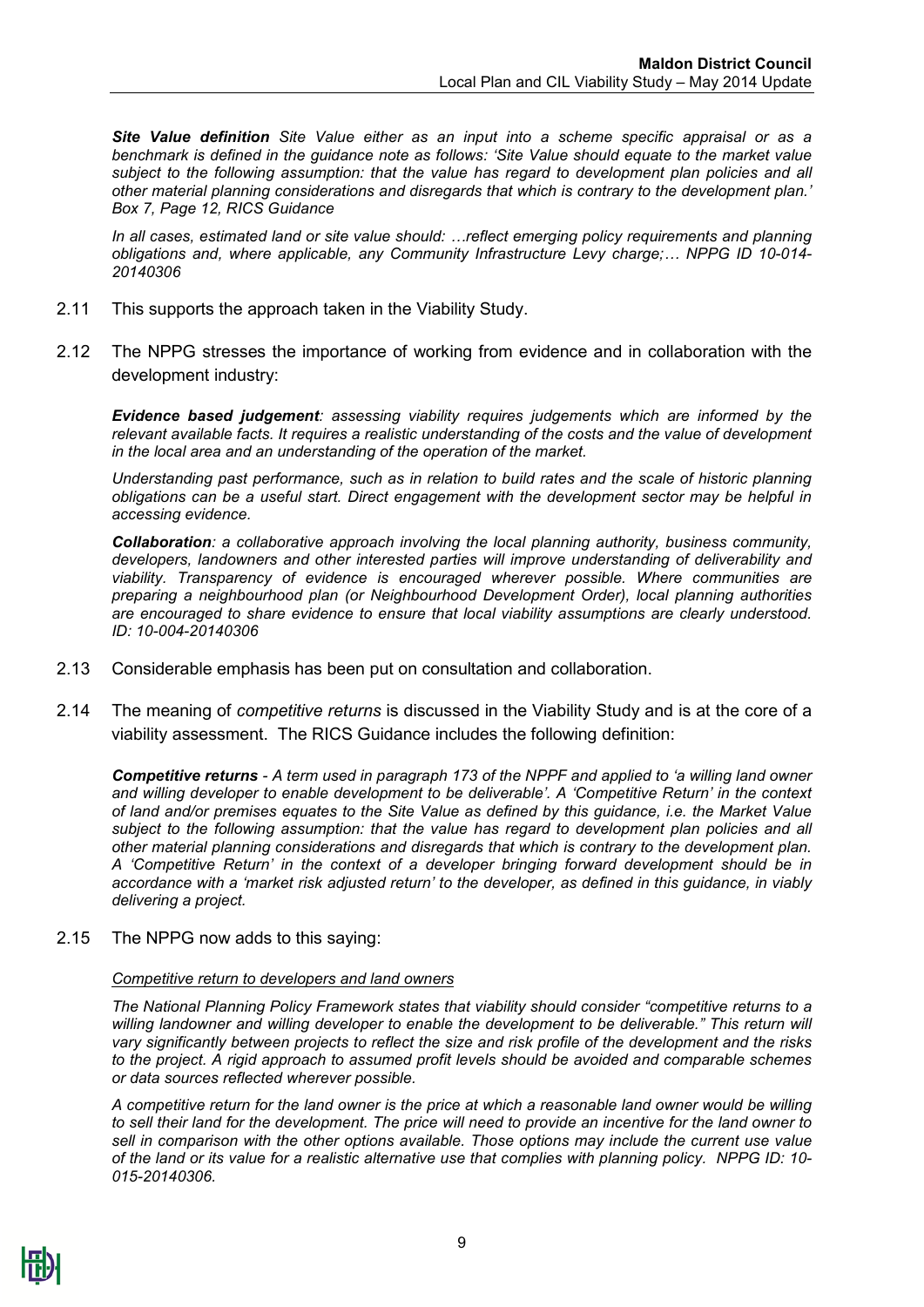### <span id="page-9-0"></span>**Community Infrastructure Levy (CIL) Regulations**

2.16 A further amendment to the CIL Regulations came into effect on  $24<sup>th</sup>$  February 2014. These make some important changes across the whole CIL regime. For the purpose of this work the most important change is to CIL Regulation 14 which has been altered as follows:

#### *Setting rates*

*14.—(1) In setting rates (including differential rates) in a charging schedule, a charging authority must aim to strike what appears to the charging authority to be an appropriate balance between—* 

*(a) the desirability of funding from CIL (in whole or in part) the actual and expected estimated total cost of infrastructure required to support the development of its area, taking into account other actual and expected sources of funding; and*

*(b) the potential effects (taken as a whole) of the imposition of CIL on the economic viability of development across its area.*

*(2) In setting rates ….*

- 2.17 The precise meaning of these changes has not yet been, explicitly confirmed through the examination and legal process, however this does reduce some of the latitude that a council had in the approach taken to setting CIL. In the case of Maldon the impact is minimal as the Council has already taken a cautious approach through the Viability Study in terms of the assumptions taken.
- 2.18 In March 2010 CLG published Community Infrastructure Levy Guidance, Charge setting and charging schedule procedures to support the CIL Regulations. These were replaced by Community Infrastructure Levy, Guidance (April 2013). These have now been replaced by Community Infrastructure Levy, Guidance (February 2014). On preparing the evidence base on economic viability the CIL Guidance now says:

*A charging authority must use 'appropriate available evidence' (as defined in the Planning Act 2008 section 211(7A)) to inform their draft charging schedule. The Government recognises that the available data is unlikely to be fully comprehensive. Charging authorities need to demonstrate that their proposed levy rate or rates are informed by 'appropriate available' evidence and consistent with that evidence across their area as a whole.* 

*A charging authority should draw on existing data wherever it is available. They may consider a range of data, including values of land in both existing and planned uses, and property prices – for example, house price indices and rateable values for commercial property. They may also want to build on work undertaken to inform their assessments of land availability.* 

*In addition, a charging authority should directly sample an appropriate range of types of sites across its area, in order to supplement existing data. This will require support from local developers. The exercise should focus on strategic sites on which the relevant Plan (the Local Plan in England, Local Development Plan in Wales, and the London Plan in London ) relies, and those sites where the impact of the levy on economic viability is likely to be most significant (such as brownfield sites).* 

*The sampling should reflect a selection of the different types of sites included in the relevant Plan, and should be consistent with viability assessment undertaken as part of plan-making.*

*CIL Guidance February 2014, Section 2:2:2:4* 

2.19 The test that will be applied to the proposed rates of CIL are set out in Section 2.2 of the CIL Guidance, putting greater emphasis on demonstrating how CIL will be used to deliver the infrastructure required to support the Plan.

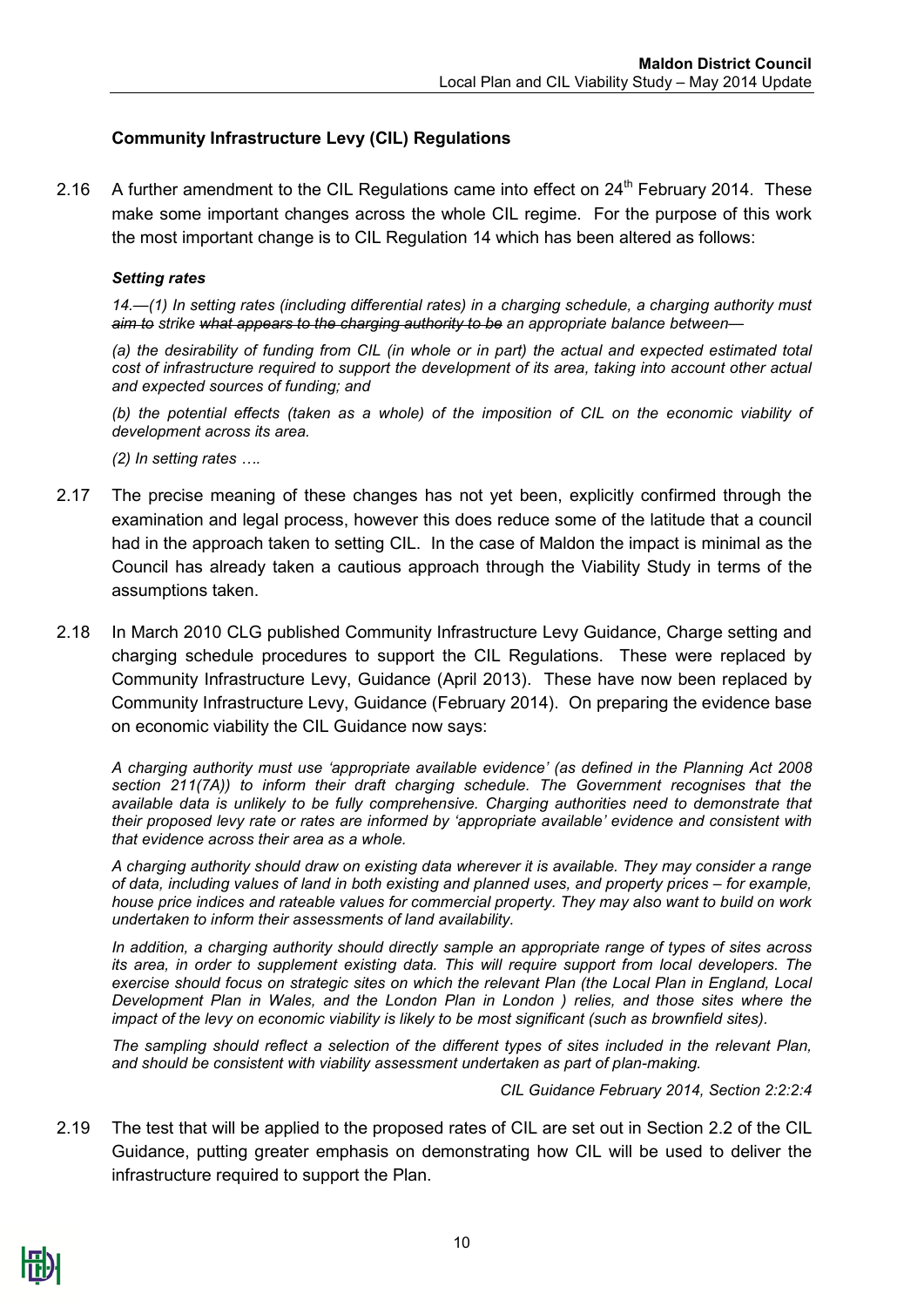*The levy is expected to have a positive economic effect on development across a local plan area. When deciding the levy rates, an appropriate balance must be struck between additional investment to support development and the potential effect on the viability of developments.* 

*This balance is at the centre of the charge-setting process. In meeting the regulatory requirements (see Regulation 14(1)), charging authorities should be able to show and explain how their proposed levy rate (or rates) will contribute towards the implementation of their relevant plan and support development across their area.*

*As set out in the National Planning Policy Framework in England (paragraphs 173 – 177), the sites and the scale of development identified in the plan should not be subject to such a scale of obligations and policy burdens that their ability to be developed viably is threatened. The same principle applies in Wales.*

- 2.20 The test is whether the sites and the scale of development identified in the Plan are subject to such a scale of obligations and policy burdens that their ability to be developed viably is threatened by CIL. This is somewhat more cautious than the approach set out in earlier guidance. In the March 2010 CIL Guidance, the test was whether the Plan was put at '*serious risk*', and in the April 2013 CIL Guidance, the test was whether CIL '*threatened the development plan as a whole*'.
- 2.21 From the outset, the approach taken by Maldon District Council has been cautious and recognises the challenges of development across the District. This approach is consistent with the February 2014 CIL Guidance. It is relevant to note that CIL may make some sites unviable, just as some schemes are unviable anyway due to factors such as site clearance and decontamination, however the Council has set CIL and its other policy requirements (such as affordable housing) at a level as to ensure the Plan is deliverable and the broad range of priorities and needs (including paying for infrastructure and delivering the quantum and mix of housing identified in the SHMA) are met.

#### <span id="page-10-0"></span>*Payments in Kind*

2.22 Under changes to CIL Regulation 73 a local authority (at its discretion) can accept CIL 'in kind'. The changes to this Regulation have extended this provision from the payment of CIL through the transfer of land, to the payment through the transfer of infrastructure as well as land.

These changes give the increased flexibility to both the Charging Authority and the developer allowing CIL to be 'paid' through the provision of infrastructure. This may be on site or nearby.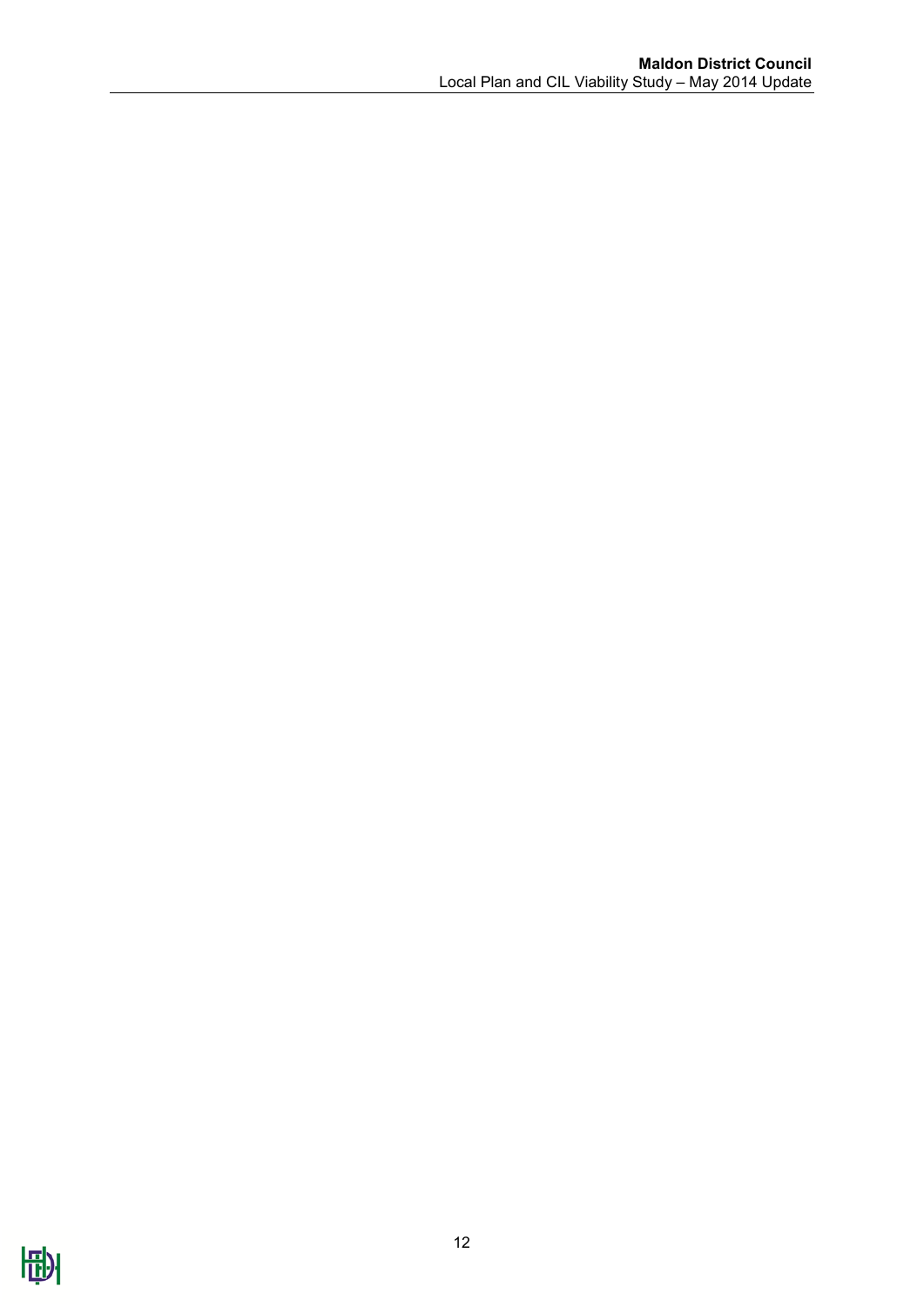### <span id="page-12-0"></span>3. Older People's Housing

3.1 Older people's housing is an important part of the Plan. The Council's Strategic Housing Market Assessment says<sup>2</sup>:

*The population of the District is predicted to grow by 10,800 between 2011 and 2035, 10,700 of which will be aged 65+. This is a net increase of 17% and an increase of 85% of the population age 65+.*

3.2 Two areas of concern were raised through the consultation process with regard to older people's housing. Firstly, in connection to the modelling of extracare housing where the values used were questioned. Secondly, the modelling carried out to date has not considered the affordable housing target in relation to older people's housing (because at the time of the report it was not thought to apply to this sector).

#### <span id="page-12-1"></span>**Price assumptions**

- 3.3 The modelling in the report was based on recommendations from the Retirement Housing Group (RHG) being a trade group representing private sector developers and operators of retirement, care and extracare homes. They set out a case that these products should be tested separately.
- 3.4 In line with the RHG recommendations, it was assumed the price of a 1 bed sheltered property is about 75% of the price of an existing 3 bed semi-detached house, and the price of a 2 bed sheltered property is about equal to the price of an existing 3 bed semi-detached house. In addition and in line with the RHG recommendations we assumed extracare housing is 25% more expensive than sheltered. In Maldon District, at the time of the Viability Study, the median price of a 3 bed semi-detached home was £220,000 so we used this as a starting point. On this basis we assumed older people's housing has the following worth:

| <b>Worth of Retirement and Extracare</b> |      |         |                  |  |  |  |  |  |  |  |  |
|------------------------------------------|------|---------|------------------|--|--|--|--|--|--|--|--|
|                                          | Area | £       | E/m <sup>2</sup> |  |  |  |  |  |  |  |  |
| 3 bed semi-detached                      |      | 220,000 |                  |  |  |  |  |  |  |  |  |
| 1 bed Sheltered                          | 50   | 165,000 | 3,300            |  |  |  |  |  |  |  |  |
| 2 bed Sheltered                          | 75   | 220,000 | 2,933            |  |  |  |  |  |  |  |  |
| 1 bed Extracare                          | 65   | 206,250 | 3,173            |  |  |  |  |  |  |  |  |
| 2 bed Extracare                          | 80   | 275,000 | 3,438            |  |  |  |  |  |  |  |  |

Source: Table 5.1 MDC Viability Study HDH 2013

-

 $2$  Paragraph 3.3 Strategic Housing Market Assessment Update Explanatory Note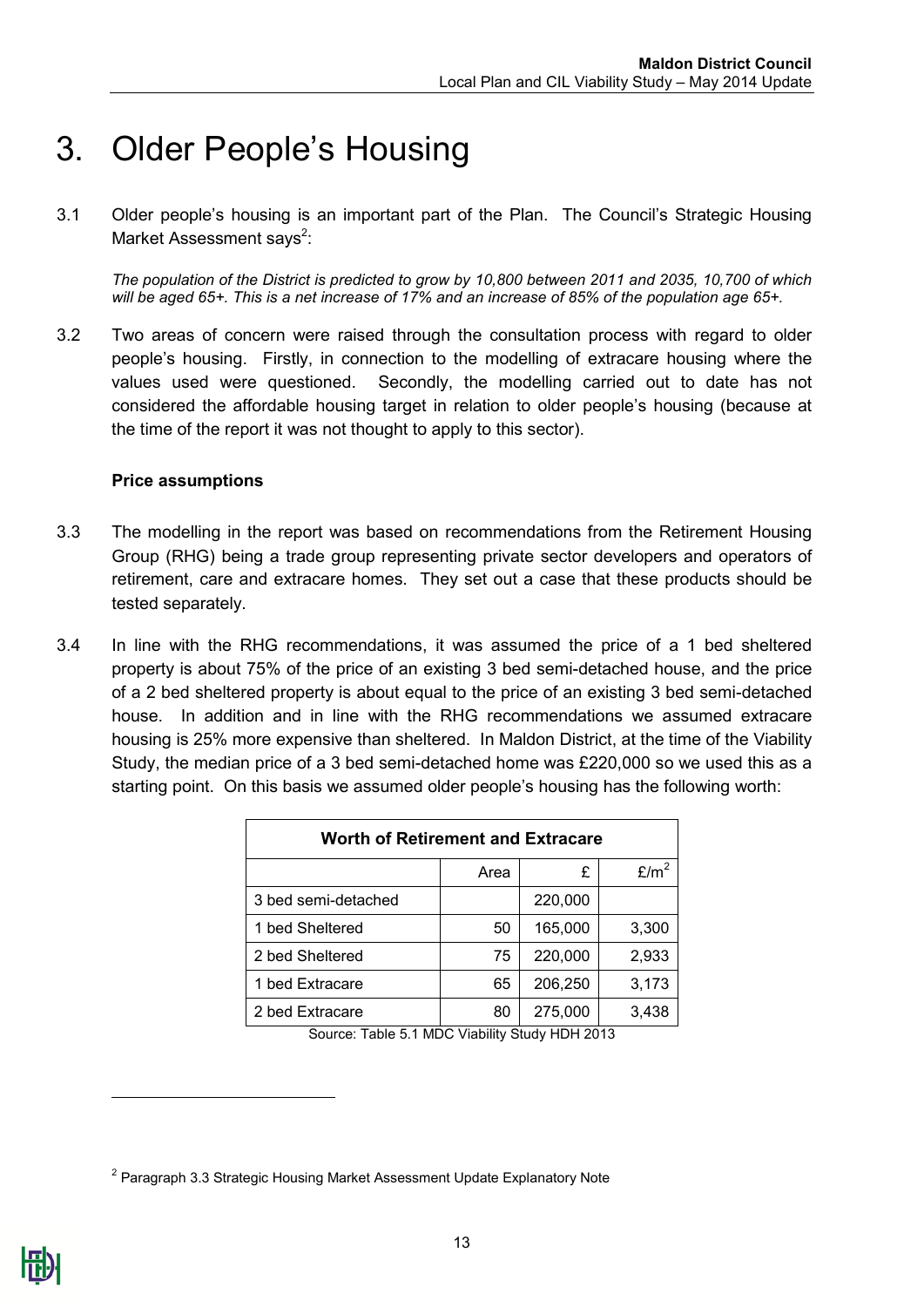- 3.5 The above prices were applied to the net saleable areas of market housing.
- 3.6 Whilst consultees confirmed the basis of the modelling, concern was expressed (PDCS008) about the value attributed to extracare being too high and that a more appropriate price was about £200,000 which equates to about £2,500/ $m^2$  – although it should be noted that another consultee representing a group associated with the delivery of retirement housing (PDCS035) did not raise the value assumptions as a concern.
- 3.7 We have revisited the assumption. The reason for the concern was that the price suggested was too high to allow the buyer to access equity from an existing home, through downsizing, to a smaller home. This is reflective of that developer's local experience rather than being based on comparable evidence and no alternative prices were suggested.
- 3.8 At the time of this update, the median asking price for a 3 bed semi-detached home in Maldon/Heybridge is £270,000, and is higher in the outlying villages. This is a notable increase over the last year, when the price for semi-detached houses across Maldon and Heybridge was around £220,000.
- 3.9 We have been provided (in confidence) with a development appraisal, submitted through the development management process in connection with a Sheltered Housing scheme in Maldon. This was based on the value of  $£3,345/m<sup>2</sup>$  being significantly higher than that used in the Viability Study.
- 3.10 The prices for extracare housing units that are currently being marketed (May 2014) in the area are all somewhat below £200,000 per unit.
- 3.11 The value of older people's housing as derived through the RHG formula does not properly reflect the value in Maldon. In this update we have adjusted these to  $\text{\pounds}3.345/m^2$  for sheltered housing and  $£2,500/m<sup>2</sup>$  for extracare housing.
- 3.12 In these revised figures we have not added a further amount to reflect the value for the ground rent of the units. Typically this will be in the region of £450/flat/year. When capitalised at a yield of 6%, a further value of £7,500 per flat is derived. Not adding this in underlines the fact that we have taken a cautious approach.

#### <span id="page-13-0"></span>**The modelling and impact of affordable housing**

3.13 In the Viability Study older people's housing was modelled without affordable housing. Following the receipt of several consultation responses (PDCS032 and PDCS035) this has been revisited and the Council has clarified that it will now seek affordable housing from sheltered housing schemes (but not extracare). It is therefore necessary to re-run the viability assessment to ensure that the requirement to provide an element of affordable housing does not put this development type at serious risk and that CIL is set in the context of the affordable housing requirement.

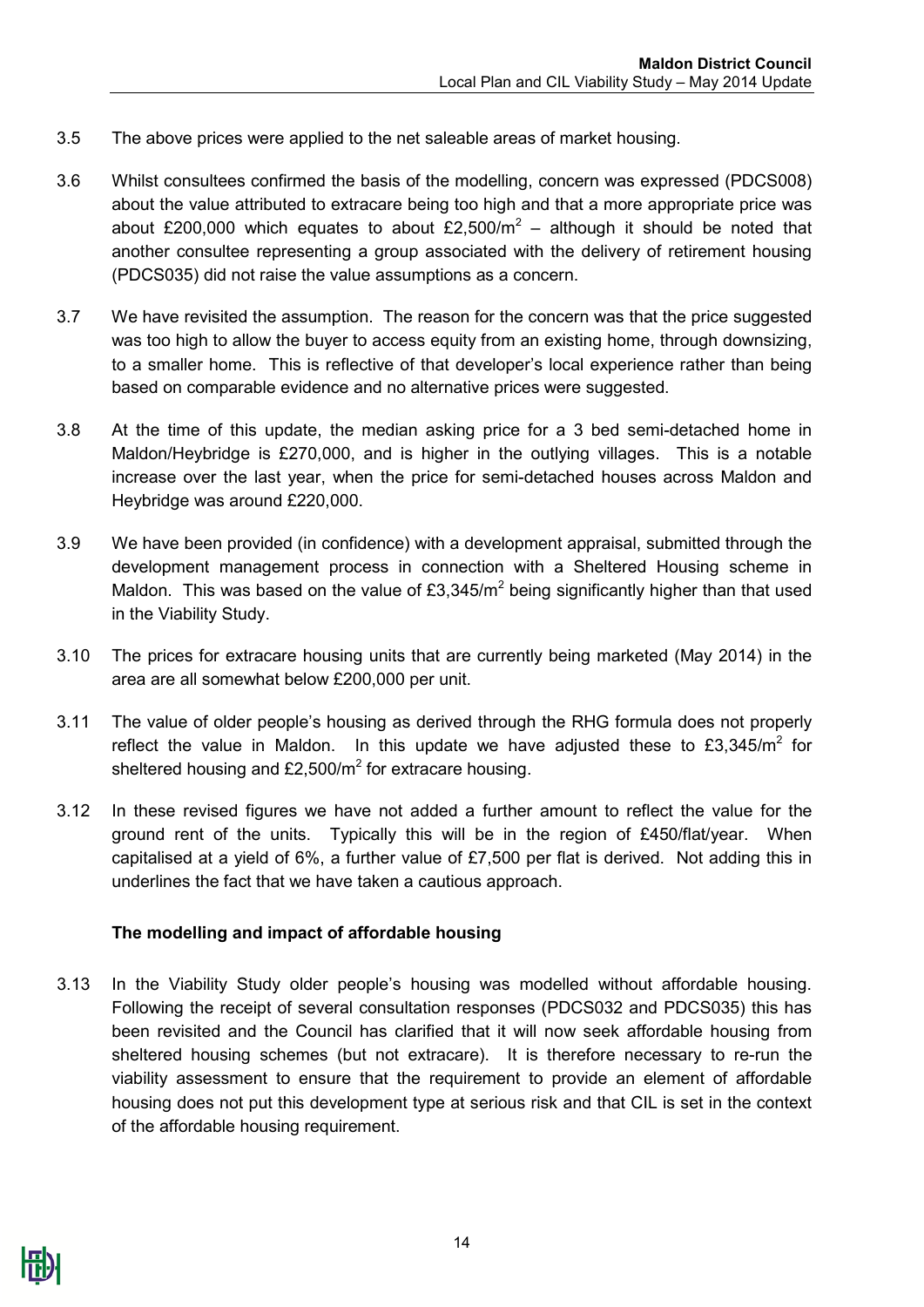- 3.14 We have considered the value of the units where provided as affordable housing. We have not been able to find any direct comparables where housing associations have purchased social units in a market led extracare scheme. We have consulted private sector developers of extracare housing who have indicated that they would not dispose of units within a block to a housing association, if they were to develop a block of affordable units beside a market block, they would expect the value to be in line with that of general needs affordable housing. In the Viability Study affordable housing to rent is assumed to have a value of £1,300/ $m^2$  and affordable housing for sale to have a value of 70% of open market value.
- 3.15 In practice we believe that it is unlikely that a private sector developer would develop extracare housing where some of it is social housing. It is more likely that a scheme will be developed by or for a Registered Provider. We have assumed, that in such a case, the social rent extracare housing is valued at 50% of the market value.
- 3.16 In the Viability Study we modelled a private extracare scheme and a sheltered scheme, each on a 0.5 ha site as follows.
	- a. Retirement scheme of 20 x 1 bed units of  $50m^2$  and 25 x 2 bed units of  $75m^2$  to give a net saleable area (GIA) of 2,875 $m^2$ . We have assumed a further 20% non-saleable service and common areas to give a scheme GIA of  $3,450m^2$ .
	- b. Extracare scheme of 24 x 1 bed units of  $65m^2$  and 16 x 2 bed units of 80m<sup>2</sup> to give a net saleable area (GIA) of 2,840m<sup>2</sup>. We have assumed a further 35% non-saleable service and common areas to give a scheme GIA of 3,834m<sup>2</sup>.
- 3.17 It has now been suggested that the common areas in the sheltered scheme are too low at 20% and this should be closer to 30%. We have increased this to 25%.
- 3.18 Having made these adjustments we have rerun the appraisal, firstly assuming the affordable housing is provided as shared ownership housing, and then as affordable rent. The appraisals are set out in **Appendix 1**: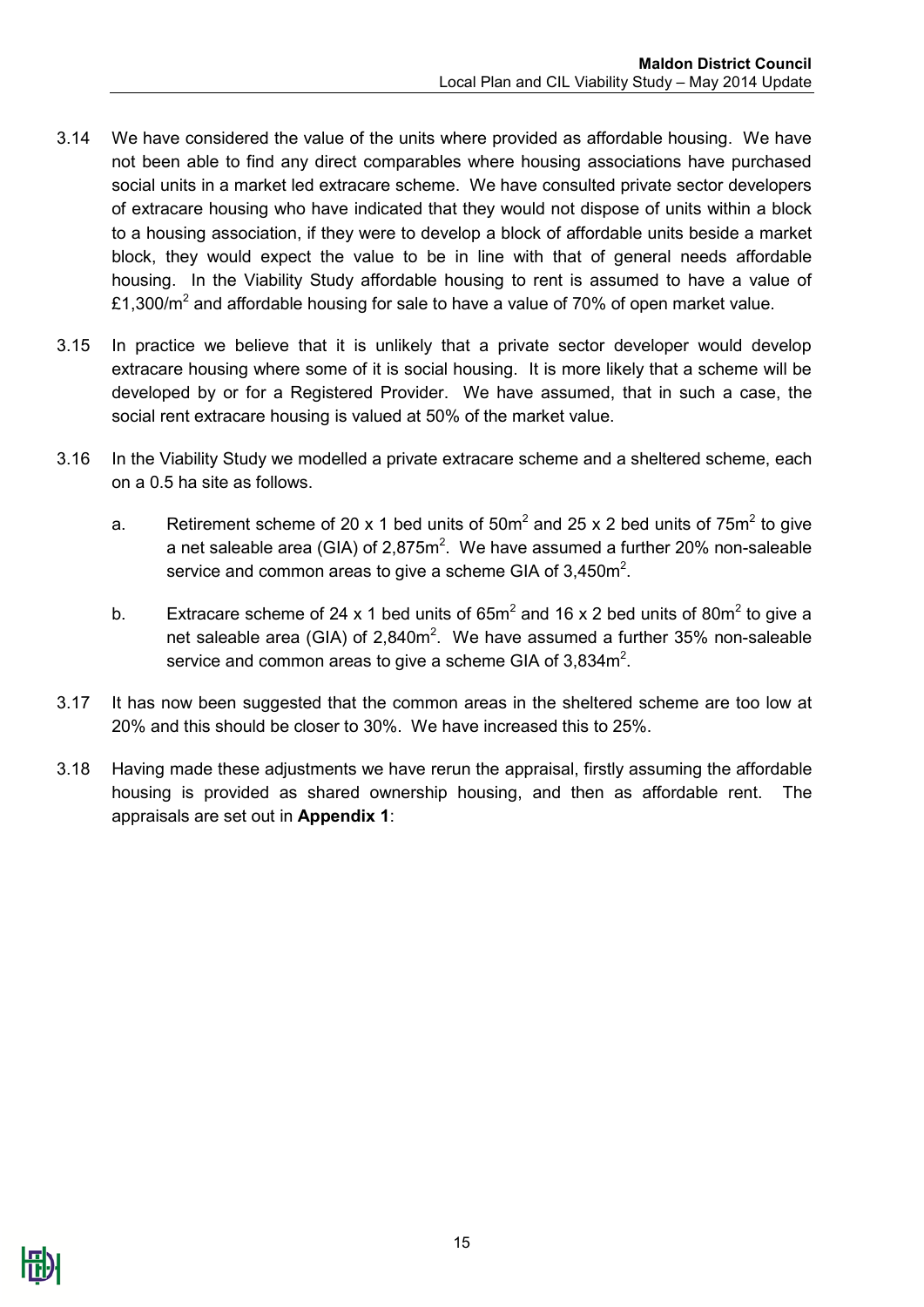|                            |             |                  | <b>SHARED OWNERSHIP</b> |           |           |            |                   |
|----------------------------|-------------|------------------|-------------------------|-----------|-----------|------------|-------------------|
| Greenfield                 |             | <b>SHELTERED</b> |                         |           |           |            | <b>EXTRA-CARE</b> |
| AFFORDABLE %               |             | 0%               | 10%                     | 20%       | 30%       | 40%        | 0%                |
| <b>Residual Land Worth</b> | <b>Site</b> | 2,348,218        | 2,129,438               | 1,910,658 | 1,691,878 | 1,473,098  | $-351,556$        |
| <b>Existing Use Value</b>  | £/ha        | 25,000           | 25,000                  | 25,000    | 25,000    | 25,000     | 25,000            |
| Viability Threshold        | £/ha        | 330,000          | 330,000                 | 330,000   | 330,000   | 330,000    | 330,000           |
| <b>Residual Value</b>      | £/ha        | 4,696,436        | 4,258,876               | 3,821,316 | 3,383,756 | 2,946,196  | $-703, 111$       |
|                            |             |                  |                         |           |           |            |                   |
| Brownfield                 |             | <b>SHELTERED</b> |                         |           |           |            | <b>EXTRA-CARE</b> |
| <b>AFFORDABLE %</b>        |             | <b>0%</b>        | 10%                     | 20%       | 30%       | 40%        | 0%                |
| <b>Residual Land Worth</b> | <b>Site</b> | 1,702,962        | 1,484,182               | 1,265,402 | 1,046,622 | 827,842    | $-992,427$        |
| <b>Existing Use Value</b>  | £/ha        | 550,000          | 550.000                 | 550,000   | 550,000   | 550,000    | 550,000           |
| <b>Viability Threshold</b> | £/ha        | 660,000          | 660,000                 | 660,000   | 660,000   | 660,000    | 660,000           |
| <b>Residual Value</b>      | £/ha        | 3,405,924        | 2,968,364               | 2,530,804 | 2,093,244 | 1,655,684  | $-1,984,853$      |
|                            |             |                  |                         |           |           |            |                   |
|                            |             |                  | <b>AFFORDABLE RENT</b>  |           |           |            |                   |
| Greenfield                 |             | <b>SHELTERED</b> |                         |           |           |            | <b>EXTRA-CARE</b> |
| <b>AFFORDABLE %</b>        |             | 0%               | 10%                     | 20%       | 30%       | 40%        | 0%                |
| <b>Residual Land Worth</b> | <b>Site</b> | 2,348,218        | 1.902.373               | 1,456,529 | 1,010,684 | 564,839    | $-351,556$        |
| <b>Existing Use Value</b>  | £/ha        | 25,000           | 25,000                  | 25,000    | 25,000    | 25,000     | 25,000            |
| Viability Threshold        | £/ha        | 330,000          | 330,000                 | 330,000   | 330,000   | 330,000    | 330,000           |
| <b>Residual Value</b>      | £/ha        | 4,696,436        | 3,804,747               | 2,913,057 | 2,021,368 | 1,129,678  | $-703, 111$       |
|                            |             |                  |                         |           |           |            |                   |
| <b>Brownfield</b>          |             | <b>SHELTERED</b> |                         |           |           |            | <b>EXTRA-CARE</b> |
| AFFORDABLE %               |             | 0%               | 10%                     | 20%       | 30%       | 40%        | 0%                |
| <b>Residual Land Worth</b> | <b>Site</b> | 1,702,962        | 1,257,117               | 811,272   | 365,428   | $-80,417$  | $-992,427$        |
| <b>Existing Use Value</b>  | £/ha        | 550,000          | 550,000                 | 550,000   | 550,000   | 550,000    | 550,000           |
| <b>Viability Threshold</b> | £/ha        | 660,000          | 660,000                 | 660,000   | 660,000   | 660,000    | 660,000           |
| <b>Residual Value</b>      | £/ha        | 3,405,924        | 2,514,234               | 1,622,545 | 730,855   | $-160,834$ | $-1,984,853$      |

- 3.19 The above table shows that extracare housing is unlikely to be viable and therefore unlikely to be able to bear CIL.
- 3.20 It shows that Sheltered Housing is likely to be viable and can bear significant levels of affordable housing. The exception is in relation to brownfield sites at 40% affordable housing (when the affordable housing is delivered as affordable rent).
- 3.21 The Residual Value is substantially above the Existing Use Value (EUV) at well over £1,000,000 indicating that the requirement to provide affordable housing is not pushing development to the limits of viability.
- **3.22 From the above, and bearing in mind that a very large proportion of the development over the plan-period will be on greenfield sites, we conclude that the requirement for Retirement / Sheltered housing to be subject to the affordable housing policy would not put the Plan at serious risk.**
- 3.23 The above results do not give an indication of the ability to bear CIL. The following table sets out the additional profit for the different development scenarios: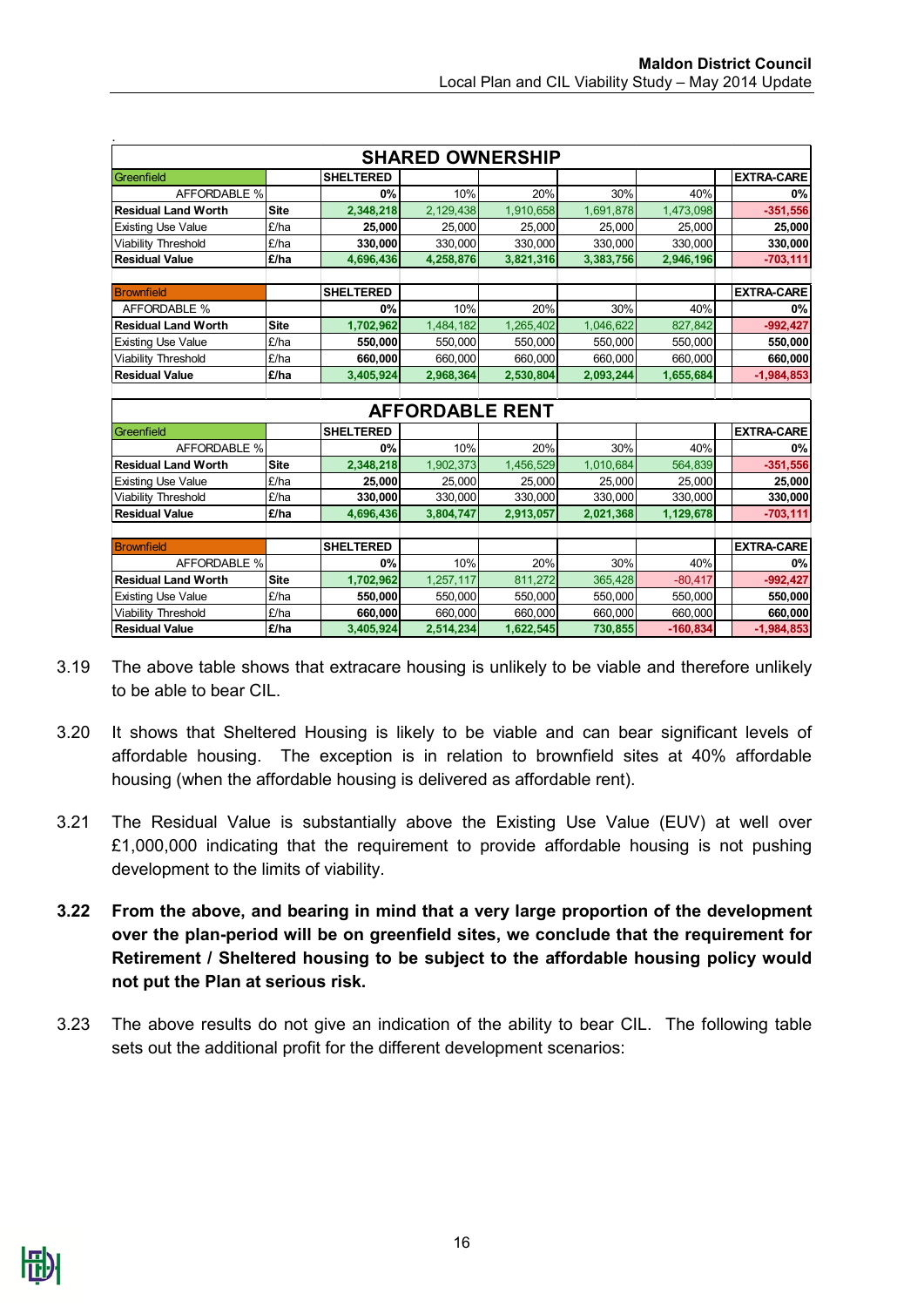|                          | <b>SHARED OWNERSHIP</b> |                  |                        |           |           |            |  |                   |  |  |  |  |
|--------------------------|-------------------------|------------------|------------------------|-----------|-----------|------------|--|-------------------|--|--|--|--|
| Greenfield               |                         | <b>SHELTERED</b> |                        |           |           |            |  | <b>EXTRA-CARE</b> |  |  |  |  |
| <b>AFFORDABLE %</b>      |                         | 0%               | 10%                    | 20%       | 30%       | 40%        |  | 0%                |  |  |  |  |
| <b>Additional Profit</b> |                         | 2,183,218        | 1,964,438              | 1,745,658 | 1,526,878 | 1,308,098  |  | $-516,556$        |  |  |  |  |
|                          | E/m2                    | 608              | 547                    | 486       | 425       | 364        |  | $-166$            |  |  |  |  |
|                          |                         |                  |                        |           |           |            |  |                   |  |  |  |  |
| <b>Brownfield</b>        |                         | <b>SHELTERED</b> |                        |           |           |            |  | <b>EXTRA-CARE</b> |  |  |  |  |
| AFFORDABLE %             |                         | 0%               | 10%                    | 20%       | 30%       | 40%        |  | 0%                |  |  |  |  |
| <b>Additional Profit</b> |                         | 1,372,962        | 1, 154, 182            | 935,402   | 716,622   | 497,842    |  | $-1,322,427$      |  |  |  |  |
|                          | E/m2                    | 382              | 321                    | 260       | 199       | 139        |  | $-424$            |  |  |  |  |
|                          |                         |                  |                        |           |           |            |  |                   |  |  |  |  |
|                          |                         |                  | <b>AFFORDABLE RENT</b> |           |           |            |  |                   |  |  |  |  |
| <b>Greenfield</b>        |                         | <b>SHELTERED</b> |                        |           |           |            |  | <b>EXTRA-CARE</b> |  |  |  |  |
| <b>AFFORDABLE %</b>      |                         | 0%               | 10%                    | 20%       | 30%       | 40%        |  | 0%                |  |  |  |  |
| <b>Additional Profit</b> |                         | 2,183,218        | 1,737,373              | 1,291,529 | 845,684   | 399,839    |  | $-516,556$        |  |  |  |  |
|                          | E/m2                    | 608              | 483                    | 359       | 235       | 111        |  | $-166$            |  |  |  |  |
|                          |                         |                  |                        |           |           |            |  |                   |  |  |  |  |
| <b>Brownfield</b>        |                         | <b>SHELTERED</b> |                        |           |           |            |  | <b>EXTRA-CARE</b> |  |  |  |  |
| <b>AFFORDABLE %</b>      |                         | 0%               | 10%                    | 20%       | 30%       | 40%        |  | 0%                |  |  |  |  |
| <b>Additional Profit</b> |                         | 1,372,962        | 927,117                | 481,272   | 35,428    | $-410,417$ |  | $-1,322,427$      |  |  |  |  |
|                          | E/m2                    | 382              | 258                    | 134       | 10        | $-114$     |  | $-424$            |  |  |  |  |

- 3.24 When considering the levels of CIL, it is important to consider where development is expected. Due to the overwhelming requirement for older people's housing, as set out in the SHMA, it is expected that much of the older people's housing will be on greenfield sites and within the Garden Suburbs and Strategic Allocations in the LDP.
- 3.25 In Table 13.1 of the November 2013 update to the Viability study we recommended a rate of CIL of  $£150/m<sup>2</sup>$  for both sheltered and extracare housing and these recommendations were carried into the Preliminary Draft Charging Schedule (PDCS). Based on the forgoing analysis we now recommend a zero rate on extracare housing.
- 3.26 The rate of £150/m2 for retirement housing is not sustainable in the context of the 40% affordable housing requirement.
- 3.27 The affordable housing policy H1 in the LDP includes the following sub areas although in relation to older peoples housing it does not differentiate between affordable housing for rent or to buy (i.e. shared ownership):

| North Heybridge Garden Suburb:                                   |     |
|------------------------------------------------------------------|-----|
| North of Heybridge - S2(d)                                       | 25% |
| North of Holloway Road - S2(e)                                   | 40% |
| West of Broad Street Green Road - S2(f)                          | 40% |
| South Maldon Garden Suburb                                       | 40% |
| Strategic Allocations at Maldon, Heybridge and Burnham-on-Crouch | 40% |
| All other developments:                                          |     |
| Northern Rural, Maldon Central and South and Rural South*        | 40% |
| Maldon North and Rural South East Higher                         | 30% |
| <b>Rural South East Lower</b>                                    | 25% |

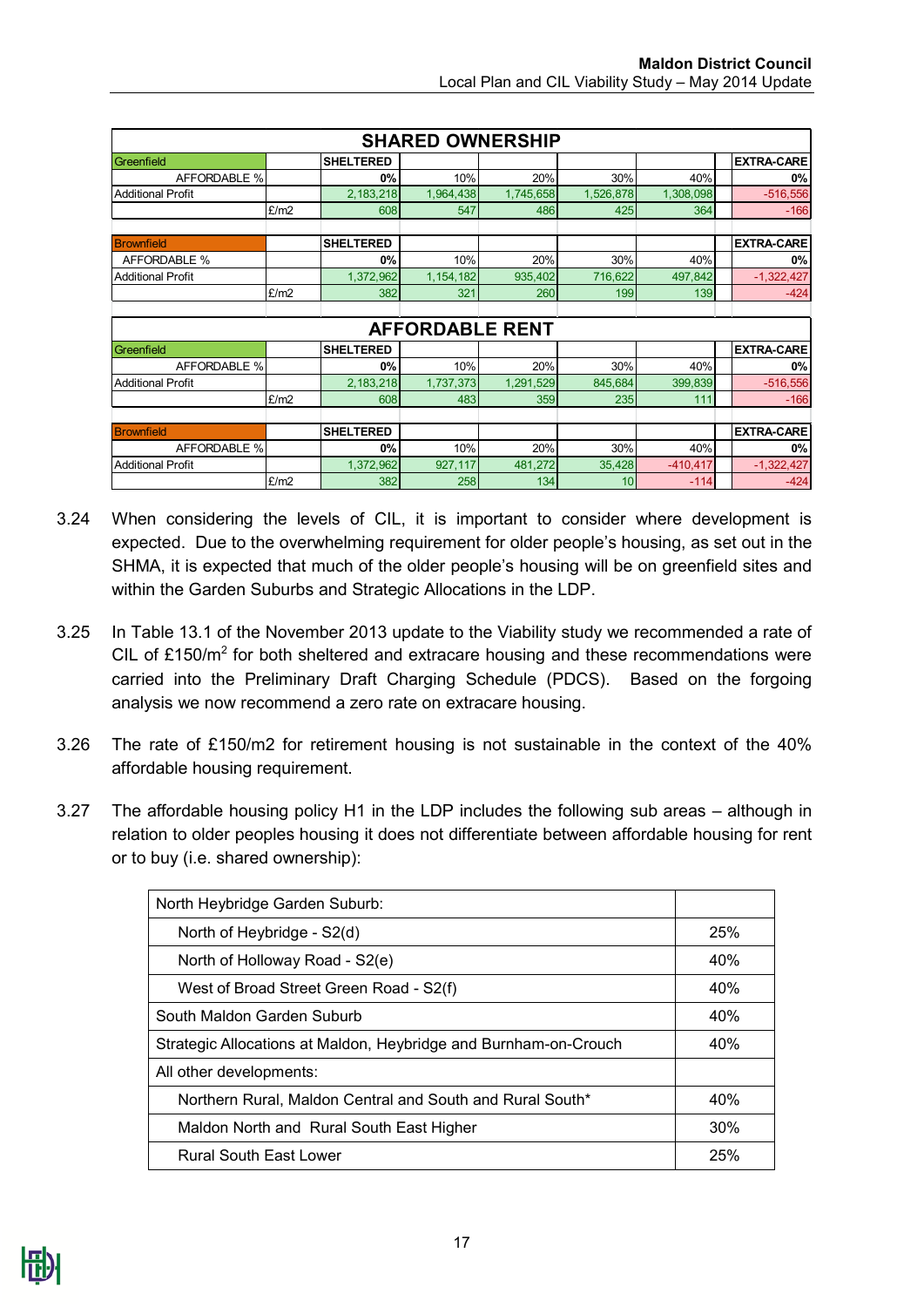3.28 **Taking a cautious view, we would recommend that the rate of CIL for Sheltered Housing is reduced to the level as for wider residential development (ie £70/m<sup>2</sup> ).** The exception to this is in relation to the development within the urban area of Maldon and Heybridge where development may come forward on brownfield sites. It is clear that, in this area, with 40% affordable housing CIL is likely to render schemes unviable. There are several alternatives open to the Council being either to maintain the affordable housing requirement and set a zero rate of CIL or alternatively reduce the affordable housing target. Should the Council decide to maintain the rate of CIL in this area we would recommend that the affordable housing requirement is reduced to 20%.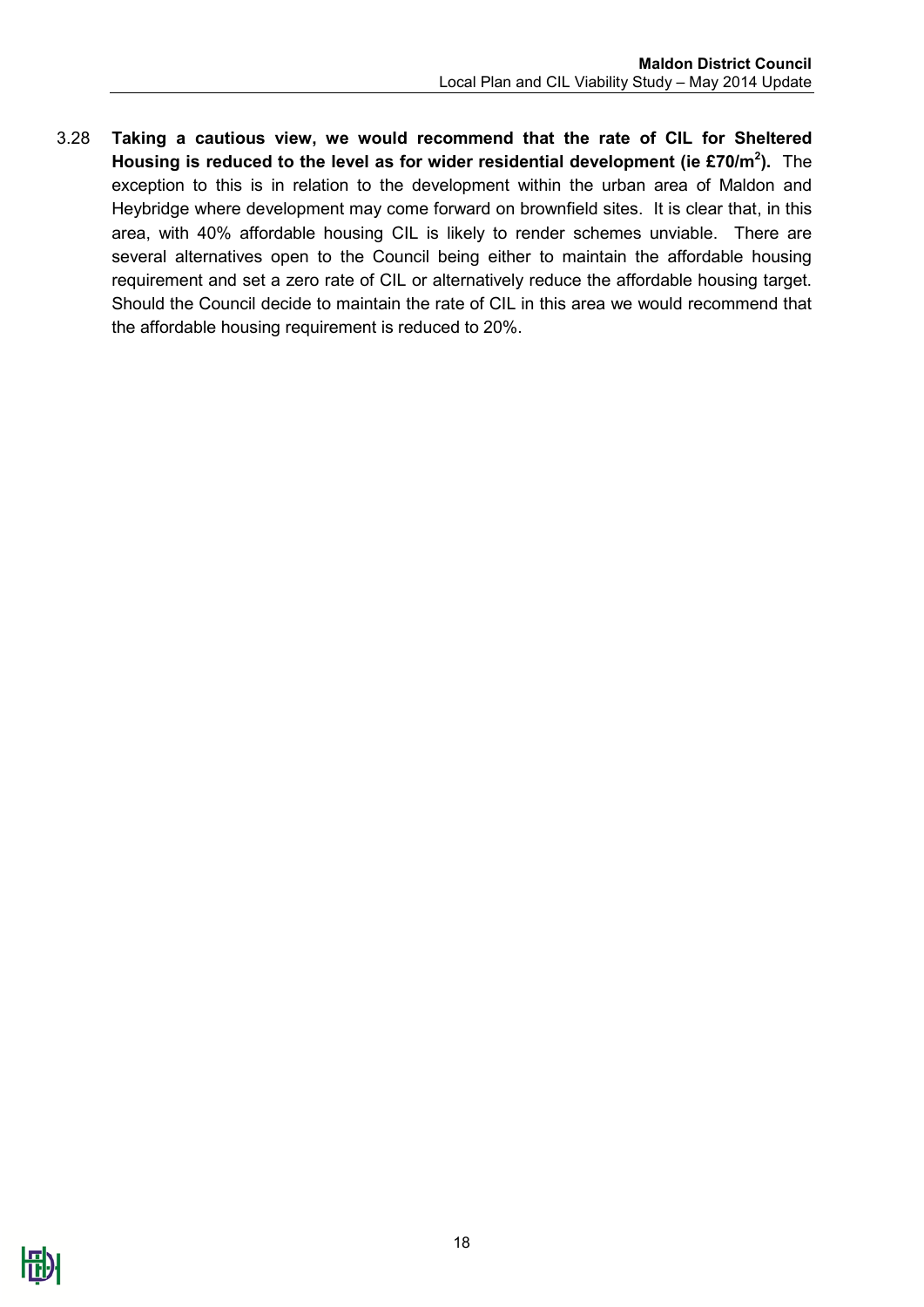### <span id="page-18-0"></span>4. Do the rates of CIL reflect the smaller 'discount' supermarket operators?

- 4.1 The Council received a consultation response (PDCS028) with regard to the smaller 'discount' supermarket operators suggesting that these should be considered separately. No objections have been made about the assumptions used in the Viability Study, however we have reviewed these and confirm that, as far as they relate to the typologies they were applied, they remain appropriate.
- 4.2 In the Viability Study, we modelled the following distinct types of retail development. During the duration of this project there have been a number of CIL Examiners' reports that clarify the use of differential rates in this sector. The modelling was changed to reflect this.
	- i. **Supermarket** is a single storey retail unit development with a gross (i.e. GIA) area of 4,000  $\text{m}^2$ . It is assumed to require 400 car parking spaces, and to occupy a total site area of 2.6 ha. The building is taken to be of steel construction. The development was modelled alternatively on greenfield and on previously developed sites.
	- ii. **Retail Warehouse** is a single storey retail unit development with a gross (i.e. GIA) area of 4,000  $m^2$ . It is assumed to require 150 car parking spaces, and to occupy a total site area of 1.8ha. The building is taken to be of steel construction. The development was modelled alternatively on greenfield and on previously developed sites.
	- iii. **Town Centre Shop** is a brick built development on two storeys, of 150  $m^2$ . No car parking or loading space is allowed for, and the total site area (effectively the building footprint) is 0.017 ha.
- 4.3 In this context it was recommended that the definition set out by the examiner at the Wycombe District Council CIL Examination be used when setting rates of CIL, and in the Charging Schedule:

*Superstores/supermarkets are shopping destinations in their own right where weekly food shopping needs are met and which can also include non-food floorspace as part of the overall mix of the unit.*

*Retail warehouses are large stores specialising in the sale of household goods (such as carpets, furniture and electrical goods) DIY items and other ranges of goods catering for mainly car-borne customers.*

- 4.4 In line with the Guidance, we only assessed developments of over 100 m<sup>2</sup>. There are other types of retail development, such as small single farm shops, petrol filling stations and garden centres. We have not included these in this high level study due to the great diversity of development and little such development is anticipated.
- 4.5 In developing the typologies, we made assumptions about the site coverage and density of development on the sites. We assumed 15% building coverage on the supermarket, and 22% building coverage on the retail warehouse, on the town centre shops we assumed 100% coverage. The remainder of the larger sites are car parking, internal roads and

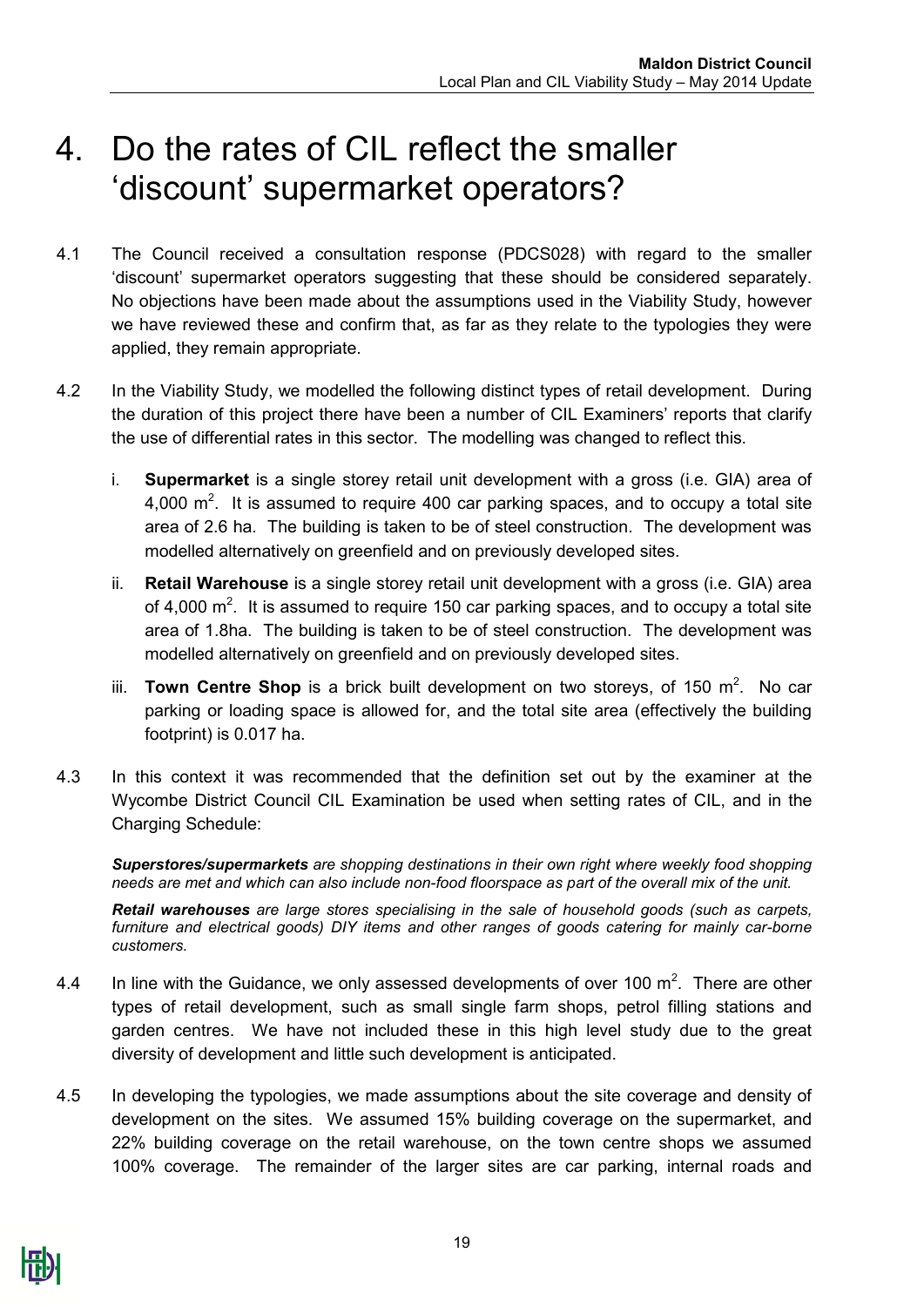landscaping. In both supermarkets and retail warehouses, we assumed simple, single story construction, without mezzanine floors..

- 4.6 Since undertaking this work, the February 2014 amendments to the CIL Regulations have allowed, subject to viability evidence, for rates of CIL to be set relative to development size. It is therefore appropriate to reconsider the proposed retail rates in light of this.
- 4.7 In addition, it has been suggested that the proposed CIL rates do not reflect the size of store that is likely to be promoted by the 'discount' operators such as Lidl and Aldi and others. It is therefore appropriate to reconsider the proposed retail rates in light of this. No objections have been made about the assumptions used in the Viability Study, however we have reviewed these and confirm that, as far as they relate to the typologies they were applied to, they remain appropriate.
- 4.8 We have added an extra typology to the retail analysis. Having discussed this further with the consultee (a discount supermarket operator), we have based this on a smaller discount supermarket. We have assumed a  $1,700m^2$  unit on a 0.5ha site (35% coverage). We have assumed a rent of £150/m<sup>2</sup> (being at the lower end of the expected range of £180m<sup>2</sup> to £150m<sup>2</sup>) and a 6.5% yield (being at the higher end of the expected range of 6.25% to 6.5%) to derive a capital value of £2,300/ $m^2$ .
- 4.9 We have set out the revised appraisals below: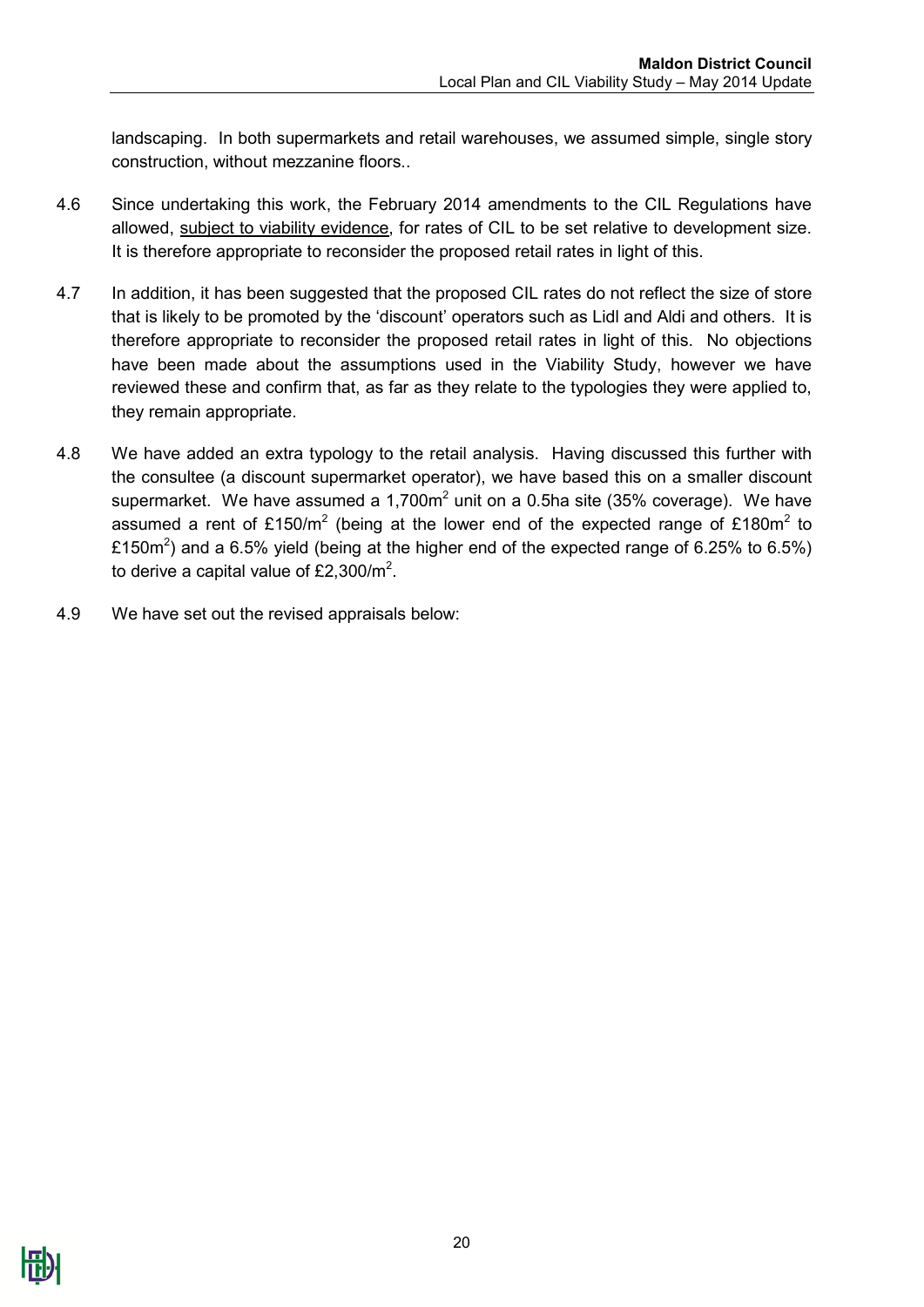|            | sdous                                           |                 |       |               |           |           |                     |         |             |                     |                    | <b>Retail - Revised Appraisals</b> |                         |                 |           |                 |             |               |         |                 |           |          |                 |            |                     |                   |        |                    |                     |                |
|------------|-------------------------------------------------|-----------------|-------|---------------|-----------|-----------|---------------------|---------|-------------|---------------------|--------------------|------------------------------------|-------------------------|-----------------|-----------|-----------------|-------------|---------------|---------|-----------------|-----------|----------|-----------------|------------|---------------------|-------------------|--------|--------------------|---------------------|----------------|
|            |                                                 | 150             | 1,667 | 250,050       | 0.017     | 4,000,000 |                     | 800,000 | 80,000      |                     | 2,500<br>2,500     | 716                                | 107,400                 | 10,740          | 16,110    | 8,592           | 5,370       | 5,000         | 7,502   | 5,000           | 170,714   |          | 5,975<br>51,205 | 307,893    | $-57,843$           | $-137,843$        | $-919$ | 4,000,000          | 4,800,000           | $-3,470,608$   |
|            | Warehouse<br>Retail                             | 4,000           | 1,500 | 6,000,000     | 1.800     | 550,000   | $\circ$             | 110,000 | 1,188,000   |                     | $2,500$<br>$2,500$ | 524                                | 2,096,000               | 209,600         | 314,400   | 167,680         | 104,800     | 5,001         | 180,000 | 5,001           | 3,087,482 | 108,062  | 1,221,612       | 5,605,156  | 394,844             | $-793,156$        | $-198$ | 550,000            | 660,000             | 219,358        |
|            | Supermarkets<br>Discount                        | 1,700           | 2,300 | 3,910,000     | 0.500     | 550,000   | $\circ$             | 110,000 | 330,000     | 2,500               | 2,500              | 1023                               | 1,739,100               | 173,910         | 260,865   | 139,128         | 86,955      | 5,000         | 117,300 | 5,000           | 2,532,258 | 88,629   | 799,726         | 3,750,613  | 159,387             | $-170,613$        | $-100$ | 550,000            | 660,000             | 318,774        |
|            | Supermarkets<br><b>Brownfield</b><br>Brownfield | 4,000           | 3,273 | 13,092,000    | 2.600     | 550,000   | $\circ$             | 110,000 | 1,716,000   | 2,500               | 2,500              | 1188                               | 4,752,000               | 475,200         | 712,800   | 380,160         | 237,600     | 5,000         | 392,760 | 5,000           | 6,965,520 | 243,793  | 2,667,159       | 11,592,472 | 1,499,528           | $-216,472$        | $-54$  | 550,000            | 660,000             | 576,742        |
|            |                                                 |                 |       |               | £,        | £/ha      | Uplift £/ha         | 20%     | <b>Cost</b> |                     |                    | /m2                                | $\overline{\mathbf{u}}$ | 10.00%          | 15.00%    | 8.00%<br>5.00%  |             |               | 3.00%   |                 |           | 7.00%    | 20.00%          |            |                     |                   |        |                    |                     |                |
|            |                                                 | $\widetilde{E}$ | E/m2  | Capital Value | Land Used |           |                     |         |             | Strategic Promotion | Planning           | Construction                       |                         | nfrastructure   | Abnormals | Fees            | Contingency | Finance Costs | Sales   | Misc. Financial | Subtotal  | Interest | Profit % Costs  | COSTS      |                     |                   | E/m2   |                    |                     |                |
|            |                                                 | Income          |       |               | Costs     |           |                     |         |             |                     |                    |                                    |                         |                 |           |                 |             |               |         |                 |           |          |                 |            | Residual Land Worth | Additional Profit |        | Existing Use Value | Viability Threshold | Residual Value |
|            | sdous                                           |                 |       |               |           |           |                     |         | $\circ$     |                     |                    |                                    |                         | $\circ$ $\circ$ |           | $\circ$ $\circ$ |             |               | $\circ$ |                 | ۰         |          | $\circ$ $\circ$ | ۰          | $\bullet$           | $\circ$           | #DIV/0 |                    | $\circ$ $\circ$     | #DIV/0!        |
|            | Warehouse<br>Retail                             | 4,000           | 1,500 | 6,000,000     | $1.800\,$ |           | 25,000<br>200,000   | 5,000   | 414,000     | 2,500               | 2,500              | 524                                | 2,096,000               | 209,600         |           | 167,680         | 52,400      | 5,001         | 180,000 | 5,001           | 2,720,682 | 95,224   | 1,219,045       | 4,448,951  | 1,551,049           | 1,137,049         | 284    | 25,000             | 230,000             | 861,694        |
|            | Supermarkets<br>Discount                        | 1,700           | 2,300 | 3,910,000     | 0.500     |           | 25,000<br>200,000   | 5,000   | 115,000     | 2,500               | 2,500              | 1023                               | 1,739,100               | 173,910         |           | 139,128         | 43,478      | 5,000         | 117,300 | 5,000           | 2,227,916 | 77,977   | 797,595         | 3,218,488  | 691,512             | 576,512           | 339    | 25,000             | 230,000             | 1,383,024      |
| Greenfield | Supermarkets<br>Larger                          | 4000            | 3,273 | 13,092,000    | 2.600     | 25,000    | 200,000             | 5,000   | 598,000     | 2,500               | 2,500              | 1188                               | 4,752,000               | 475,200         |           | 380,160         | 118,800     | 5,000         | 392,760 | 5,000           | 6,133,920 | 214,687  | 2,661,337       | 9,607,945  | 3,484,055           | 2,886,055         | 722    | 25,000             | 230,000             | 1,340,021      |
|            |                                                 |                 |       |               | ۵q        |           | Uplift £/ha<br>£/ha | 20.00%  | Cost        |                     |                    | /m <sup>2</sup>                    | $\overline{u}$          | 10.00%          | 15.00%    | 8.00%           | 2.5% & 5%   |               | 3.00%   |                 |           | 7.00%    | 20.00%          |            |                     |                   |        |                    |                     |                |
|            |                                                 | $\tilde{m}$     | E/m2  | Capital Value | Land Used |           |                     |         |             | Strategic Promotion | Planning           | Construction                       |                         | Infrastructure  | Abnormals | Fees            | Contingency | Finance Costs | Sales   | Misc. Financial | Subtotal  | Interest | Profit % GDV    | COSTS      | Residual Land Worth | Additional Profit |        | Existing Use Value | Viability Threshold | Residual Value |
|            |                                                 | Income          |       |               | Costs     |           |                     |         |             |                     |                    |                                    |                         |                 |           |                 |             |               |         |                 |           |          |                 |            |                     |                   |        |                    |                     |                |

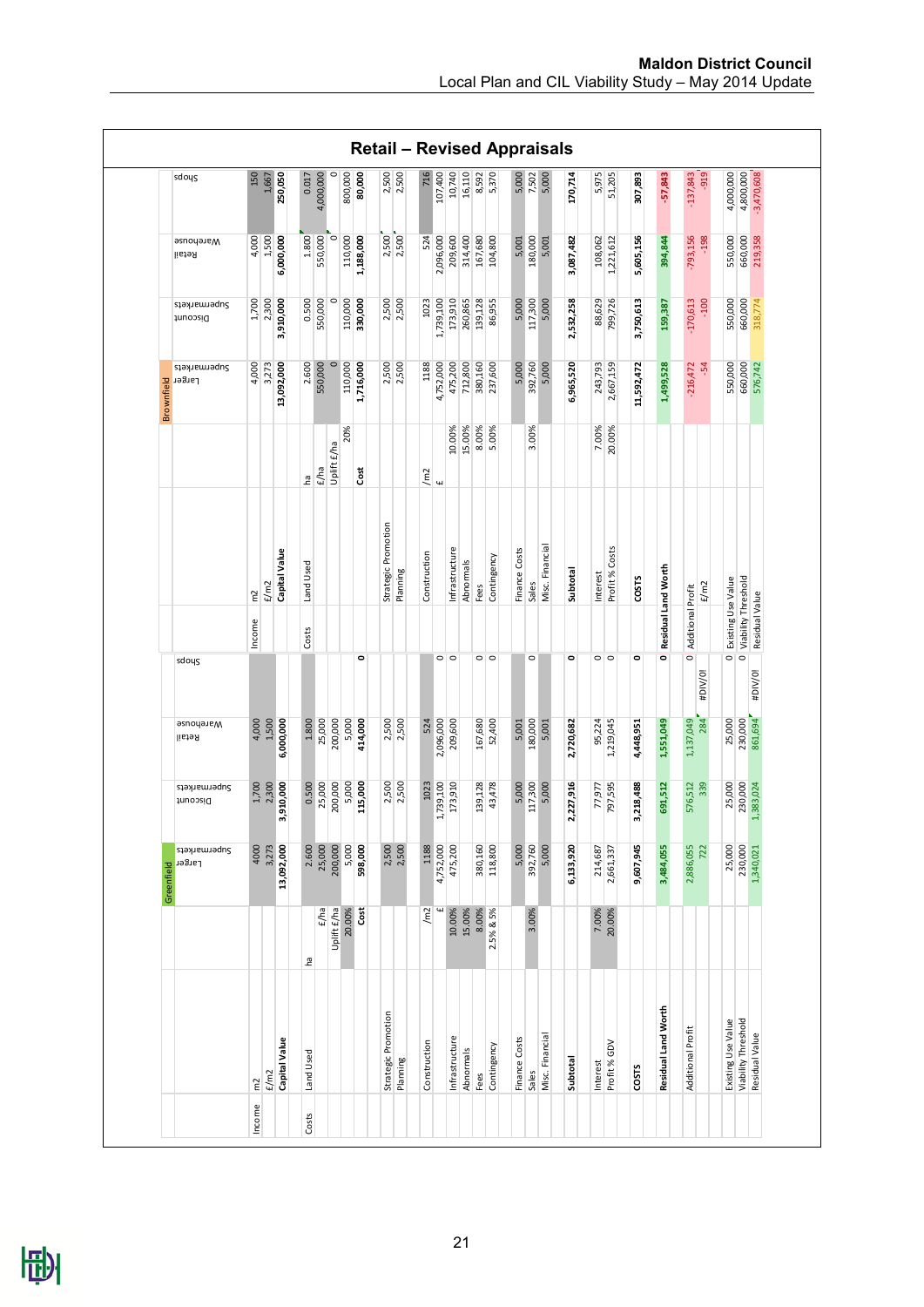- 4.10 These results show the different levels of viability that relates to the smaller discount supermarket operations. This is as a result of the value being lower than for larger supermarkets and the costs of construction being higher than for the retail warehousing.
- 4.11 The test for CIL, under the February 2014 Guidance, is whether CIL will threaten development – although this needs to be considered in the context of the delivery of the Plan and the wider objectives of the Council. The Viability Study concluded with a recommendation that a CIL rate of  $£150/m<sup>2</sup>$  for 'supermarkets and retail warehouses'. This was based on the assumption that the supermarkets and retail warehouses would be coming forward on greenfield sites rather than on brownfield sites.
- 4.12 Supermarkets and retail warehouses are likely to come forward on greenfield sites rather than brownfield sites, however it is possible that smaller discount supermarkets could come forward on brownfield sites in the Maldon/Heybridge area. It is important to note that whilst the Council wish to see diverse and comprehensive retail provision no such stores are provided for in the Plan. In light of these results we would recommend that a zero rate of CIL is applied for all retail uses within the Maldon / Heybridge urban area.
- 4.13 It will be necessary for this area to be plotted on an ordnance survey map. This should be the same area as for Sheltered Housing suggested in the previous chapter.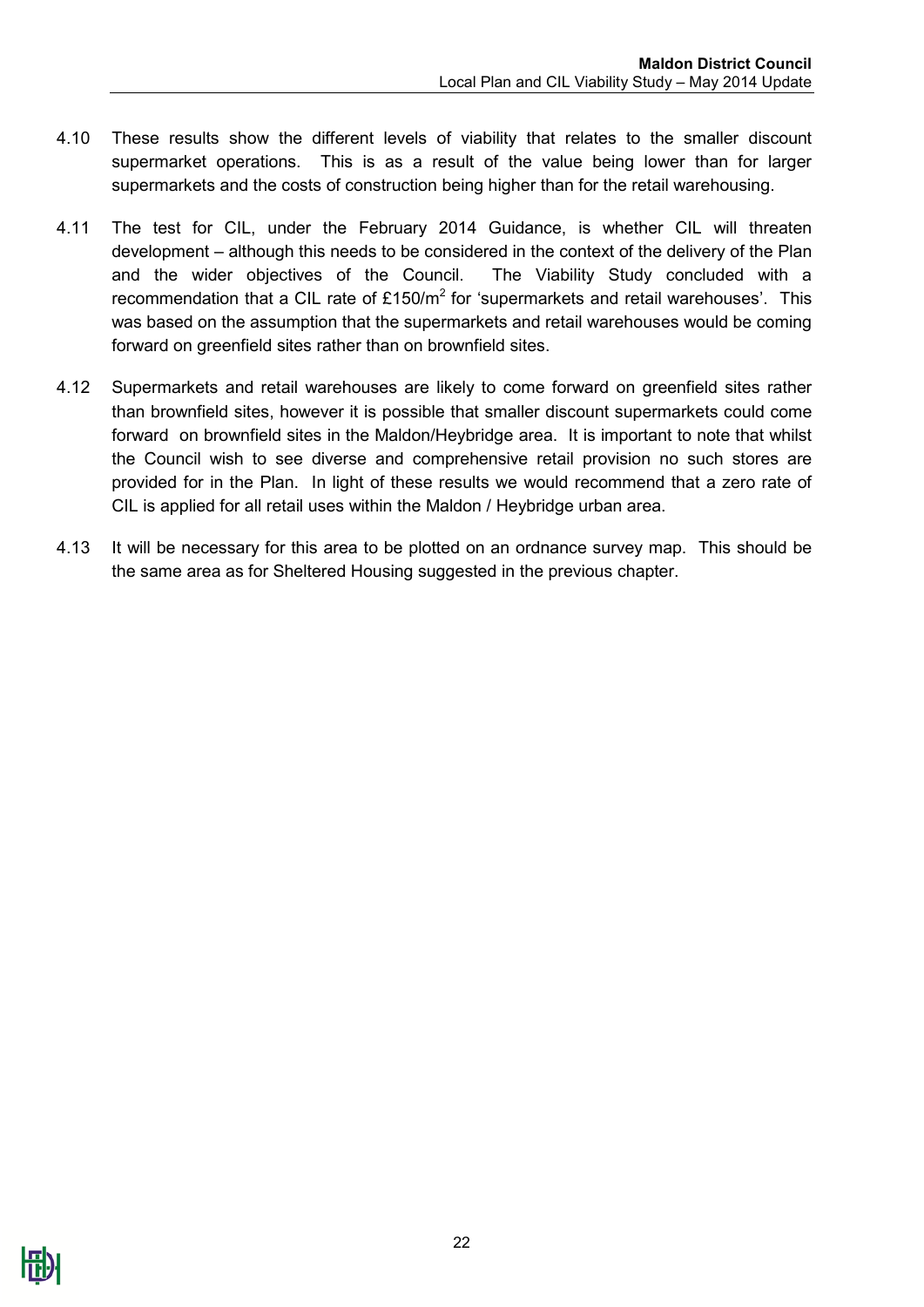### <span id="page-22-0"></span>5. Instalments Policy

5.1 In the Viability Study it was recommended that an instalment policy was introduced. As we set out, CIL Regulation 69 sets out when CIL is payable. This is summarised as follows:

| <b>Payment of CIL</b>            |                                                                                                    |  |  |  |  |  |  |  |  |
|----------------------------------|----------------------------------------------------------------------------------------------------|--|--|--|--|--|--|--|--|
| Equal to or greater than £40,000 | Four equal instalments at the end of the periods of 60, 120, 180<br>and 240 days from commencement |  |  |  |  |  |  |  |  |
| £20,000 and less than £40,000    | Three equal instalments at the end of the periods of 60, 120<br>and 180 days from commencement     |  |  |  |  |  |  |  |  |
| £10,000 and less than £20,000    | Two equal instalments at the end of the periods of 60 and 120<br>days from commencement            |  |  |  |  |  |  |  |  |
| less than £10,000                | In full at the end of the period of 60 days from commencement                                      |  |  |  |  |  |  |  |  |
|                                  | Source: CIL Regulation 123                                                                         |  |  |  |  |  |  |  |  |

- 5.2 The 2011 amendment to CIL Regulation  $32F<sup>3</sup>$  introduced at 69B, allows the ability for Charging Authorities to adopt an Instalment Policy. If an Instalment Policy is not adopted then payment is due as set out in the table above. To require payment, particularly on large schemes in line with the above, could have a dramatic and serious impact on the delivery of projects.
- 5.3 It is our firm recommendation that the Council introduces an instalment policy. Not to do so could put the LDP at serious risk. The modelling in this study is on the basis that the Council does introduce an instalment policy that enables CIL to be paid, through the life of a project, in equal instalments. We suggest the following instalment policy, but this should have a provision whereby, in all cases, the full balance is payable on occupation/opening of the development if this is earlier than the due instalment dates set out in the table.

-

<sup>&</sup>lt;sup>3</sup> SI 2011 No. 987 COMMUNITY INFRASTRUCTURE LEVY, ENGLAND AND WALES The Community Infrastructure Levy (Amendment) Regulations 2011. *Made 28th March 2011 Coming into force 6th April 2011*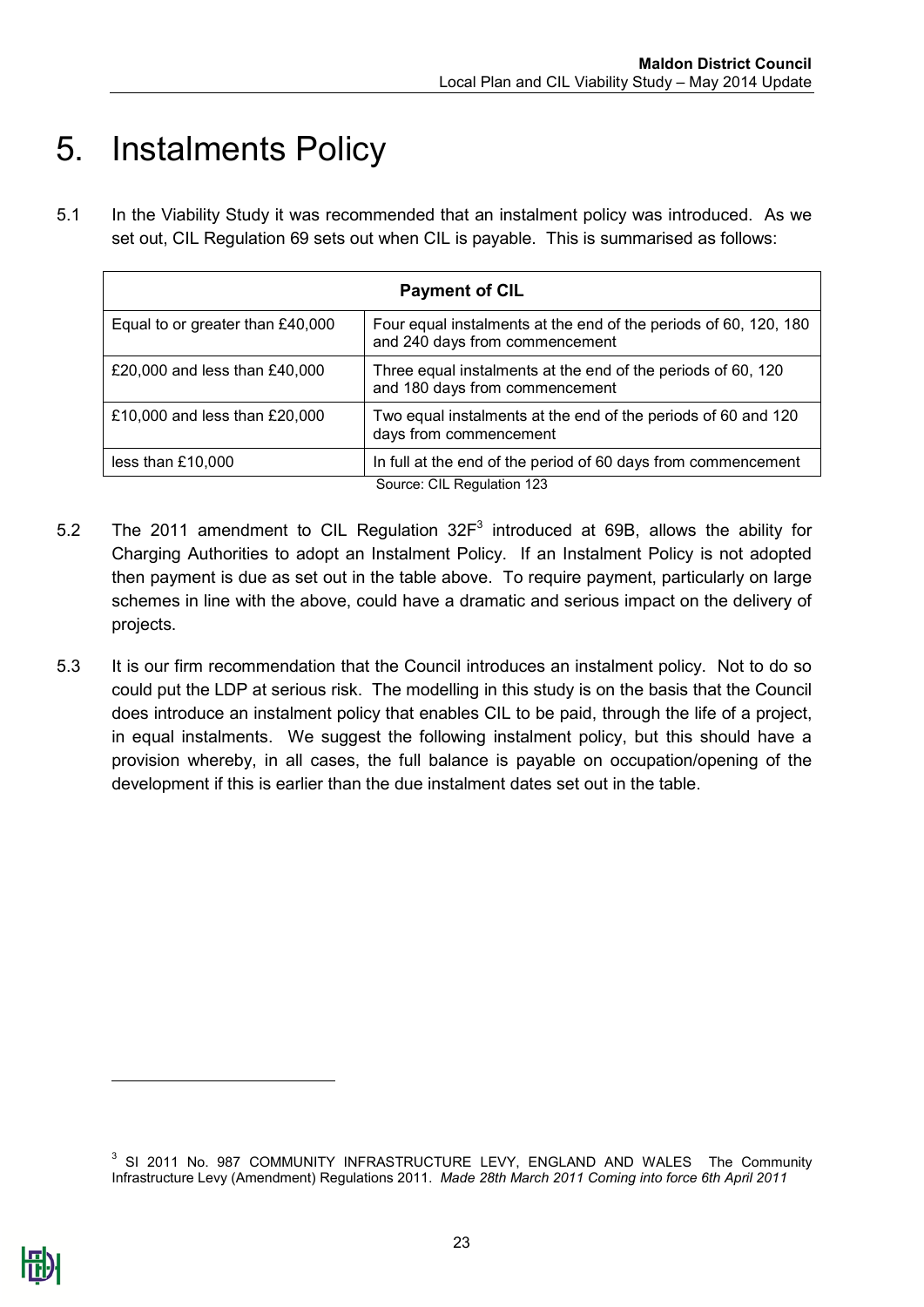| Number of<br>dwellings /<br>1000m2 non-<br>residential<br>development | <b>Number of</b><br><b>Instalment</b><br>s | <b>Total Timescale for</b><br><b>Instalments</b> | <b>Payment</b><br><b>Amounts</b> | <b>Payment Periods</b>       |
|-----------------------------------------------------------------------|--------------------------------------------|--------------------------------------------------|----------------------------------|------------------------------|
| 1                                                                     | $\overline{2}$                             | 270 days (9 months)                              | 10%                              | 60 days from commencement.   |
|                                                                       |                                            |                                                  | 90%                              | 270 days from commencement.  |
| $2$ to 5                                                              | 3                                          | 365 days (1 year)                                | 10%                              | 60 days from commencement.   |
|                                                                       |                                            |                                                  | 45%                              | 270 days from commencement.  |
|                                                                       |                                            |                                                  | 45%                              | 365 days from commencement.  |
| 6 to 25                                                               | 3                                          | 548 days (18 months)                             | 10%                              | 60 days from commencement.   |
|                                                                       |                                            |                                                  | 45%                              | 365 days from commencement.  |
|                                                                       |                                            |                                                  | 45%                              | 548 days from commencement.  |
| 26 to 50                                                              | $\overline{4}$                             | 730 days (2 years)                               | 10%                              | 60 days from commencement.   |
|                                                                       |                                            |                                                  | 30%                              | 365 days from commencement.  |
|                                                                       |                                            |                                                  | 30%                              | 548 days from commencement.  |
|                                                                       |                                            |                                                  | 30%                              | 730 days from commencement.  |
| 51 to 100                                                             | 5                                          | 1095 days (3 years)                              | 10%                              | 60 days from commencement.   |
|                                                                       |                                            |                                                  | 23%                              | 365 days from commencement.  |
|                                                                       |                                            |                                                  | 23%                              | 548 days from commencement.  |
|                                                                       |                                            |                                                  | 23%                              | 730 days from commencement.  |
|                                                                       |                                            |                                                  | 23%                              | 1095 days from commencement. |
| 101 to 200                                                            | 6                                          | 1460 days (4 years)                              | 10%                              | 60 days from commencement.   |
|                                                                       |                                            |                                                  | 18%                              | 365 days from commencement.  |
|                                                                       |                                            |                                                  | 18%                              | 548 days from commencement.  |
|                                                                       |                                            |                                                  | 18%                              | 730 days from commencement.  |
|                                                                       |                                            |                                                  | 18%                              | 1095 days from commencement. |
|                                                                       |                                            |                                                  | 18%                              | 1460 days from commencement. |
| 201 to 300                                                            | $\overline{7}$                             | 1825 days (5 years)                              | 10%                              | 60 days from commencement.   |
|                                                                       |                                            |                                                  | 15%                              | 365 days from commencement.  |
|                                                                       |                                            |                                                  | 15%                              | 548 days from commencement.  |
|                                                                       |                                            |                                                  | 15%                              | 730 days from commencement.  |
|                                                                       |                                            |                                                  | 15%                              | 1095 days from commencement. |
|                                                                       |                                            |                                                  | 15%                              | 1460 days from commencement. |
|                                                                       |                                            |                                                  | 15%                              | 1825 days from commencement. |
| $301+$                                                                | 8                                          | 2190 days (5 years)                              | 10%                              | 60 days from commencement.   |
|                                                                       |                                            |                                                  | 13%                              | 365 days from commencement.  |
|                                                                       |                                            |                                                  | 13%                              | 548 days from commencement.  |
|                                                                       |                                            |                                                  | 13%                              | 730 days from commencement.  |
|                                                                       |                                            |                                                  | 13%                              | 1095 days from commencement. |
|                                                                       |                                            |                                                  | 13%                              | 1460 days from commencement. |
|                                                                       |                                            |                                                  | 13%                              | 1825 days from commencement. |
|                                                                       |                                            |                                                  | 12%                              | 1826 days from commencement. |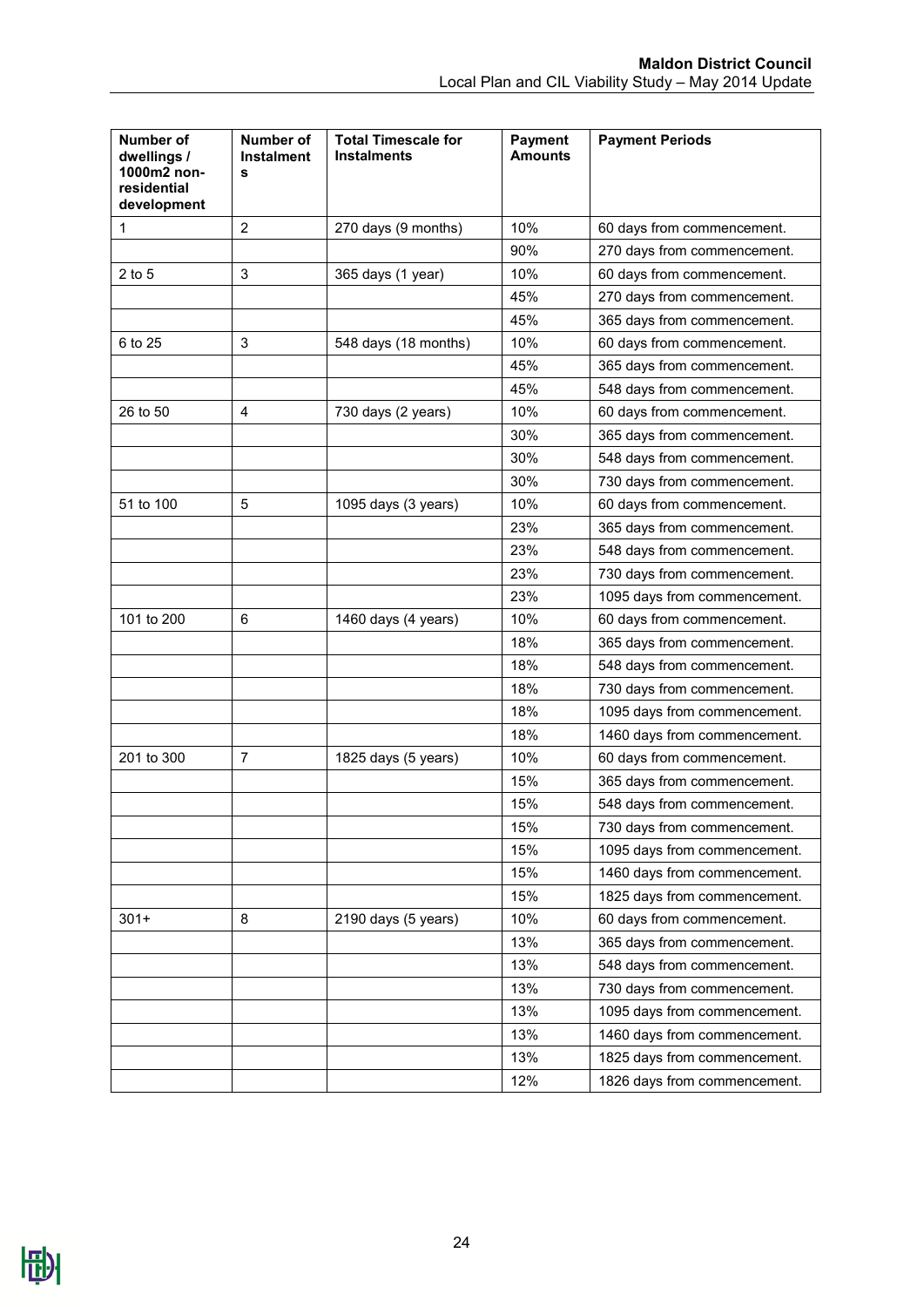### <span id="page-24-0"></span>6. Residential Price Assumptions for South Maldon Area.

- 6.1 As set out in Chapter 1 of the Viability Study, the preparation of the Viability Study involved a detailed (and somewhat protracted) consultation process. An important aspect was the discussion of the value assumptions used in the study for both residential and nonresidential development. Following the completion of the Viability Study, the discussions with the promoters of the strategic sites has continued.
- 6.2 CIL consultation representation PDCS20 suggested that the value assumptions used in the study are too high, however the representation has not provided comparable evidence supporting such a position (the Council met with the relevant party and specifically requested this).
- 6.3 It is important to note, unusually in study of this type, that the general response on house prices through the consultation process was that the prices used in the first iteration of the study were too low and as a result they were revised up. This is reflective of the open and transparent approach that was taken to the Viability Study, the adherence to the Harman Guidance and very much with the spirit of collaboration as set out at ID: 10-004-20140306 of the NPPG.
- 6.4 In the first iteration of the Viability Study, the price assumption for this South Maldon site was £2,600/m<sup>2</sup>. This was then increased to £2,800/m<sup>2</sup>.
- 6.5 We have undertaken a further survey of new build house prices in the area. There are very few new build 'estate houses' for sale in the immediate vicinity of the site, so we have looked further afield, including at the development around Chelmsford, Witham, Braintree and Colchester. Generally prices in Maldon are about 5% lower than Chelmsford, 9% higher than Braintree and 14% higher than Colchester.
- 6.6 The table below shows the current (April 2014) asking prices for 60 or so newbuild homes currently being marketed. Even allowing for a 3% to 5% reduction from the asking prices these point towards a price in and around Maldon of £2,800/m<sup>2</sup> to £3,000/m<sup>2</sup>.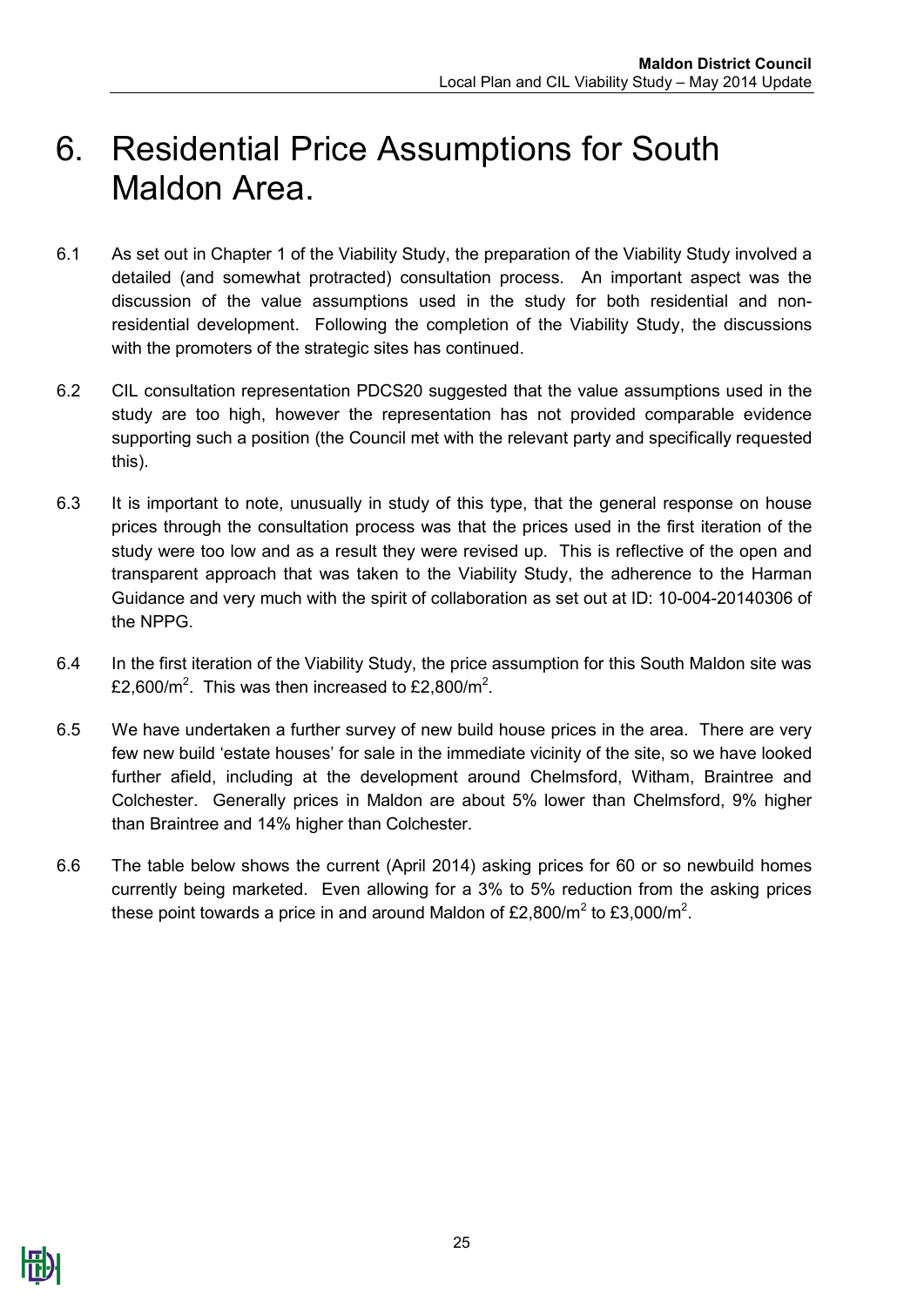|                   |                  |                   | <b>Beds</b>             | E/m2    |         | Less djustment |         | Average |
|-------------------|------------------|-------------------|-------------------------|---------|---------|----------------|---------|---------|
|                   |                  |                   |                         |         | 5%      |                |         |         |
| 34 to 38 Southway | Colchester       | 1                 | 2                       | 2,357   | 2,239   | 14%            | 2,552   | 2,958   |
|                   |                  | 2                 | $\overline{2}$          | 2,469   | 2,346   | 14%            | 2,674   |         |
|                   |                  | 3                 | $\mathbf 1$             | 2,813   | 2,672   | 14%            | 3,046   |         |
|                   |                  | 4                 | $\mathbf 1$             | 2,854   | 2,711   | 14%            | 3,091   |         |
|                   |                  | 5                 | 2                       | 2,577   | 2,448   | 14%            | 2,791   |         |
|                   |                  | 6                 | $\overline{2}$          | 2,237   | 2,125   | 14%            | 2,422   |         |
|                   |                  | 7                 | $\mathbf{1}$            | 2,876   | 2,732   | 14%            | 3,114   |         |
|                   |                  | 8                 | 2                       | 2,947   | 2,800   | 14%            | 3,191   |         |
|                   |                  | 9                 | 2                       | 2,758   | 2,620   | 14%            | 2,987   |         |
|                   |                  | 10                | 2                       | 3,065   | 2,911   | 14%            | 3,319   |         |
|                   |                  | 11                | $\overline{2}$          | 2,371   | 2,253   | 14%            | 2,568   |         |
|                   |                  | 12                | $\overline{2}$          | 2,539   | 2,412   | 14%            | 2,750   |         |
|                   |                  | 13                | $\mathbf 1$             | 2,984   | 2,835   | 14%            | 3,232   |         |
|                   |                  | 14                | 2                       | 2,368   | 2,250   | 14%            | 2,565   |         |
|                   |                  | 15                | 2                       | 2,545   | 2,417   | 14%            | 2,756   |         |
|                   |                  | 16                | $\overline{\mathbf{c}}$ | 3,166   | 3,008   | 14%            | 3,429   |         |
|                   |                  | 17                | $\overline{2}$          | 2,947   | 2,800   | 14%            | 3,191   |         |
|                   |                  | 18                | $\mathbf 1$             | 2,876   | 2,732   | 14%            | 3,114   |         |
|                   |                  | 19                | 2                       | 3,065   | 2,911   | 14%            | 3,319   |         |
|                   |                  | 20                | 2                       | 2,809   | 2,669   | 14%            | 3,042   |         |
| St Johns          | Chelmsford       | C <sub>3</sub>    | 2                       | 3,813   | 3,622   | $-5%$          | 3,441   | 3,305   |
|                   |                  | C <sub>2</sub>    | $\overline{\mathbf{c}}$ | 3,797   | 3,607   | $-5%$          | 3,427   |         |
|                   |                  | <b>NB76</b>       | 3                       | 3,634   | 3,453   | $-5%$          | 3,280   |         |
|                   |                  | <b>NB91</b>       | 3                       | 3,634   | 3,453   | $-5%$          | 3,280   |         |
|                   |                  | <b>NB62</b>       | 3                       | 3,745   | 3,558   | $-5%$          | 3,380   |         |
|                   |                  | <b>NB63</b>       | 3                       | 3,745   | 3,558   | $-5%$          | 3,380   |         |
|                   |                  | C39               | $\overline{\mathbf{c}}$ | 3,462   | 3,289   | $-5%$          | 3,124   |         |
|                   |                  | C40               | $\overline{2}$          | 3,462   | 3,289   | $-5%$          | 3,124   |         |
| Northfields       | Colchester       | A25               | $\mathbf 1$             | 2,637   | 2,505   | 14%            | 2,856   | 3,114   |
|                   |                  | A27               | $\mathbf{1}$            | 2,898   | 2,753   | 14%            | 3,139   |         |
|                   |                  | A28               | $\mathbf 1$             | 3,091   | 2,936   | 14%            | 3,347   |         |
| Silk Meadows      | <b>Braintree</b> | Southorpe         | $\mathbf 2$             | 2,691   | 2,556   | 9%             | 2,786   | 3,122   |
|                   |                  | Kingsthorpe       | 2                       | 3,245   | 3,083   | 9%             | 3,360   |         |
|                   |                  | Kingsthorpe       | $\mathbf 2$             | 3,240   | 3,078   | 9%             | 3,355   |         |
|                   |                  | Chettisham        | 4                       | 2,921   | 2,775   | 9%             | 3,025   |         |
|                   |                  | Foxlease          | 4                       | 2,977   | 2,829   | 9%             | 3,083   |         |
| Rosewood          | Colchester       | Corvedale         | 3                       | #DIV/0! | #DIV/0! | 14%            | #DIV/0! | #DIV/0! |
|                   |                  |                   | $\overline{2}$          | #DIV/0! |         | 14%            | #DIV/0! |         |
|                   |                  | Jade              | 3                       |         | #DIV/0! |                |         | #DIV/0! |
| Templar's Green   | Witham           | Rufford           |                         | #DIV/0! | #DIV/0! |                | #DIV/0! |         |
| Hooper Avenue     | Colchester       | Maypole 430       | 4                       | 2,177   | 2,069   | 14%            | 2,358   | 3,054   |
|                   |                  | Yewdale 423       | 3                       | 2,941   | 2,794   | 14%            | 3,185   |         |
|                   |                  | Yewdale 431       | 3                       | 2,941   | 2,794   | 14%            | 3,185   |         |
|                   |                  | Easedale 425      | 3                       | 2,882   | 2,738   | 14%            | 3,122   |         |
|                   |                  | Easedale 424      | 3                       | 2,882   | 2,738   | 14%            | 3,122   |         |
|                   |                  | Harebell          | 3                       | 2,791   | 2,651   | 14%            | 3,022   |         |
|                   |                  | Denford 422       | 2                       | 2,973   | 2,824   | 14%            | 3,220   |         |
|                   |                  | Denford 426       | 2                       | 2,973   | 2,824   | 14%            | 3,220   |         |
| Praecedo          | Colchester       | Vaughan 30        | 3                       | 2,471   | 2,348   | 14%            | 2,676   | 2,705   |
|                   |                  | Vaughan 31        | 3                       | 2,471   | 2,348   | 14%            | 2,676   |         |
|                   |                  | Vaughan 36        | 3                       | 2,471   | 2,348   | 14%            | 2,676   |         |
|                   |                  | Vaughan 37        | 3                       | 2,471   | 2,348   | 14%            | 2,676   |         |
|                   |                  | Middlebrook 257   | 3                       | 2,571   | 2,443   | 14%            | 2,785   |         |
|                   |                  | Middlebrook 258 3 |                         | 2,467   | 2,344   | 14%            | 2,672   |         |
|                   |                  | Middlebrook 260 3 |                         | 2,467   | 2,344   | 14%            | 2,672   |         |
|                   |                  | Pelle 240         | $\overline{2}$          | 2,403   | 2,283   | 14%            | 2,602   |         |
|                   |                  | Pelle 241         | 2                       | 2,851   | 2,708   | 14%            | 3,087   |         |
|                   |                  | Pelle 262         | 2                       | 2,328   | 2,212   | 14%            | 2,522   |         |
| Indigo Wharf      | Chelmsford       | 34                | $\mathbf 1$             | 4,022   | 3,821   | 9%             | 4,164   | 4,164   |
|                   |                  | 38                | $\mathbf 1$             | 4,022   | 3,821   | 9%             | 4,164   |         |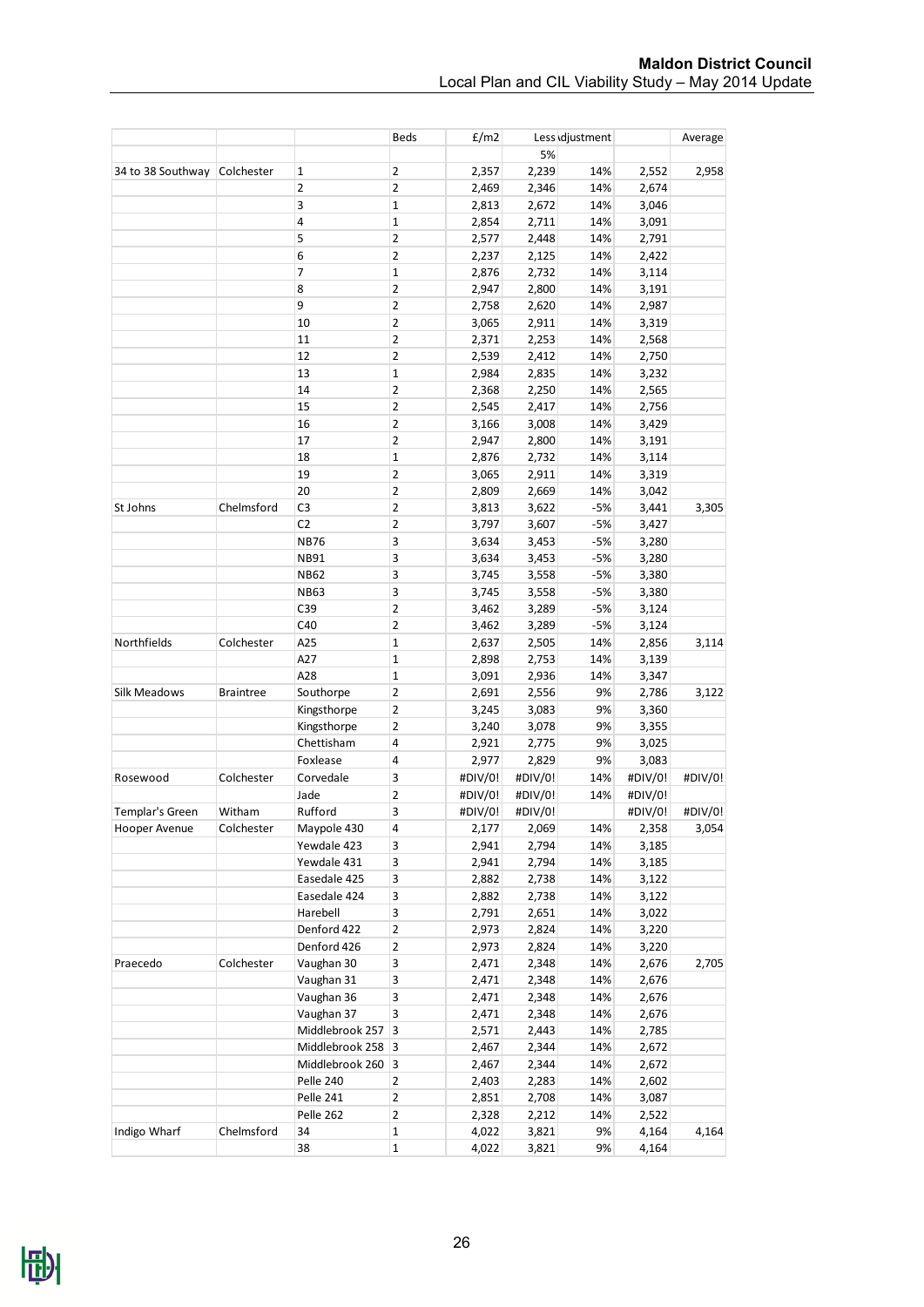|                   |                  |                 | Beds                    | Flats   | Houses  |         | m <sub>2</sub> | sqft  |
|-------------------|------------------|-----------------|-------------------------|---------|---------|---------|----------------|-------|
| 34 to 38 Southway | Colchester       | 1               | 2                       | 2,357   |         | 139,995 | 59.40          | 0     |
|                   |                  | 2               | 2                       | 2,469   |         | 134,995 | 54.67          |       |
|                   |                  | 3               | 1                       | 2,813   |         | 119,995 | 42.66          |       |
|                   |                  | 4               | $\mathbf{1}$            | 2,854   |         | 109,995 | 38.54          |       |
|                   |                  | 5               | 2                       | 2,577   |         | 134,995 | 52.38          |       |
|                   |                  | 6               | 2                       | 2,237   |         | 155,000 | 69.30          |       |
|                   |                  | 7               | $\mathbf 1$             | 2,876   |         | 109,995 | 38.25          |       |
|                   |                  | 8               | 2                       | 2,947   |         | 134,995 | 45.81          |       |
|                   |                  | 9               | 2                       | 2,758   |         | 134,995 | 48.95          |       |
|                   |                  | 10              | 2                       | 3,065   |         | 134,995 | 44.05          |       |
|                   |                  | 11              | 2                       | 2,371   |         | 139,995 | 59.04          |       |
|                   |                  | 12              | 2                       | 2,539   |         | 134,995 | 53.16          |       |
|                   |                  | 13              | $\mathbf 1$             | 2,984   |         | 115,000 | 38.54          |       |
|                   |                  | 14              | 2                       | 2,368   |         | 142,500 | 60.17          |       |
|                   |                  | 15              | 2                       | 2,545   |         | 134,995 | 53.05          |       |
|                   |                  | 16              | 2                       | 3,166   |         | 134,995 | 42.64          |       |
|                   |                  | 17              | 2                       | 2,947   |         | 134,995 | 45.81          |       |
|                   |                  | 18              | $\mathbf{1}$            | 2,876   |         | 109,995 | 38.25          |       |
|                   |                  | 19              | 2                       | 3,065   |         | 134,995 | 44.05          |       |
|                   |                  | 20              | 2                       | 2,809   |         | 137,500 | 48.95          |       |
| St Johns          | Chelmsford       | C <sub>3</sub>  | 2                       | 3,813   |         | 262,495 | 68.84          | 741   |
|                   |                  | C <sub>2</sub>  | 2                       | 3,797   |         | 259,995 | 68.47          | 737   |
|                   |                  | <b>NB76</b>     | 3                       | 3,634   | 352,500 |         | 96.99          | 1,044 |
|                   |                  | NB91            | 3                       | 3,634   | 352,500 |         | 96.99          | 1,044 |
|                   |                  | <b>NB62</b>     | 3                       | 3,745   | 357,000 |         | 95.32          | 1,026 |
|                   |                  | NB63            | 3                       | 3,745   | 357,000 |         | 95.32          | 1,026 |
|                   |                  | C39             | $\overline{\mathbf{c}}$ | 3,462   | 329,995 |         | 95.32          | 1,026 |
|                   |                  | C40             | 2                       | 3,462   | 329,995 |         | 95.32          | 1,026 |
| Northfields       | Colchester       | A25             | $\mathbf{1}$            | 2,637   |         | 134,500 | 51.00          | 549   |
|                   |                  | A27             | $\mathbf{1}$            | 2,898   |         | 129,500 | 44.69          | 481   |
|                   |                  | A28             | 1                       | 3,091   |         | 129,500 | 41.90          | 451   |
| Silk Meadows      | <b>Braintree</b> | Southorpe       | 2                       | 2,691   | 204,995 |         | 76.18          | 820   |
|                   |                  | Kingsthorpe     | 2                       | 3,245   | 204,995 |         | 63.17          | 680   |
|                   |                  | Kingsthorpe     | 2                       | 3,240   | 204,995 |         | 63.27          | 681   |
|                   |                  | Chettisham      | 4                       | 2,921   | 319,995 |         | 109.53         | 1,179 |
|                   |                  | Foxlease        | 4                       | 2,977   | 329,995 |         | 110.83         | 1,193 |
| Rosewood          | Colchester       | Corvedale       | 3                       | #DIV/0! | 275,000 |         |                |       |
|                   |                  | Jade            | 2                       | #DIV/0! | 212,500 |         |                |       |
| Templar's Green   | Witham           | Rufford         | 3                       | #DIV/0! | 274,995 |         |                |       |
| Hooper Avenue     | Colchester       | Maypole 430     | 4                       | 2,177   | 269,995 |         | 124.00         |       |
|                   |                  | Yewdale 423     | 3                       | 2,941   | 249,995 |         | 85.00          |       |
|                   |                  | Yewdale 431     | 3                       | 2,941   | 249,995 |         | 85.00          |       |
|                   |                  | Easedale 425    | 3                       | 2,882   | 244,995 |         | 85.00          |       |
|                   |                  | Easedale 424    | 3                       | 2,882   | 244,995 |         | 85.00          |       |
|                   |                  | Harebell        | 3                       | 2,791   | 239,995 |         | 86.00          |       |
|                   |                  | Denford 422     | $\mathbf{2}$            | 2,973   | 219,995 |         | 74.00          |       |
|                   |                  | Denford 426     | 2                       | 2,973   | 219,995 |         | 74.00          |       |
| Praecedo          | Colchester       | Vaughan 30      | 3                       | 2,471   | 214,995 |         | 87.00          |       |
|                   |                  | Vaughan 31      | 3                       | 2,471   | 214,995 |         | 87.00          |       |
|                   |                  | Vaughan 36      | 3                       | 2,471   | 214,995 |         | 87.00          |       |
|                   |                  | Vaughan 37      | 3                       | 2,471   | 214,995 |         | 87.00          |       |
|                   |                  | Middlebrook 257 | $\vert 3 \vert$         | 2,571   | 197,995 |         | 77.00          |       |
|                   |                  | Middlebrook 258 | $\vert 3$               | 2,467   | 189,995 |         | 77.00          |       |
|                   |                  | Middlebrook 260 | $\overline{3}$          | 2,467   | 189,995 |         | 77.00          |       |
|                   |                  | Pelle 240       | $\overline{2}$          | 2,403   |         | 160,995 | 67.00          |       |
|                   |                  | Pelle 241       | $\mathbf{2}$            | 2,851   |         | 190,995 | 67.00          |       |
|                   |                  | Pelle 262       | 2                       | 2,328   |         | 155,995 | 67.00          |       |
| Indigo Wharf      | Chelmsford       | 34              | 1                       | 4,022   |         | 184,995 | 46.00          |       |
|                   |                  | 38              | $\mathbf{1}$            | 4,022   |         | 184,995 | 46.00          |       |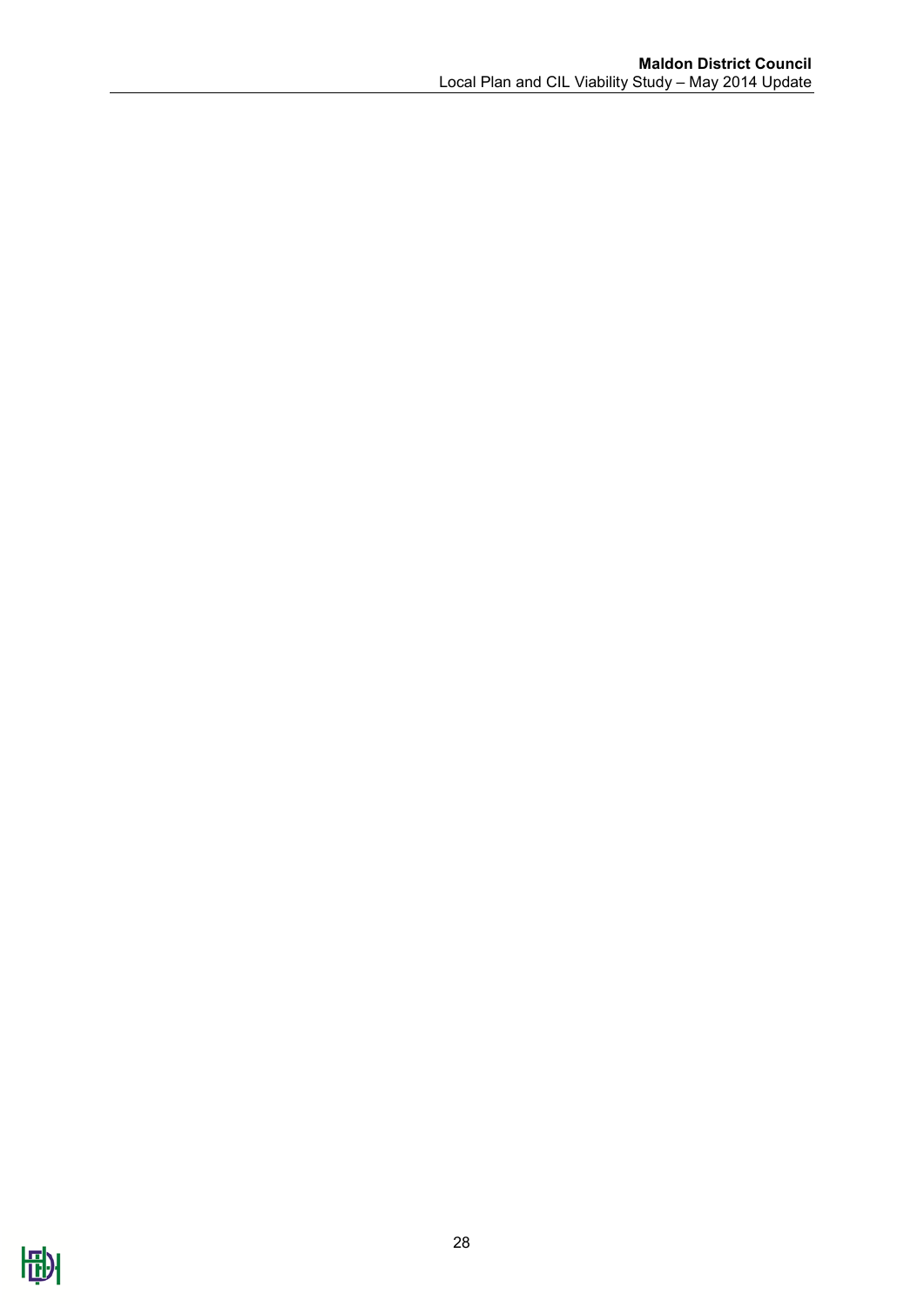### <span id="page-28-0"></span>7. Updated Infrastructure Costs and Affordable **Requirements**

- 7.1 The base appraisals in the Local Plan and CIL Viability Study Post Consultation update (November 2013) were based on the following assumptions:
	- a. Affordable Housing As per policy requirements:

|    | <b>Sub Market</b>                 | <b>Parish Areas</b>                                                                                                                                                 |     |
|----|-----------------------------------|---------------------------------------------------------------------------------------------------------------------------------------------------------------------|-----|
|    | <b>Strategic Sites</b>            | Garden Suburbs and at Maldon and Heybridge                                                                                                                          | 40% |
|    |                                   | At Burnham-on-Crouch                                                                                                                                                | 30% |
|    | Northern Rural                    | Wickham Bishops, Little Braxted, Great Braxted, Great<br>Totham, Little Totham, Goldhanger, Tolleshunt D'Arcy,<br>Tolleshunt Major, Tolleshunt Knights, Tollesbury, | 40% |
|    | Maldon North                      | Langford, Heybridge                                                                                                                                                 | 30% |
|    | Maldon Central and<br>South       | Maldon, Ulting, Woodham Walter, Woodham Mortimer,<br>Mundon, Hazeleigh                                                                                              | 40% |
|    | <b>Rural South</b>                | Purleigh, Cold Norton, Stow Maries, North Fambridge,<br>Latchingdon, Althorne, Mayland                                                                              | 40% |
|    | <b>Rural South East</b><br>Higher | Burnham-on-Crouch, Southminster                                                                                                                                     | 30% |
|    | <b>Rural South East</b><br>Lower  | Steeple, St Lawrence, Asheldham, Dengie, Tillingham,<br>Bradwell-on-Sea                                                                                             | 25% |
| b. | <b>Environmental Standards</b>    | Building Regulations (Part L) and enhanced standards<br>(BCIS+2%), Energy Policies (£11/m <sup>2</sup> ).                                                           |     |

c. Developer contribution As assessed by PBA plus allowances for sewage connections and summarised as follows:

|                                                        | Scenario 1 | Scenario 2 |
|--------------------------------------------------------|------------|------------|
| South of Maldon masterplanned area                     |            |            |
| Site S2 (a) - South Maldon – South of Limebrook Way    | 19,459,638 | 19,760,993 |
| Site S2 (c) - South Maldon - Wycke Hill South          | 2,034,536  | 1,534,023  |
| Site S2 (b) - South Maldon - Wycke Hill North          | 7,872,225  | 6,325,057  |
| Site S2 (f) - South Maldon - Park Drive                | 53,899     | 53,899     |
| North Heybridge masterplanned area                     |            |            |
| Site S2 (d) - North of Heybridge                       | 27,349,142 | 27,801,632 |
| Site S2 (e) - North Heybridge – North of Holloway Road | 3,366,737  | 2,656,571  |
| Site S2 (g) - North Heybridge – Heybridge Swifts       | 33,700     | 33,700     |
| <b>Additional Site</b>                                 |            | 2,004,002  |
| <b>Burnham on Crouch</b>                               |            |            |
| Site S2 (h) - Burnham on Crouch – West                 | 324,871    | 324,871    |
| Sites S2 (i) - Burnham on Crouch - North West          | 398,851    | 398,851    |
| Sites S2 (j) - Burnham on Crouch - North East          | 199,425    | 199,425    |
|                                                        |            |            |

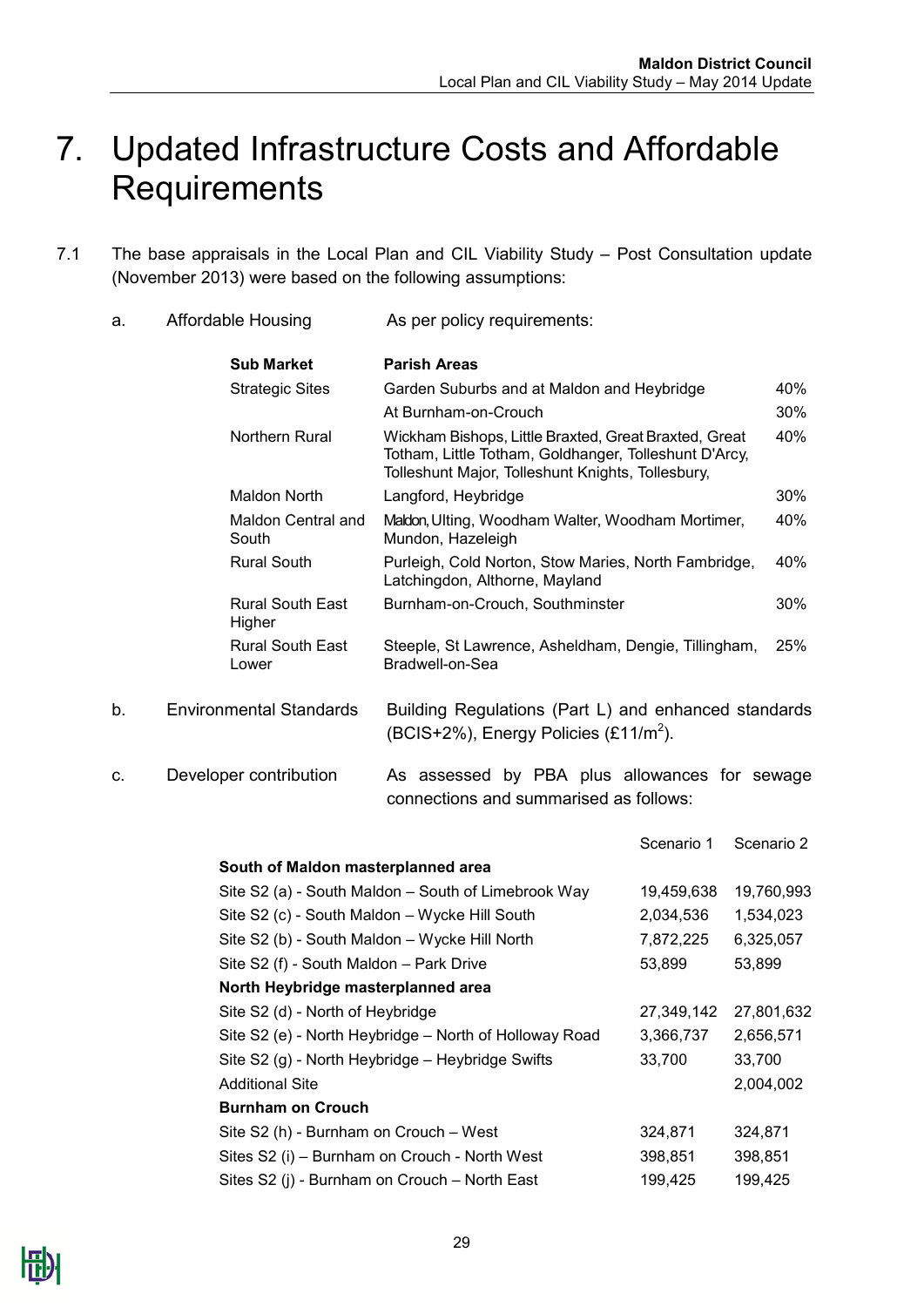- d. Abnormals As modelled.
- e. Developers' Return 20% on GDV.
- 7.2 Since then the affordable housing policy has been altered to require the following:

| North Heybridge Garden Suburb:                                   |     |
|------------------------------------------------------------------|-----|
| North of Heybridge - S2(d)                                       | 25% |
| North of Holloway Road - S2(e)                                   | 40% |
| West of Broad Street Green Road - S2(f)                          | 40% |
| South Maldon Garden Suburb                                       | 40% |
| Strategic Allocations at Maldon, Heybridge and Burnham-on-Crouch | 40% |
| All other developments:                                          |     |
| Northern Rural, Maldon Central and South and Rural South*        | 40% |
| Maldon North and Rural South East Higher                         | 30% |
| <b>Rural South East Lower</b>                                    | 25% |

7.3 As part of the continued refinement of the Infrastructure Delivery Plan (IDP, May 2014 update), the additional infrastructure costs have been identified. These are summarised in the following table. A summary of all infrastructure costs is provided in **Appendix 2**:

| Pooled S106 items                                               | S <sub>2a</sub> | S <sub>2</sub> b | S2c      | S <sub>2</sub> d | S <sub>2e</sub> | <b>ADD</b> |
|-----------------------------------------------------------------|-----------------|------------------|----------|------------------|-----------------|------------|
| Public transport<br>improvements to<br>serve Maldon GS          | £2,925,000      | £643,500         | £146,250 |                  |                 |            |
| Public transport<br>improvements to<br>serve North<br>Heybridge |                 |                  |          | £2,457,000       | £234,000        | £234,000   |
| Medical facilities to<br>serve South Maldon<br>GS.              | £329,230        | £99,220          | £22,550  |                  |                 |            |
| Medical facilities to<br>serve North<br>Heybridge GS            |                 |                  |          | £340,200         | £32,400         | £32,400    |
| Allotments to serve<br>South Maldon GS                          | £48,180         | £14,520          | £3,300   |                  |                 |            |
| Allotments to serve<br>North Heybridge                          |                 |                  |          | £49,560          | £4,720          | £4,720     |
| <b>Total additional</b><br>cost                                 | £3,302,410      | £757,240         | £172,100 | £2,846,760       | £271,120        | £271,120   |

7.4 We have re-run the appraisals reflecting these additional costs and the revised affordable housing requirements:

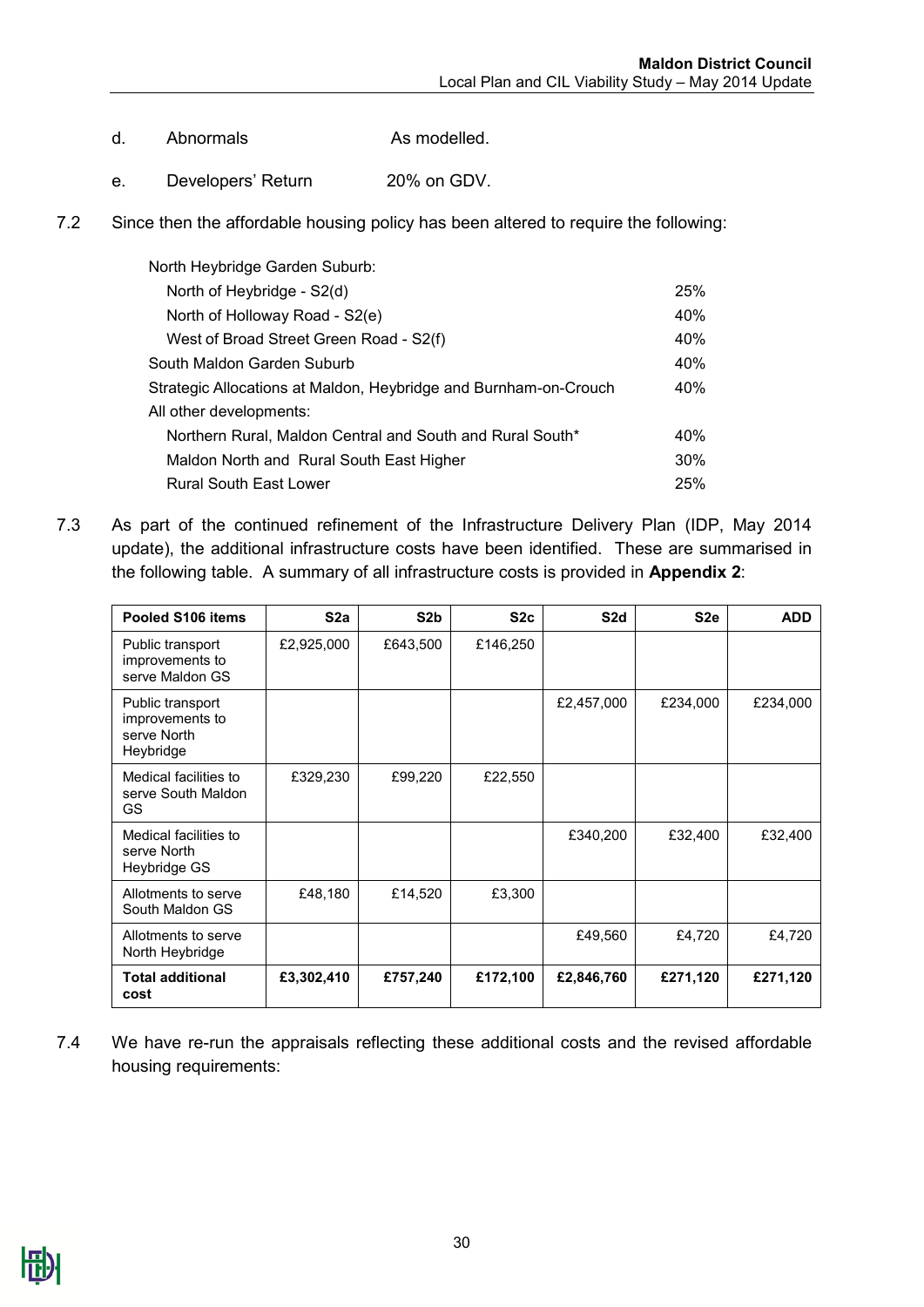| November<br>2013<br>Scenario 2 | April 2014<br>Update | Total      |
|--------------------------------|----------------------|------------|
|                                |                      |            |
| 19,760,993                     | $+3,302,410$         | 23,063,403 |
| 1,534,023                      | $+172,100$           | 1,706,123  |
| 6,325,057                      | +757,240             | 7,082,297  |
| 53,899                         |                      | 53,899     |
|                                |                      |            |
| 27,801,632                     | +2,846,760           | 30,648,392 |
| 2,656,571                      | +271,120             | 2,927,691  |
| 33,700                         |                      | 33,700     |
| 2,004,002                      | $+271,120$           | 2,275,122  |
|                                |                      |            |
| 324,871                        |                      | 324,871    |
| 398,851                        |                      | 398,851    |
| 199,425                        |                      | 199,425    |
|                                |                      |            |

7.5 We have set out the results below: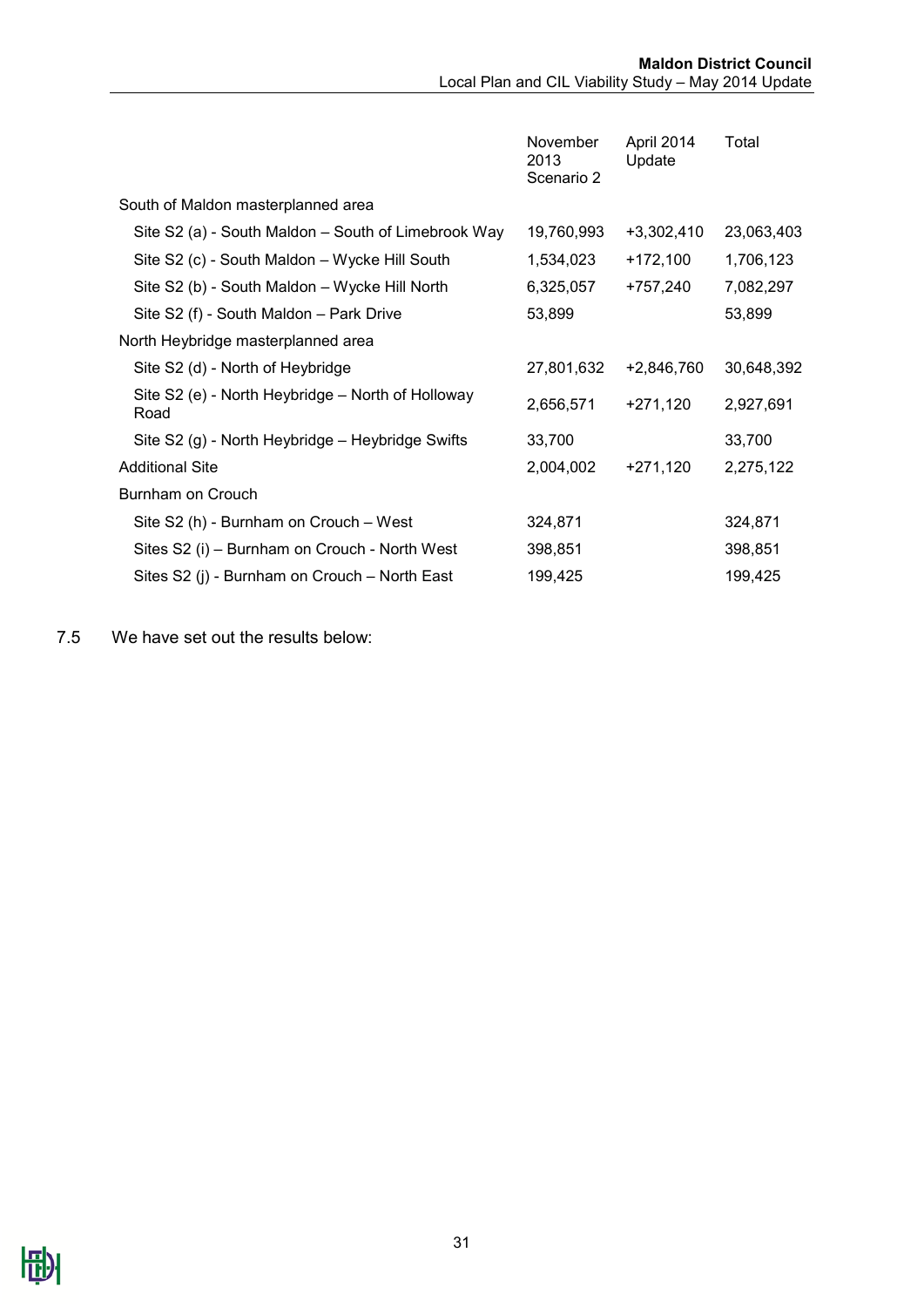|                 | UPDATED Table 10.3 Strategic Sites Residual Values - Base Appraisals Scenario 2                                                |                   |       |              |             |        |       |                   |           |              |  |  |
|-----------------|--------------------------------------------------------------------------------------------------------------------------------|-------------------|-------|--------------|-------------|--------|-------|-------------------|-----------|--------------|--|--|
|                 | 25% Affordable Housing at site S2d North Heybridge, 40% Affordable Housing on all other sites, Full Infrastructure Requirement |                   |       |              |             |        |       |                   |           |              |  |  |
|                 |                                                                                                                                |                   |       |              | Area        |        | Units | Residual<br>Value |           |              |  |  |
|                 |                                                                                                                                |                   |       |              | Gross<br>ha | Net ha |       | Gross ha          | Net ha    | £ site       |  |  |
| $\overline{1}$  | S2a Limebrook Way                                                                                                              | Sth Maldon        | Green | Agricultural | 42.00       | 25.00  | 1,000 | 405,473           | 681,194   | 17,029,852   |  |  |
| $\overline{2}$  | S2c Wycke Hill South                                                                                                           | Sth Maldon        | Green | Agricultural | 3.20        | 1.88   | 75    | 529,095           | 900,587   | 1,693,103    |  |  |
| 3               | S2b Wycke Hill North                                                                                                           | Sth Maldon        | Green | Agricultural | 12.50       | 7.50   | 300   | 463,996           | 773,327   | 5,799,954    |  |  |
| $\overline{4}$  | S <sub>2</sub> f Park Drive                                                                                                    | Sth Maldon        | Green | Agricultural | 4.90        | 3.00   | 120   | 1,032,441         | 1,686,320 | 5,058,961    |  |  |
| $5\overline{)}$ | S2d North of Heybridge                                                                                                         | Nth Heybridge     | Green | Agricultural | 45.00       | 25.88  | 1,035 | 314,393           | 546,664   | 14, 147, 676 |  |  |
| $6\phantom{1}6$ | S2e North Holloway Rd                                                                                                          | Nth Heybridge     | Green | Agricultural | 3.80        | 2.50   | 100   | 344,751           | 524,021   | 1,310,054    |  |  |
| $\overline{7}$  | S <sub>2</sub> g Swifts                                                                                                        | Nth Heybridge     | Green | Agricultural | 3.20        | 2.50   | 100   | 1,219,776         | 1,561,313 | 3,903,283    |  |  |
| 8               | Additional Heybridge                                                                                                           | Nth Heybridge     | Green | Agricultural | 4.20        | 2.50   | 100   | 452,715           | 760,562   | 1,901,404    |  |  |
| 9               | S2h WEST Burnham on Crouch                                                                                                     | Burnham on Crouch | Green | Agricultural | 6.20        | 4.50   | 180   | 706,898           | 973,948   | 4,382,768    |  |  |
| 10              | S2i NW Burnham on Crouch                                                                                                       | Burnham on Crouch | Green | Agricultural | 7.50        | 4.50   | 180   | 575,991           | 959,986   | 4,319,935    |  |  |
| 11              | S2j NE Burnham on Crouch                                                                                                       | Burnham on Crouch | Green | Agricultural | 3.75        | 2.25   | 90    | 622,567           | 1,037,612 | 2,334,628    |  |  |

Note: No differentiation has been made as to whether the infrastructure is delivered via a s106 agreement or under CIL, the assessment is of the site's total ability to bear this level of cost. In due course a decision can be made as to the most appropriate CIL/s106 strategy. Source: HDH 2014



**In**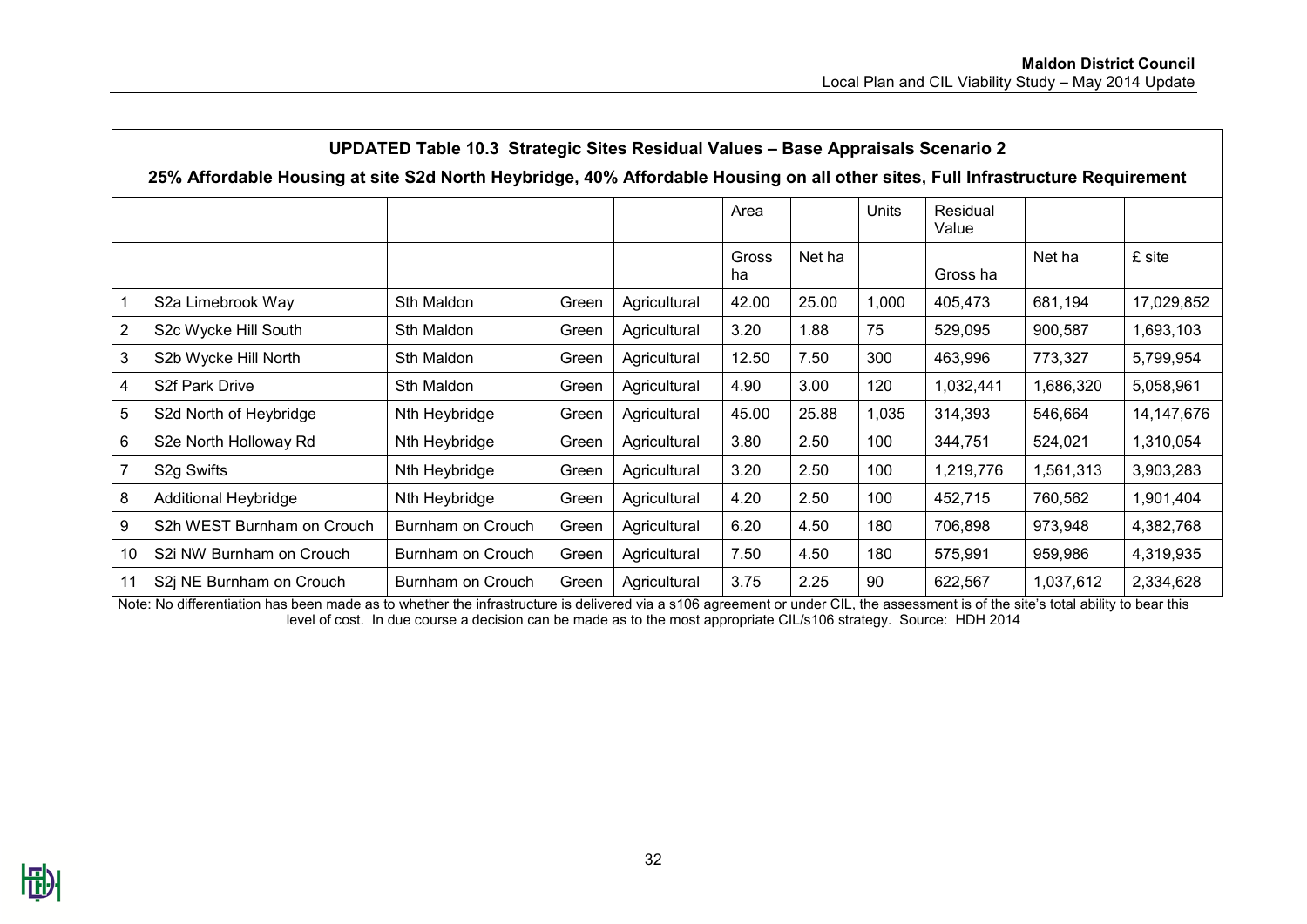7.6 In the following table we have compared the Residual Value with the Viability Threshold (see Chapter 6 of the Viability Study).

**UPDATED Table 10.6 Base Appraisals. Residual Value compared to Viability** 

|                                                                                                                                   | OPDATED Table T0.6 Dase Appraisais. Residual value compared to viability<br><b>Threshold Scenario 2</b> |                   |                              |                        |                   |  |  |  |  |
|-----------------------------------------------------------------------------------------------------------------------------------|---------------------------------------------------------------------------------------------------------|-------------------|------------------------------|------------------------|-------------------|--|--|--|--|
| 25% affordable housing on site S2d North Heybridge, 40% affordable housing on all other<br>sites, Full Infrastructure Requirement |                                                                                                         |                   |                              |                        |                   |  |  |  |  |
|                                                                                                                                   |                                                                                                         |                   | Alternati<br>ve Use<br>Value | Viability<br>Threshold | Residual<br>Value |  |  |  |  |
|                                                                                                                                   |                                                                                                         |                   | £/ha                         | £/ha                   | £/ha              |  |  |  |  |
| $\mathbf{1}$                                                                                                                      | S2a Limebrook Way                                                                                       | Sth Maldon        | 25,000                       | 330,000                | 405,473           |  |  |  |  |
| $\overline{2}$                                                                                                                    | S2c Wycke Hill South                                                                                    | Sth Maldon        | 25,000                       | 330,000                | 529,095           |  |  |  |  |
| 3                                                                                                                                 | S2b Wycke Hill North                                                                                    | Sth Maldon        | 25,000                       | 330,000                | 463,996           |  |  |  |  |
| 4                                                                                                                                 | <b>S2f Park Drive</b>                                                                                   | Sth Maldon        | 25,000                       | 330,000                | 1,032,441         |  |  |  |  |
| 5                                                                                                                                 | S2d North of Heybridge                                                                                  | Nth Heybridge     | 25,000                       | 330,000                | 314,393           |  |  |  |  |
| 6                                                                                                                                 | S2e North Holloway Rd                                                                                   | Nth Heybridge     | 25,000                       | 330,000                | 344,751           |  |  |  |  |
| $\overline{7}$                                                                                                                    | S <sub>2g</sub> Swifts                                                                                  | Nth Heybridge     | 25,000                       | 330,000                | 1,219,776         |  |  |  |  |
| 8                                                                                                                                 | <b>Additional Heybridge</b>                                                                             | Nth Heybridge     | 25,000                       | 330,000                | 452,715           |  |  |  |  |
| 9                                                                                                                                 | S2h WEST Burnham on Crouch                                                                              | Burnham on Crouch | 25,000                       | 330,000                | 706,898           |  |  |  |  |
| 10                                                                                                                                | S2i NW Burnham on Crouch                                                                                | Burnham on Crouch | 25,000                       | 330,000                | 575,991           |  |  |  |  |
| 11                                                                                                                                | S2j NE Burnham on Crouch                                                                                | Burnham on Crouch | 25,000                       | 330,000                | 622,567           |  |  |  |  |

Note: No differentiation has been made as to whether the infrastructure is delivered via a s106 agreement or under CIL, the assessment is of the site's total ability to bear this level of cost. In due course a decision can be made as to the most appropriate CIL/s106 strategy. Source: HDH 2014

- 7.7 The Residual Value has fallen significantly on sites where the infrastructure costs are increased and on the Burnham on Crouch sites where the requirement for affordable housing has been increased: Generally, as shown below, the reduction is about £50,000/ha or up to 20%.
- 7.8 The notable exception is S2d North of Heybridge. On this site the Council has reduced the affordable housing requirement to 25%. The Residual Value remains just below the Viability Threshold when considered on a per hectare basis, however when considered over the whole site the Residual Value is substantial at over £14,000,000. Policy H1 of the Pre-Submission LDP has allocated site S2d North of Heybridge for 25% affordable housing (and the PDCS identified this site for Zero CIL). Based on the ongoing discussions between the Council and Developer there is every likelihood that this site will come forward at this level of affordable housing.

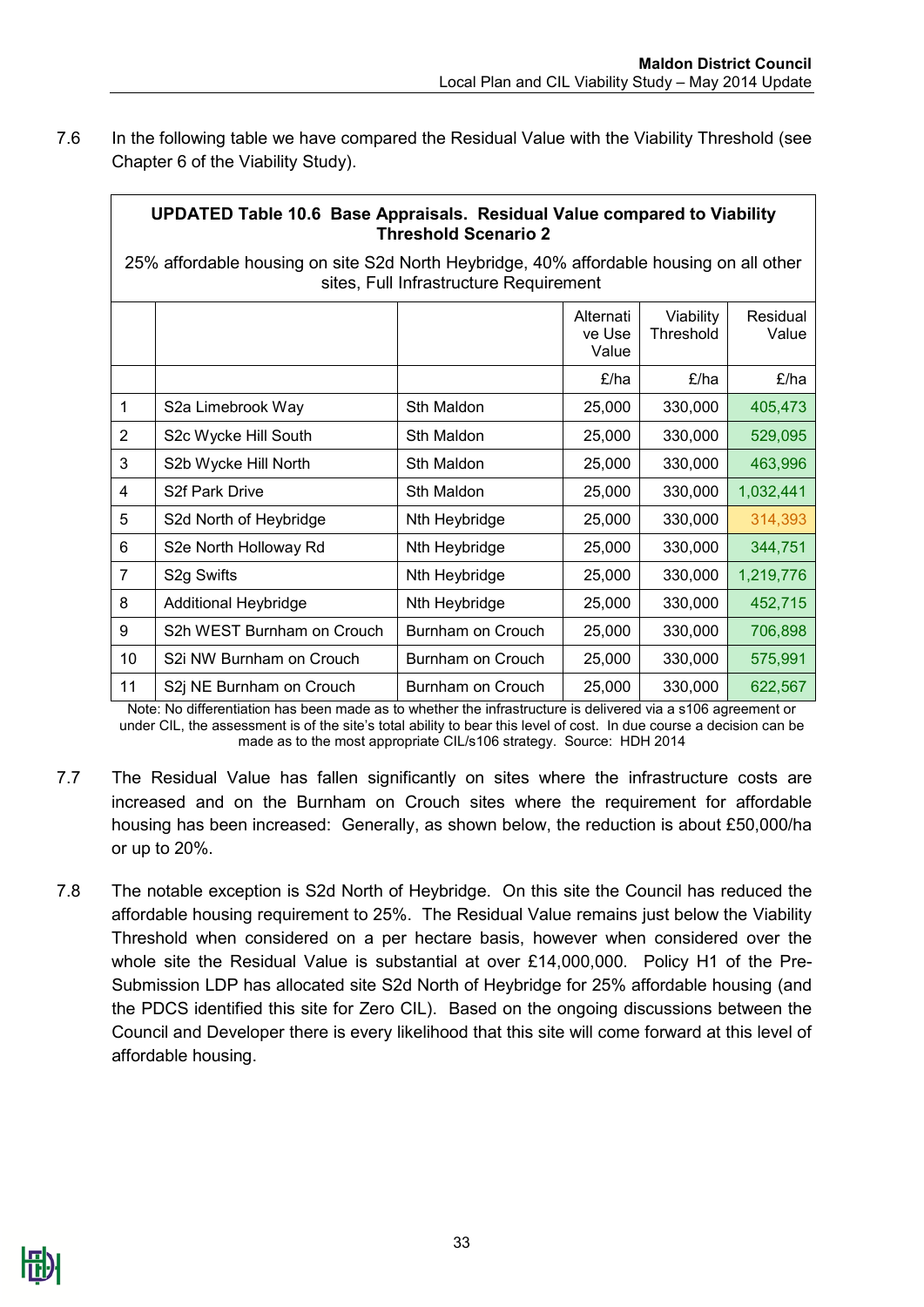٦

|                | Change in Residual Values based on updated infrastructure requirements and revised<br>affordable housing targets set out in Policy H1 of the Pre-Submission LDP. |                   |           |            |             |                         |  |  |  |
|----------------|------------------------------------------------------------------------------------------------------------------------------------------------------------------|-------------------|-----------|------------|-------------|-------------------------|--|--|--|
|                |                                                                                                                                                                  |                   | Nov 2013  | April 2014 | Change      | $\frac{0}{0}$<br>Change |  |  |  |
| 1              | S2a Limebrook Way                                                                                                                                                | Sth Maldon        | 462,774   | 405,473    | $-57,301$   | $-12.38%$               |  |  |  |
| $\overline{2}$ | S2c Wycke Hill South                                                                                                                                             | Sth Maldon        | 578,870   | 529,095    | $-49,775$   | $-8.60%$                |  |  |  |
| 3              | S2b Wycke Hill North                                                                                                                                             | Sth Maldon        | 513,091   | 463,996    | $-49,095$   | -9.57%                  |  |  |  |
| 4              | S2f Park Drive                                                                                                                                                   | Sth Maldon        | 1,032,441 | 1,032,441  | 0           | $0.00\%$                |  |  |  |
| 5              | S2d North of Heybridge                                                                                                                                           | Nth Heybridge     | 205,190   | 314,393    | 109,203     | 53.22%                  |  |  |  |
| 6              | S2e North Holloway Rd                                                                                                                                            | Nth Heybridge     | 410,579   | 344,751    | $-65,828$   | $-16.03%$               |  |  |  |
| $\overline{7}$ | S <sub>2</sub> g Swifts                                                                                                                                          | Nth Heybridge     | 1,219,776 | 1,219,776  | 0           | $0.00\%$                |  |  |  |
| 8              | <b>Additional Heybridge</b>                                                                                                                                      | Nth Heybridge     | 510,369   | 452,715    | $-57,654$   | $-11.30\%$              |  |  |  |
| 9              | S2h West Burnham on Crouch                                                                                                                                       | Burnham on Crouch | 847,454   | 706,898    | $-140,556$  | $-16.59%$               |  |  |  |
| 10             | S2i NW Burnham on Crouch                                                                                                                                         | Burnham on Crouch | 692,184   | 575,991    | $-116, 193$ | $-16.79%$               |  |  |  |
| 11             | S2j NE Burnham on Crouch                                                                                                                                         | Burnham on Crouch | 746,271   | 622,567    | $-123,704$  | $-16.58%$               |  |  |  |

- 7.9 In the above analysis we have simply tested the sites ability to bear infrastructure costs making no distinction between items to be delivered through the s106 regime, and that infrastructure that would be funded through CIL contributions.
- 7.10 We have developed this analysis further in the following chapter to consider the relationship between affordable housing, CIL and the ability to sustain site specific infrastructure costs.

 $\Gamma$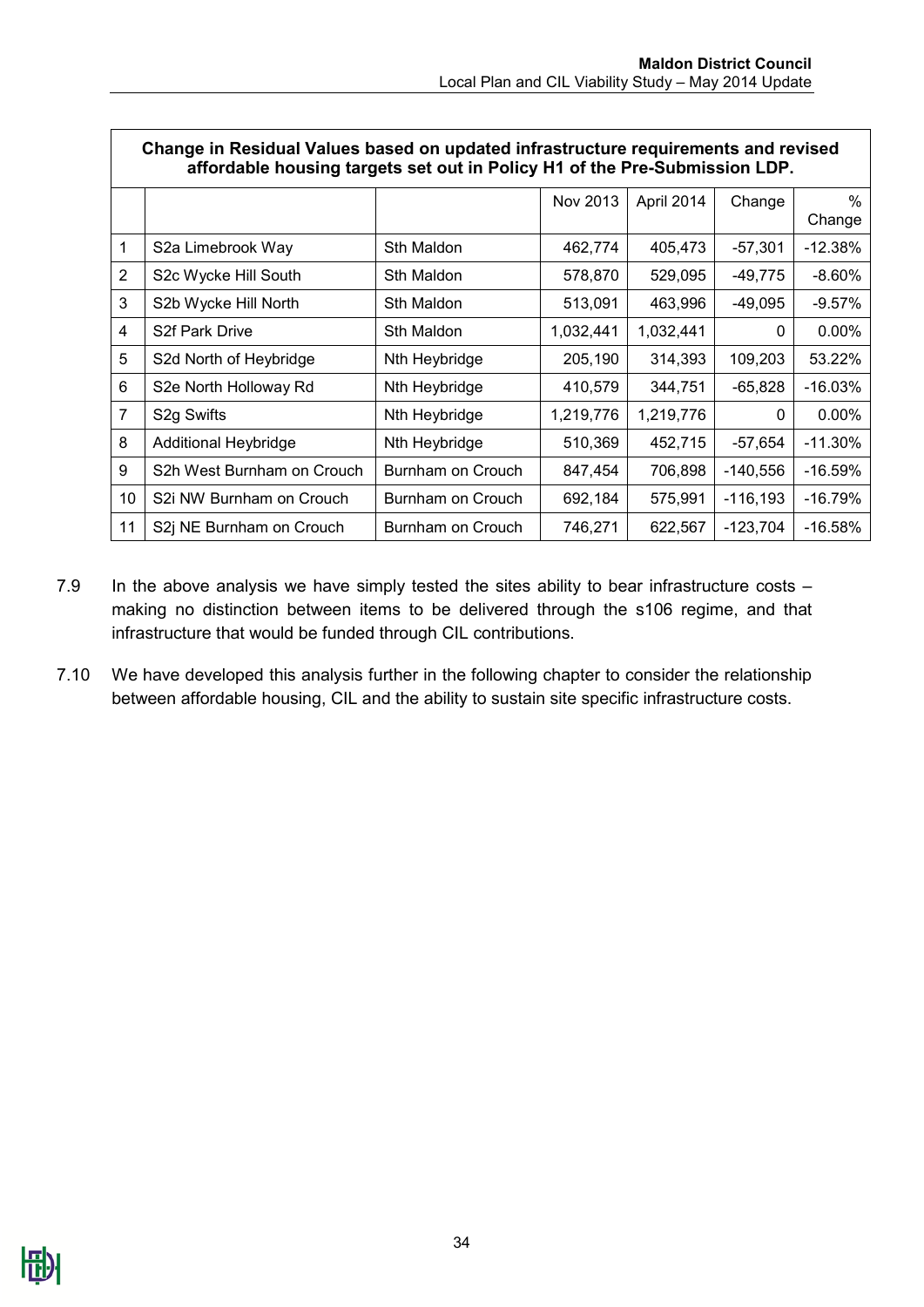### <span id="page-34-0"></span>8. CIL / s106 / Affordable Housing.

- 8.1 In the previous chapter, we set out the impact of the additional infrastructure costs identified since the publication of the Post Consultation update of the Viability Study (November 2013). In that analysis we simply tested the sites' ability to bear infrastructure costs – making no distinction between items to be delivered through the s106 regime and that infrastructure that would be funded through CIL contributions.
- 8.2 We have developed this analysis further in this chapter to consider the relationship between affordable housing, CIL and the ability to sustain site specific infrastructure costs.
- 8.3 In the following table we have shown the residual value for the strategic sites with a range of affordable housing from 20% to 50%, and with a range of CIL payments from  $£0/m<sup>2</sup>$  to £150/ $m^2$  over and above the following site specific infrastructure costs:

|                                                           | Total      |
|-----------------------------------------------------------|------------|
| South of Maldon masterplanned area                        |            |
| Site S2 (a) - South Maldon - South of Limebrook Way       | 23,063,403 |
| Site S2 (c) - South Maldon - Wycke Hill South             | 1,706,123  |
| Site S2 (b) - South Maldon - Wycke Hill North             | 7,082,297  |
| Site S2 (f) - South Maldon - Park Drive                   | 53,899     |
| North Heybridge masterplanned area                        |            |
| Site S2 (d) - North of Heybridge                          | 30,648,392 |
| Site S2 (e) - North Heybridge - North of Holloway<br>Road | 2,927,691  |
| Site S2 (g) - North Heybridge – Heybridge Swifts          | 33,700     |
| <b>Additional Site</b>                                    | 2,275,122  |
| <b>Burnham on Crouch</b>                                  |            |
| Site S2 (h) - Burnham on Crouch - West                    | 324,871    |
| Sites S2 (i) - Burnham on Crouch - North West             | 398,851    |
| Sites S2 (j) - Burnham on Crouch - North East             | 199,425    |

8.4 As currently worded in Policy H1 of the LDP, the requirement is for 40% affordable housing on all of the sites other than S2d North of Heybridge where the requirement has been adjusted to 25%. The CIL Preliminary Draft Charging Schedule included a zero CIL rate for sites S2d North of Heybridge and S2e North of Holloway Road, and a rate of £70/m<sup>2</sup> for all remaining areas.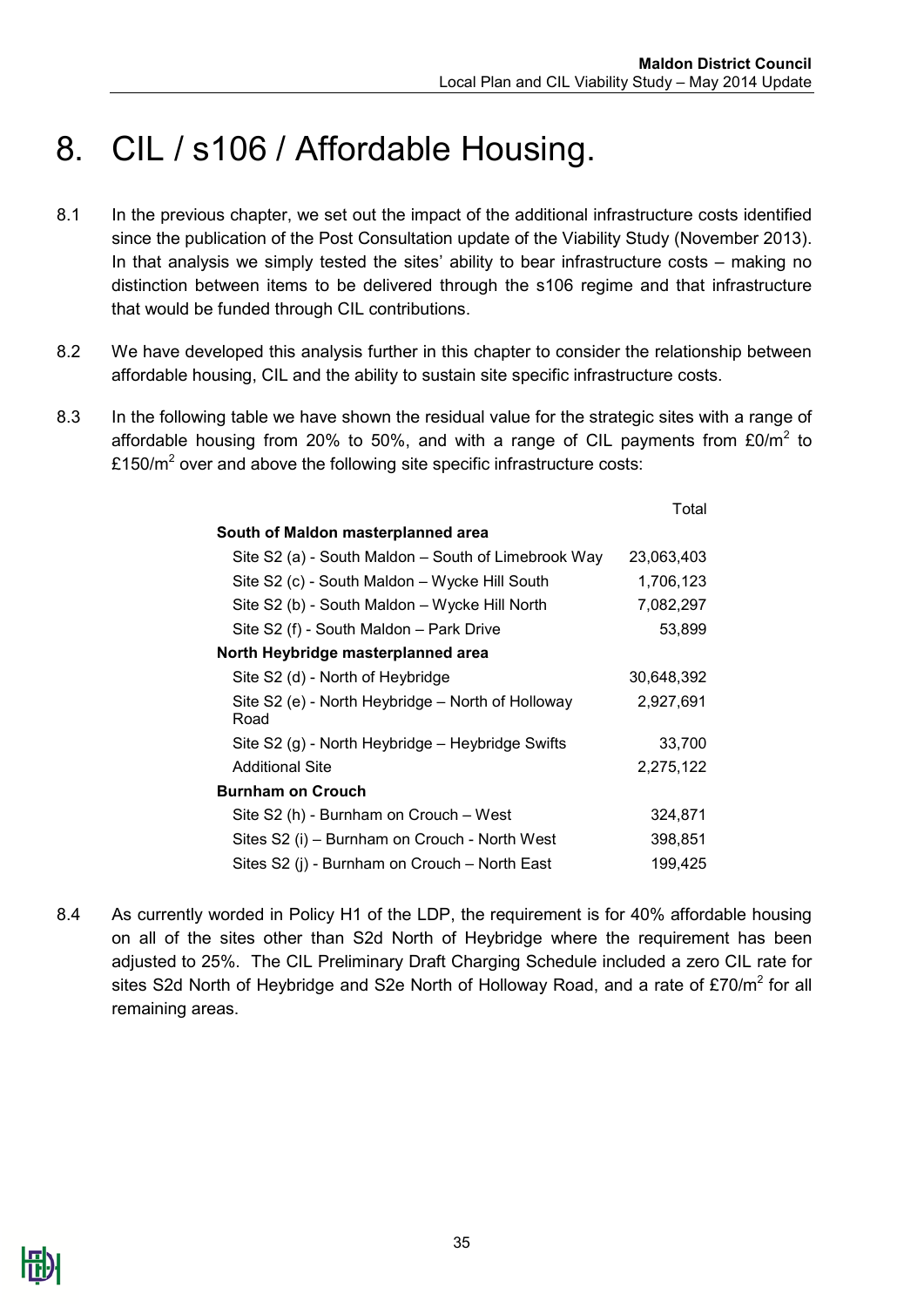|                         |                                                         |                                        |                   |                    | 50% Affordable Housing |                      |                    |                    |                    |                    |                    |                    |
|-------------------------|---------------------------------------------------------|----------------------------------------|-------------------|--------------------|------------------------|----------------------|--------------------|--------------------|--------------------|--------------------|--------------------|--------------------|
|                         |                                                         |                                        | Alternativ        | Viability          | Residual               |                      |                    |                    |                    |                    |                    |                    |
|                         |                                                         |                                        | e Use             | Threshold          | Value                  |                      |                    |                    |                    |                    |                    |                    |
|                         |                                                         |                                        | Value             |                    |                        |                      |                    |                    |                    |                    |                    |                    |
| $\mathbf{1}$            | CIL £/m2<br>S2a Limebrook Way                           | Sth Maldon                             | 25,000            | 330,000            | £0<br>270,916          | £25<br>249.707       | £35<br>241,223     | £50<br>228,498     | £70<br>211,53      | £100<br>185,541    | £125<br>163,647    | £150<br>141.752    |
| $\overline{2}$          | S2c Wycke Hill South                                    | Sth Maldon                             | 25,000            | 330,000            | 362,215                | 336,195              | 325,787            | 312,500            | 292,103            | 260,583            | 234,317            | 208,050            |
| $\overline{3}$          | S2b Wycke Hill North                                    | Sth Maldon                             | 25,000            | 330,000            | 312,782                | 288,421              | 278,677            | 264.061            | 244,573            | 215,340            | 190,980            | 166,619            |
| $\overline{4}$          | S2f Park Drive                                          | Sth Maldon                             | 25,000            | 330,000            | 862,982                | 836,575              | 826,011            | 810,167            | 789,040            | 757,351            | 730,943            | 704,535            |
| $\overline{5}$          | S2d North of Heybridge                                  | Nth Heybridge                          | 25,000            | 330,000            | 53,413                 | 34,271               | 26,615             | 15,273             | $-192$             | $-25,062$          | $-45,909$          | $-66,755$          |
| $6\phantom{a}$          | S2e North Holloway Rd                                   | Nth Heybridge                          | 25,000            | 330,000            | 167,972                | 138,159              | 127,442            | 109,383            | 85,304             | 50,145             | 19,651             | $-11,337$          |
| $\overline{7}$          | S <sub>2</sub> g Swifts                                 | Nth Heybridge                          | 25,000            | 330,000            | ,013,891               | 979,942              | 966,362            | 945,993            | 918,833            | 878,094            | 844,145            | 810,196            |
| $\bf{8}$<br>9           | Additional Heybridge<br>S2h WEST Burnham on Crouch      | Nth Heybridge<br>Burnham on Crouch     | 25,000<br>25,000  | 330,000<br>330,000 | 293,902<br>558,993     | 267,181<br>529,077   | 256,493<br>517,110 | 240,460<br>499,161 | 221,161<br>475,228 | 188,792<br>439,329 | 161,818<br>409,413 | 134.844<br>379,498 |
| 10                      | S2i NW Burnham on Crouch                                | Burnham on Crouch                      | 25,000            | 330,000            | 453,723                | 428,992              | 419,100            | 404,262            | 384,478            | 354,801            | 330,071            | 305,340            |
|                         | 11   S2j NE Burnham on Crouch                           | Burnham on Crouch                      | 25,000            | 330,000            | 492,396                | 466,165              | 455,372            | 439,181            | 417,594            | 385,213            | 358,229            | 331,245            |
|                         |                                                         |                                        |                   |                    | 45% Affordable Housing |                      |                    |                    |                    |                    |                    |                    |
|                         |                                                         |                                        | Alternativ        | Viability          | Residual               |                      |                    |                    |                    |                    |                    |                    |
|                         |                                                         |                                        | e Use             | Threshold          | Value                  |                      |                    |                    |                    |                    |                    |                    |
|                         |                                                         |                                        | Value             |                    |                        |                      |                    |                    |                    |                    |                    |                    |
| 1                       | CIL £/m2<br>S2a Limebrook Way                           | Sth Maldon                             | 25,000            | 330,000            | £0<br>339,106          | £25<br>316,089       | £35<br>306,88      | £50<br>293,071     | £70<br>274,65      | £100<br>247,036    | £125<br>224,019    | £150<br>200,744    |
| $\overline{2}$          | S2c Wycke Hill South                                    | Sth Maldon                             | 25,000            | 330,000            | 446,786                | 418,547              | 407,252            | 390,309            | 367,718            | 333,832            | 308,490            | 279,984            |
| $\overline{3}$          | S2b Wycke Hill North                                    | Sth Maldon                             | 25,000            | 330,000            | 389,516                | 363,893              | 353,644            | 338,271            | 317.411            | 285,685            | 259,248            | 232,810            |
| 4                       | S2f Park Drive                                          | Sth Maldon                             | 25,000            | 330,000            | 948,860                | 920,200              | 908,736            | 891,540            | 868,613            | 834,221            | 805,561            | 776,901            |
| 5                       | S2d North of Heybridge                                  | Nth Heybridge                          | 25,000            | 330,000            | 109,739                | 89,640               | 81,600             | 69,153             | 52,534             | 27,606             | 6,963              | $-15,038$          |
| 6                       | S2e North Holloway Rd                                   | Nth Heybridge                          | 25,000            | 330,000            | 259,216                | 226,860              | 213.918            | 194,505            | 168,62             | 131,036            | 98,371             | 65,789             |
| $\overline{7}$          | S <sub>2</sub> g Swifts                                 | Nth Heybridge                          | 25,000            | 330,000            | ,118,229               | 081,385              | 1,066,647          | 1,044,541          | 1,015,066          | 970,853            | 934,009            | 897,165            |
| $\overline{\mathbf{8}}$ | Additional Heybridge                                    | Nth Heybridge                          | 25,000            | 330,000            | 375,346                | 346,681              | 335,081            | 317,682            | 294,48             | 259,684            | 232,871            | 203,597            |
| 9                       | S2h WEST Burnham on Crouch                              | Burnham on Crouch                      | 25,000            | 330,000            | 633,948                | 601,482              | 588,495            | 569,015            | 543,041            | 504,081            | 471,615            | 439,148            |
| 10                      | S2i NW Burnham on Crouch<br>11 S2j NE Burnham on Crouch | Burnham on Crouch<br>Burnham on Crouch | 25,000<br>25,000  | 330,000<br>330,000 | 515,686<br>558,365     | 488,847<br>529,930   | 478,111<br>518,557 | 462.008<br>501,496 | 440,537<br>478,729 | 408,330<br>443,587 | 381,490<br>414,302 | 354,651<br>385,017 |
|                         |                                                         |                                        |                   |                    |                        |                      |                    |                    |                    |                    |                    |                    |
|                         |                                                         |                                        |                   |                    |                        |                      |                    |                    |                    |                    |                    |                    |
|                         |                                                         |                                        |                   |                    | 40% Affordable Housing |                      |                    |                    |                    |                    |                    |                    |
|                         |                                                         |                                        | <b>Alternativ</b> |                    |                        |                      |                    |                    |                    |                    |                    |                    |
|                         |                                                         |                                        | e Use             | Viability          | Residual               |                      |                    |                    |                    |                    |                    |                    |
|                         |                                                         |                                        | Value             | Threshold          | Value                  |                      |                    |                    |                    |                    |                    |                    |
|                         | CIL £/m2                                                |                                        |                   |                    | £0                     | £25                  | £35                | £50                | £70                | £100               | £125               | £150               |
| 1                       | S2a Limebrook Way                                       | Sth Maldon                             | 25,000            | 330,000            | 405,473                | 380,695              | 370,784            | 355,918            | 336,096            | 306,363            | 281,586            | 256,808            |
|                         | S2c Wycke Hill South                                    | Sth Maldon                             | 25,000            | 330,000            | 529,095                | 498,697              | 486,538            | 468,300            | 443,982            | 407,504            | 377,107            | 346,709            |
| $\frac{2}{3}$           | S2b Wycke Hill North                                    | Sth Maldon                             | 25,000            | 330,000            | 463,996                | 436,414              | 425,382            | 408,832            | 386,767            | 353,669            | 325,691            | 297,232            |
| 4                       | S2f Park Drive                                          | Sth Maldon                             | 25,000<br>25,000  | 330,000<br>330,000 | ,032,441<br>163,764    | 1,001,590<br>142,128 | 989,249<br>133,474 | 970,739<br>120,492 | 946,058<br>103,183 | 909,036<br>77,007  | 878,185<br>54,645  | 847,334<br>32,284  |
| $\overline{5}$          | S2d North of Heybridge<br>S2e North Holloway Rd         | Nth Heybridge<br>Nth Heybridge         | 25,000            | 330,000            | 344,751                | 310,249              | 296,448            | 275,746            | 250,49             | 208,701            | 173,872            | 139,042            |
| $\overline{6}$<br>7     | S <sub>2</sub> g Swifts                                 | Nth Heybridge                          | 25,000            | 330,000            | ,219,776               | 1,180,115            | 1,164,250          | ,140,454           | 1,108,725          | ,061,131           | ,021,470           | 981,809            |
| 8                       | <b>Additional Heybridge</b>                             | Nth Heybridge                          | 25,000            | 330,000            | 452,715                | 422,497              | 410,410            | 392,279            | 367,865            | 330,405            | 299,189            | 267,973            |
| 9                       | S2h WEST Burnham on Crouch                              | Burnham on Crouch                      | 25,000            | 330,000            | 706,898                | 671,949              | 657,969            | 637,000            | 609,040            | 567,101            | 532,152            | 497,203            |
| 10                      | S2i NW Burnham on Crouch                                | Burnham on Crouch                      | 25,000            | 330,000            | 575,991                | 547,100              | 535,543            | 518,209            | 495,095            | 460,426            | 431,534            | 402,643            |
|                         | 11   S2j NE Burnham on Crouch                           | Burnham on Crouch                      | 25,000            | 330,000            | 622,567                | 591,959              | 579,716            | 561,350            | 536,864            | 500,134            | 468,875            | 437,351            |
|                         |                                                         |                                        |                   |                    | 35% Affordable Housing |                      |                    |                    |                    |                    |                    |                    |
|                         |                                                         |                                        | Alternativ        | Viability          | Residual               |                      |                    |                    |                    |                    |                    |                    |
|                         |                                                         |                                        | e Use             | Threshold          | Value                  |                      |                    |                    |                    |                    |                    |                    |
|                         | CIL £/m2                                                |                                        | Value             |                    | £0                     | £25                  | £35                | £50                | £70                | £100               | £125               | £150               |
| $\vert$ 1               | S2a Limebrook Way                                       | Sth Maldon                             | 25,000            | 330,000            | 469,940                | 443,771              | 433,173            | 417,275            | 396,078            | 364,282            | 337,786            | 311,290            |
| $\overline{2}$          | S2c Wycke Hill South                                    | Sth Maldon                             | 25,000            | 330,000            | 609,454                | 576,948              | 563,946            | 544,442            | 518,437            | 479,429            | 446,923            | 414,417            |
| $\overline{3}$          | S2b Wycke Hill North                                    | Sth Maldon                             | 25,000            | 330,000            | 536,713                | 507,217              | 495,419            | 477,722            | 454,126            | 418,731            | 389,236            | 359,740            |
|                         | S2f Park Drive                                          | Sth Maldon                             | 25,000            | 330,000            | ,114,042               | 081,051              | 1,067,854          | 1,048,060          | 1,021,667          | 982,077            | 949,086            | 916,094            |
| $\frac{4}{5}$           | S2d North of Heybridge                                  | Nth Heybridge                          | 25,000            | 330,000            | 215,756                | 193,277              | 184,119            | 170,236            | 151,727            | 123,96             | 100,825            | 77,411             |
|                         | S2e North Holloway Rd                                   | Nth Heybridge                          | 25,000            | 330,000            | 430,483                | 393,742              | 378,984            | 356,846            | 327,329            | 283,054            | 248,492            | 211,246            |
| $\frac{6}{7}$           | S <sub>2</sub> g Swifts                                 | Nth Heybridge                          | 25,000            | 330,000            | 1,318,919              | 1,276,507            | 1,259,542          | 1,234,094          | 1,200,164          | 1,149,269          | 1,106,857          | ,064,444           |
| $\bf{8}$                | Additional Heybridge                                    | Nth Heybridge                          | 25,000            | 330,000            | 528,253                | 495,939              | 483,013            | 463,625            | 437,773            | 398,996            | 366,068            | 332,686            |
| $\overline{9}$<br>10    | S2h WEST Burnham on Crouch<br>S2i NW Burnham on Crouch  | Burnham on Crouch<br>Burnham on Crouch | 25,000<br>25,000  | 330,000<br>330,000 | 778,125<br>634,872     | 740,751<br>603,976   | 725,801<br>591,618 | 703,377<br>573,081 | 673,478<br>548,364 | 628,630<br>511,290 | 591,256<br>480,394 | 553,882<br>449,498 |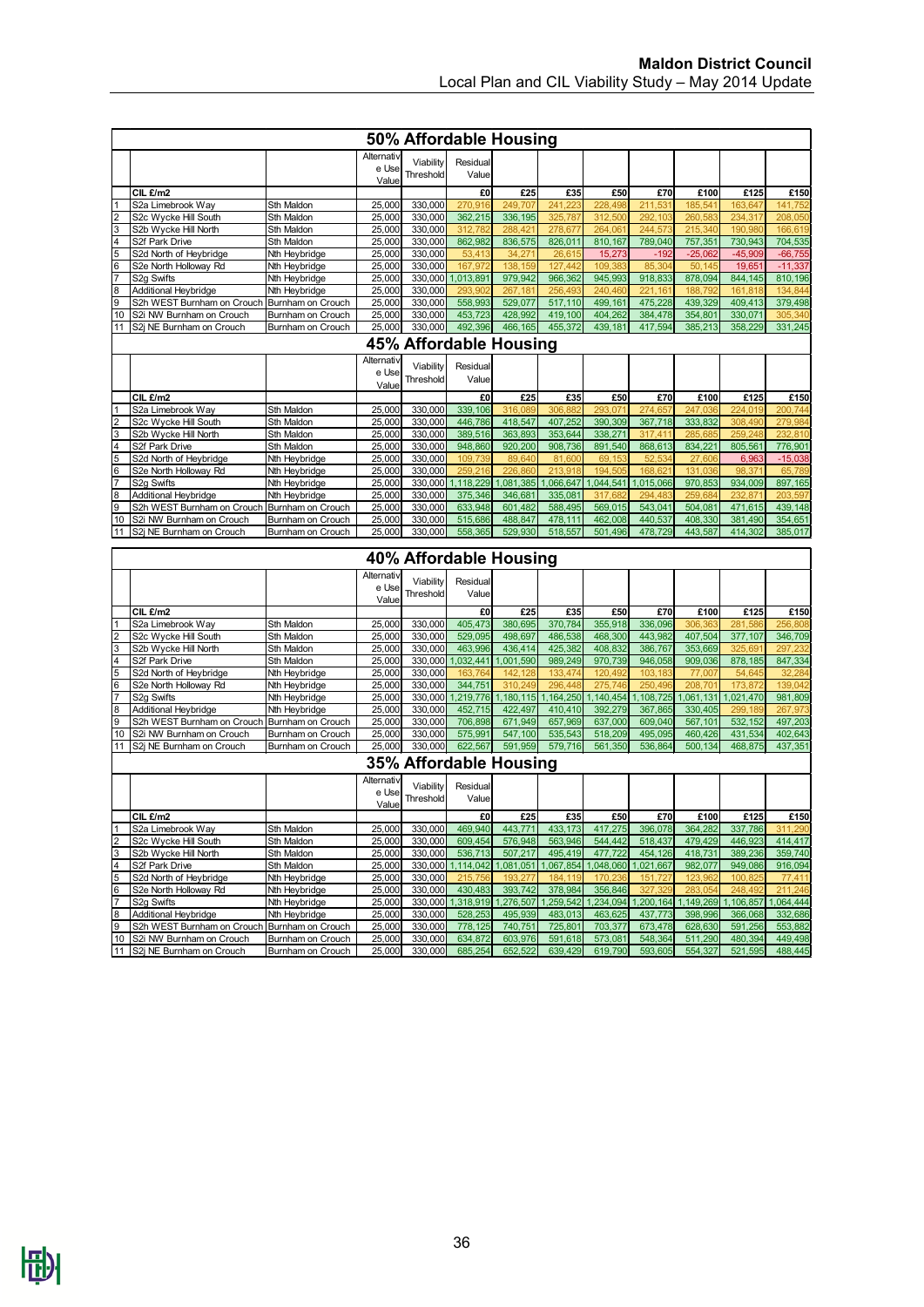|                |                                              |                   |                              | 30% Affordable Housing |                   |           |          |               |           |           |           |           |
|----------------|----------------------------------------------|-------------------|------------------------------|------------------------|-------------------|-----------|----------|---------------|-----------|-----------|-----------|-----------|
|                |                                              |                   | Alternativ<br>e Use<br>Value | Viability<br>Threshold | Residual<br>Value |           |          |               |           |           |           |           |
|                | $CIL$ $E/m2$                                 |                   |                              |                        | £0                | £25       | £35      | £50           | £70       | £100      | £125      | £150      |
|                | S2a Limebrook Way                            | Sth Maldon        | 25,000                       | 330,000                | 531,686           | 504,235   | 493,255  | 476,784       | 454,450   | 420,646   | 392.476   | 364,306   |
| $\overline{2}$ | S2c Wycke Hill South                         | Sth Maldon        | 25,000                       | 330,000                | 687,662           | 653,102   | 639,278  | 618,542       | 590,894   | 549.422   | 514,862   | 480,302   |
| 3              | S2b Wycke Hill North                         | Sth Maldon        | 25,000                       | 330,000                | 607,482           | 576,123   | 563,579  | 544,764       | 519,677   | 482,046   | 450,688   | 419,329   |
| 4              | S2f Park Drive                               | Sth Maldon        | 25,000                       | 330,000                | 1,193,459         | 1,158,383 | 144,353  | 1,123,307     | 1,095,247 | ,053,156  | 1,018,080 | 983,004   |
| 5              | S2d North of Heybridge                       | Nth Heybridge     | 25,000                       | 330,000                | 265,769           | 241,870   | 232,310  | 217,971       | 198,851   | 169,451   | 144,852   | 120,253   |
| 6              | S2e North Holloway Rd                        | Nth Heybridge     | 25,000                       | 330,000                | 511,739           | 473,767   | 458,578  | 435,773       | 404,392   | 357,320   | 318,093   | 278,866   |
| $\overline{7}$ | S <sub>2</sub> a Swifts                      | Nth Heybridge     | 25,000                       |                        | 330,000 1,415,411 | .370.319  | .352.282 | .325.227<br>1 | .289.153  | .235.043  | 1.189.951 | 1,144,859 |
| 8              | <b>Additional Heybridge</b>                  | Nth Heybridge     | 25,000                       | 330,000                | 601,770           | 567,415   | 553,672  | 533,059       | 505,574   | 464,347   | 429,991   | 395,635   |
| 9              | S2h WEST Burnham on Crouch Burnham on Crouch |                   | 25,000                       | 330,000                | 847,454           | 807,719   | 791,825  | 767,984       | 736,196   | 688,514   | 648,779   | 609,044   |
| 10             | S2i NW Burnham on Crouch                     | Burnham on Crouch | 25,000                       | 330,000                | 692,184           | 659,337   | 646,198  | 626,489       | 600,211   | 560,794   | 527,947   | 495,099   |
|                | 11 S2j NE Burnham on Crouch                  | Burnham on Crouch | 25,000                       | 330,000                | 746,271           | 711,471   | 697.551  | 676,671       | 648.831   | 607.071   | 572.272   | 537,472   |
|                | 25% Affordable Housing                       |                   |                              |                        |                   |           |          |               |           |           |           |           |
|                |                                              |                   |                              |                        |                   |           |          |               |           |           |           |           |
|                |                                              |                   | Alternativ<br>e Use<br>Value | Viability<br>Threshold | Residual<br>Value |           |          |               |           |           |           |           |
|                | CIL £/m2                                     |                   |                              |                        | £0                | £25       | £35      | £50           | £70       | £100      | £125      | £150      |
| 1              | S2a Limebrook Way                            | Sth Maldon        | 25,000                       | 330,000                | 591,720           | 562,685   | 551,071  | 533,650       | 510,421   | 475,455   | 445,659   | 415,864   |
| $\overline{2}$ | S2c Wycke Hill South                         | Sth Maldon        | 25,000                       | 330,000                | 763,701           | 727,147   | 712,525  | 690,592       | 661,349   | 617,484   | 580,930   | 544,376   |
| 3              | S2b Wycke Hill North                         | Sth Maldon        | 25,000                       | 330,000                | 676,288           | 643.119   | 629,852  | 609,951       | 583,417   | 543,615   | 510,447   | 477.278   |
| 4              | S2f Park Drive                               | Sth Maldon        | 25,000                       | 330,000                | .270,162          | 233,573   | ,218,733 | 196,473       | 1,166,793 | 1,122,274 | 1,085,174 | 1,048,075 |
| 5              | S2d North of Heybridge                       | Nth Heybridge     | 25,000                       | 330,000                | 314,393           | 289,114   | 279,003  | 263,836       | 243,614   | 213,280   | 187,664   | 161,646   |
| 6              | S2e North Holloway Rd                        | Nth Heybridge     | 25,000                       | 330,000                | 590,737           | 550,573   | 534,508  | 510,410       | 478,280   | 429,532   | 388,042   | 346,552   |
| $\overline{7}$ | S <sub>2</sub> g Swifts                      | Nth Heybridge     | 25,000                       | 330,000                | ,509,221          | ,461,527  | 442,449  | ,413,833<br>1 | 1,375,678 | 1,318,445 | ,270,751  | ,223,058  |
| 8              | Additional Heybridge                         | Nth Heybridge     | 25,000                       | 330,000                | 673,245           | 636,906   | 622,371  | 600,568       | 571,498   | 527,892   | 491,554   | 455,216   |
| 9              | S2h WEST Burnham on Crouch                   | Burnham on Crouch | 25,000                       | 330,000                | 914,842           | 872,815   | 856,004  | 830,787       | 797,165   | 746,732   | 704,704   | 662,677   |
| 10             | S2i NW Burnham on Crouch                     | Burnham on Crouch | 25,000                       | 330,000                | 747,892           | 713,149   | 699,252  | 678,406       | 650,612   | 608,921   | 574,178   | 539,435   |
| 11             | S2j NE Burnham on Crouch                     | Burnham on Crouch | 25.000                       | 330,000                | 805,579           | 768.77    | 754,048  | 731,964       | 702,517   | 658,348   | 621.540   | 584,733   |
|                |                                              |                   |                              |                        |                   |           |          |               |           |           |           |           |
|                |                                              |                   |                              | 20% Affordable Housing |                   |           |          |               |           |           |           |           |

|                |                                                |                   | Alternativ<br>e Usel<br>Valuel | Viability<br><b>Threshold</b> | Residual<br>Value   |          |          |          |         |                    |           |           |
|----------------|------------------------------------------------|-------------------|--------------------------------|-------------------------------|---------------------|----------|----------|----------|---------|--------------------|-----------|-----------|
|                | CIL £/m2                                       |                   |                                |                               | £O                  | £25      | £35      | £50      | £70     | £100               | £125      | £150      |
|                | S2a Limebrook Wav                              | Sth Maldon        | 25.000                         | 330,000                       | 650.462             | 619,875  | 607.641  | 589,289  | 564,820 | 528.116            | 497.529   | 528,116   |
| $\overline{2}$ | S2c Wycke Hill South                           | Sth Maldon        | 25.000                         | 330,000                       | 838.102             | 799.595  | 784.192  | 761,088  | 730.283 | 684.074            | 645.567   | 684,074   |
| 3              | S2b Wycke Hill North                           | Sth Maldon        | 25,000                         | 330,000                       | 743.613             | 708.672  | 694.696  | 673.732  | 645.780 | 603.852            | 568.912   | 603,852   |
| 4              | S2f Park Drive                                 | Sth Maldon        | 25.000                         | 330,000 1                     | .344.712 1          | ,306,458 | .291.157 | 268,060  |         | .236.795 1.189.897 | ,150,815  | 1,189,897 |
| 5              | S2d North of Heybridge                         | Nth Heybridge     | 25,000                         | 330,000                       | 361.359             | 335,342  | 324.691  | 308.714  | 287.411 | 255.456            | 228,827   | 255,456   |
| l6             | S2e North Holloway Rd                          | Nth Heybridge     | 25,000                         | 330,000                       | 668,037             | 625,728  | 608,804  | 583.419  | 549,572 | 498,801            | 456,479   | 498,801   |
|                | S <sub>2</sub> g Swifts                        | Nth Heybridge     | 25,000                         |                               | 330.000 1.601.014 1 | .550.773 | ,530,676 | .500,531 |         | 460,337 1,400,047  | 1,349,805 | 1,400,047 |
| l8             | Additional Heybridge                           | Nth Heybridge     | 25.000                         | 330,000                       | 743.183             | 704,903  | 689,591  | 666.624  | 636,000 | 590.065            | 551.785   | 590,065   |
| 9              | S2h WEST Burnham on Crouch   Burnham on Crouch |                   | 25.000                         | 330,000                       | 980.791             | 936.518  | 918,809  | 892.246  | 856,827 | 803.700            | 759,427   | 803,700   |
|                | 10 S2i NW Burnham on Crouch                    | Burnham on Crouch | 25.000                         | 330,000                       | 802.410             | 765,811  | 751.171  | 729.212  | 699,933 | 656,014            | 619,415   | 656,014   |
|                | 11 S2i NE Burnham on Crouch                    | Burnham on Crouch | 25,000                         | 330,000                       | 863.621             | 824,846  | 809.337  | 786.072  | 755.053 | 708.524            | 669,750   | 708,524   |

8.5 The Viability Study (November 2013) concluded at 12.12 and 12.13:

*If the Council prefer the distribution under Scenario 2 all but site S2d North of Heybridge can bear the full affordable housing requirement as well as the infrastructure costs. Site S2d North of Heybridge is a large site that is important to the overall delivery of the Council's housing targets. It is a large site with capacity to bear more than the 1,035 units modelled. The extra high level analysis we have carried out indicates that increasing the number of units will further improve the viability position. If the Council do decide to pursue an increase in the number of units on site S2d North of Heybridge it will be necessary to make further investigations as to the infrastructure requirements. We would recommend that the Council continue the discussions with the site promoters.*

*The policy as drafted sets a lower affordable housing target of 30% for the three strategic sites adjacent to Burnham on Crouch rather than 40% as required in the other strategic sites. The analysis set out above shows that these sites are able to bear the full 40% affordable housing requirement. This is largely due to the less infrastructure costs included in the modelling.*

8.6 The situation with regard to the Heybridge site is largely resolved with the lower (25%) affordable housing target and zero rate of CIL. It will be necessary for the Council to continue to take a flexible approach as to the scale of development, the details of the s106 requirements, and the precise mix of housing as the requirements for infrastructure are further clarified as the site promoters continue to move towards a planning application.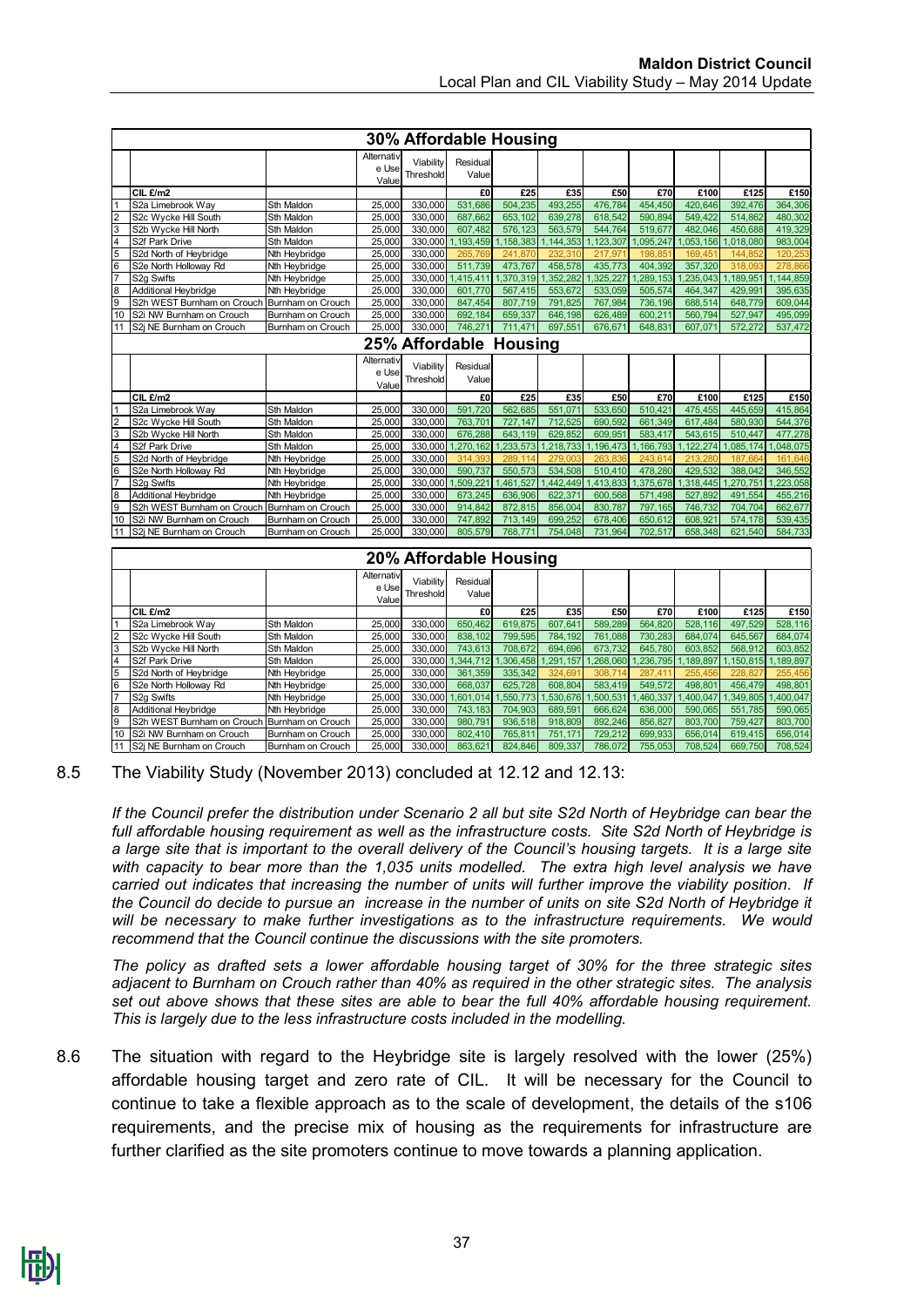- 8.7 The South Maldon sites are shown as viable at 40% affordable housing and £70/m<sup>2</sup> CIL but there is very little cushion, the Residual Value being very close to the viability threshold. We would advise against setting CIL and affordable housing so close to the limits of viability. There are two routes open to the Council to address this, to reduce the amount of affordable housing or to reduce the rate of CIL. In the absence of alternative funding sources there is little scope to reduce the direct funding / delivery of infrastructure through s106.
- 8.8 We therefore recommend that if 40% affordable housing is preferred, the Council reduces the rates of CIL on the S2a Limebrook Way, S2c Wycke Hill South and S2b Wycke Hill North sites at South Maldon to zero. As an alternative the affordable housing requirement could be reduced to 30% and a  $£70/m<sup>2</sup>$  CIL rate maintained. We suggest that a zero rate is also extended to the Additional Heybridge site if the 40% affordable housing is to be required, again on this site, as an alternative strategy the Council could reduce the affordable housing requirement to 30% affordable housing, and maintain a  $£70/m<sup>2</sup>$  CIL rate. On site S2e North of Holloway Road, we would recommend that the affordable housing requirement is reduced to 30% (the CIL rate is currently zero).
- 8.9 The assessment tables on pages 36 and 37 assist in clarifying the conclusions of the Viability Study Post Consultation Update (November 2013) in relation to Strategic Allocations in Maldon, Heybridge, and Burnham-on-Crouch. Sites S2f, S2g, S2h, S2i, and S2j remain viable at 40% affordable housing and a £70/ $m^2$  CIL rate
- 8.10 It is important to note that this advice is conditional on the Council continuing to pursue the strategy whereby the site specific infrastructure (as identified by PBA) is delivered by these developments through s106.
- 8.11 We qualify this advice with one regard. These strategic sites are large strategic sites that will be delivered over the plan-period and it is likely that the viability of development will change (both for the better and the worse) across the economic cycle. We would recommend that the Council considers a mechanism to review the affordable housing (relative to the prevailing CIL rate) as the phases of development are delivered. This will ensure that the local housing needs and requirements can be met – whilst not prejudicing the viability of development.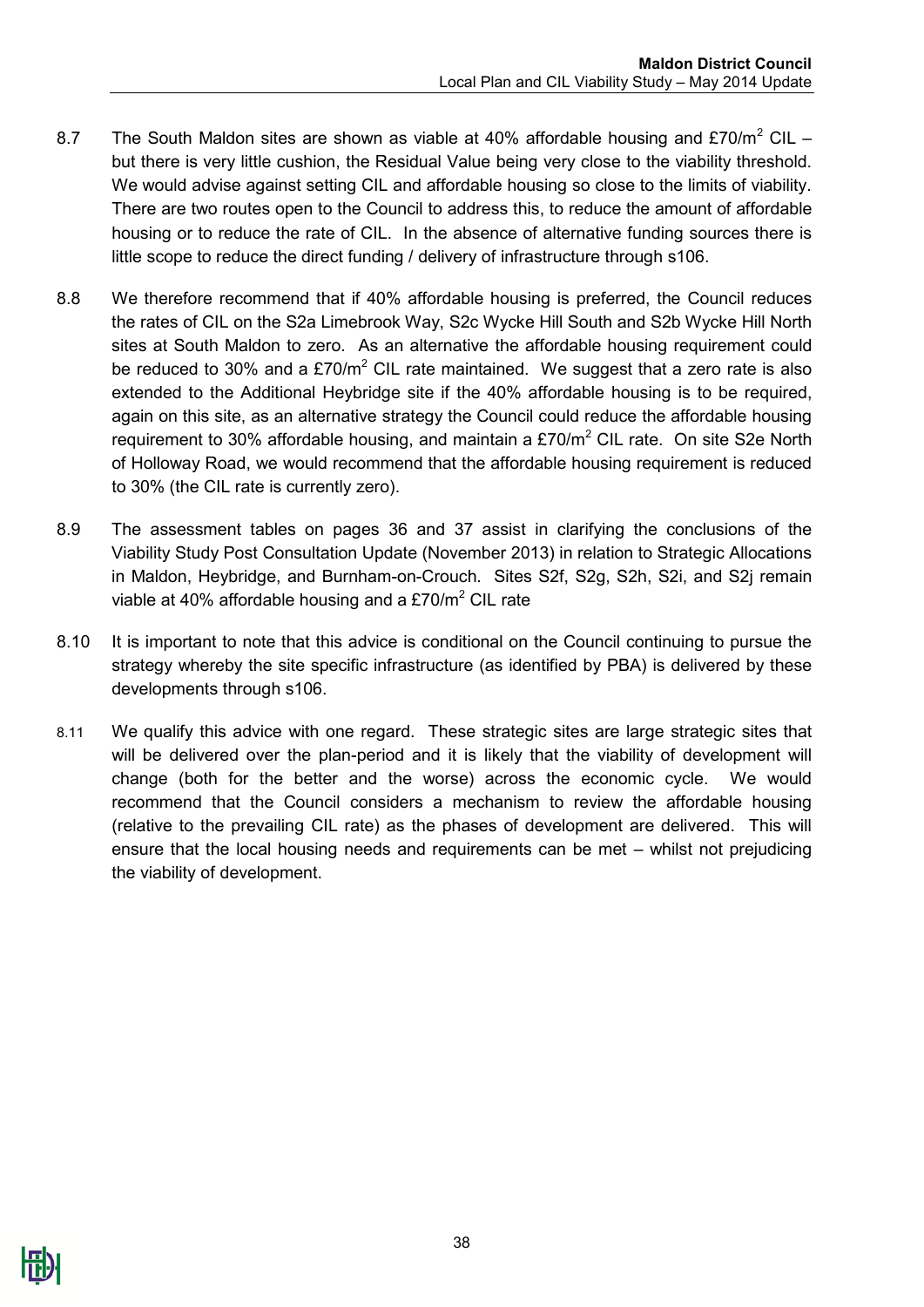### <span id="page-38-0"></span>9. Revised Rates of CIL

9.1 In this paper we have suggested various changes to the rates of CIL. These are summarised below:

**Table 1: May 2014 recommended rates of CIL based on the IDP (May 2014 update) infrastructure requirements and affordable housing requirements in Policy H1 of the Pre-Submission LDP.**

| Development Type                                                                                                                                                                | Maximum Rate of CIL |
|---------------------------------------------------------------------------------------------------------------------------------------------------------------------------------|---------------------|
| Residential                                                                                                                                                                     |                     |
| On the following strategic sites: S2a Limebrook Way, S2c<br>Wycke Hill South and S2b Wycke Hill North, S2d North of<br>Heybridge, S2e North of Holloway Road and the Additional | £0/m <sup>2</sup>   |
| (un-numbered) Heybridge site)                                                                                                                                                   | £70/ $m2$           |
| All other areas                                                                                                                                                                 |                     |
| Supermarkets and Retail Warehouse                                                                                                                                               |                     |
| Within the built up areas of Maldon and Heybridge                                                                                                                               | E0/m <sup>2</sup>   |
| All other areas sites                                                                                                                                                           | £150/ $m2$          |
| Hotels                                                                                                                                                                          | £150/ $m2$          |
| Sheltered Housing                                                                                                                                                               |                     |
| Within the built up areas of Maldon and Heybridge                                                                                                                               | £0/m <sup>2</sup>   |
| All other areas sites                                                                                                                                                           | £70/ $m2$           |
| All other development                                                                                                                                                           | E0/m <sup>2</sup>   |

Source: UPDATE- MDC Viability Study. HDH, May 2014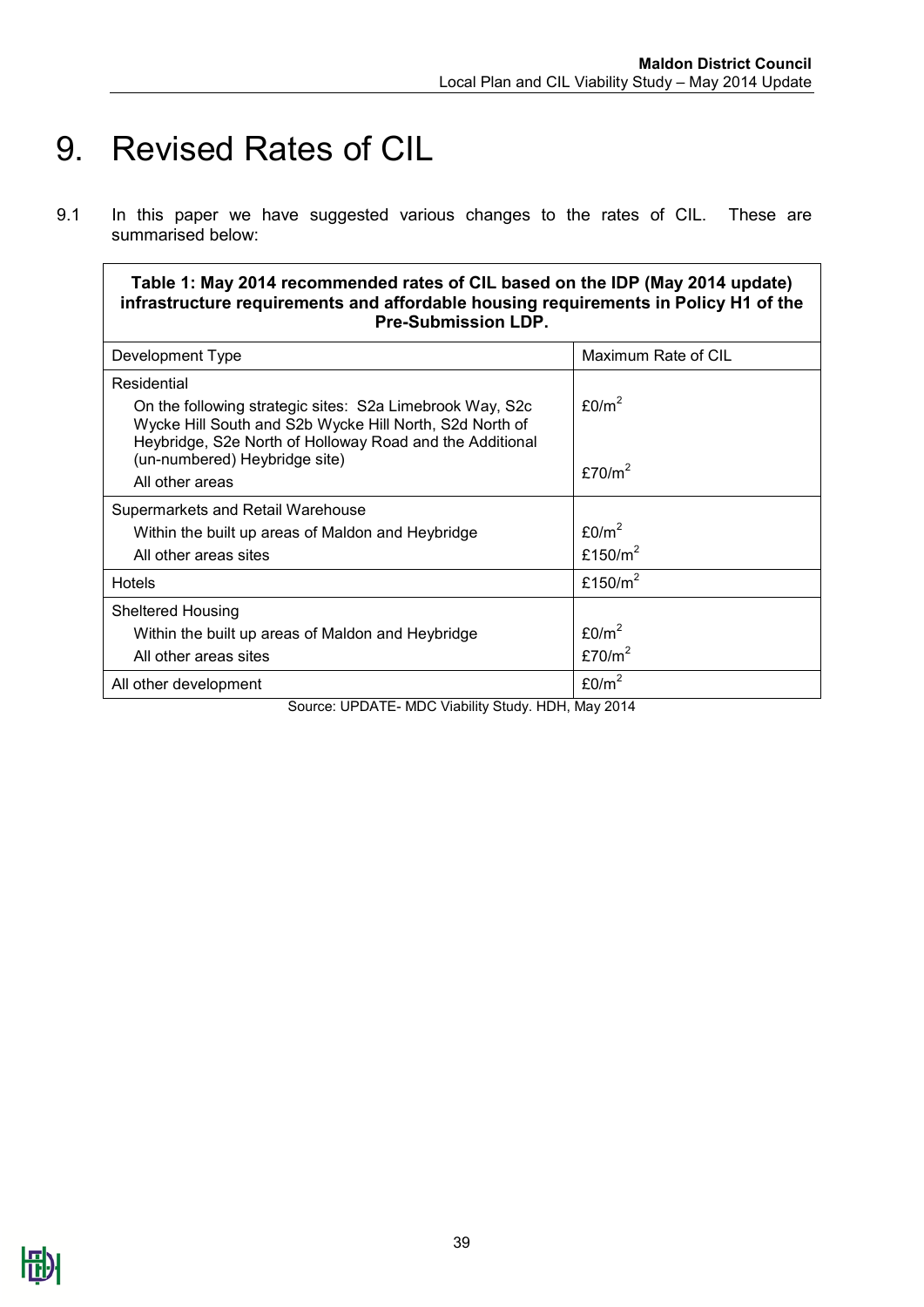#### **Table 2: May 2014 recommended rates of CIL based on the IDP (May 2014 update) infrastructure requirements and affordable housing requirements of 40% at strategic sites in Burnham on Crouch, Maldon and Heybridge, 25% at site S2d North of Heybridge, and 30% at all other strategic sites in the Maldon and Heybridge Garden Suburbs**

| Development Type                                                                        | Maximum Rate of CIL |
|-----------------------------------------------------------------------------------------|---------------------|
| Residential                                                                             |                     |
| On the following strategic sites: S2d North of Heybridge, S2e<br>North of Holloway Road | £0/m <sup>2</sup>   |
|                                                                                         |                     |
| All other areas                                                                         | £70/ $m2$           |
| Supermarkets and Retail Warehouse                                                       |                     |
| Within the built up areas of Maldon and Heybridge                                       | E0/m <sup>2</sup>   |
| All other areas sites                                                                   | £150/ $m2$          |
| <b>Hotels</b>                                                                           | £150/ $m2$          |
| <b>Sheltered Housing</b>                                                                |                     |
| Within the built up areas of Maldon and Heybridge                                       | £0/m <sup>2</sup>   |
| All other area                                                                          | £70/ $m2$           |
|                                                                                         |                     |
| All other development                                                                   | £0/ $m^2$           |

Source: UPDATE- MDC Viability Study. HDH, May 2014

#### 9.2 It will be necessary for the zones suggested to be plotted on an Ordnance Survey map.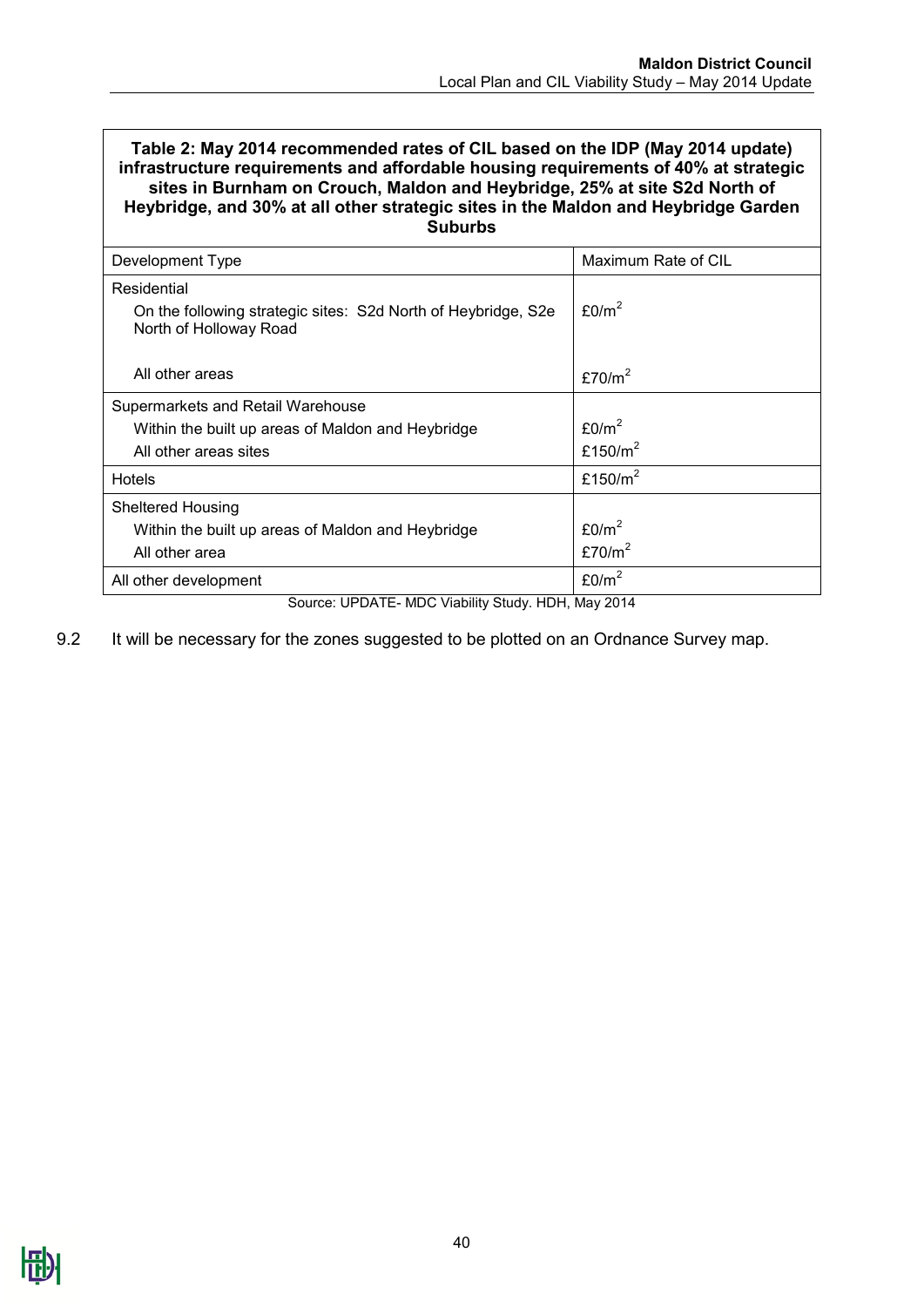## <span id="page-40-0"></span>Appendix 1 – Older Peoples Housing. Appraisal Results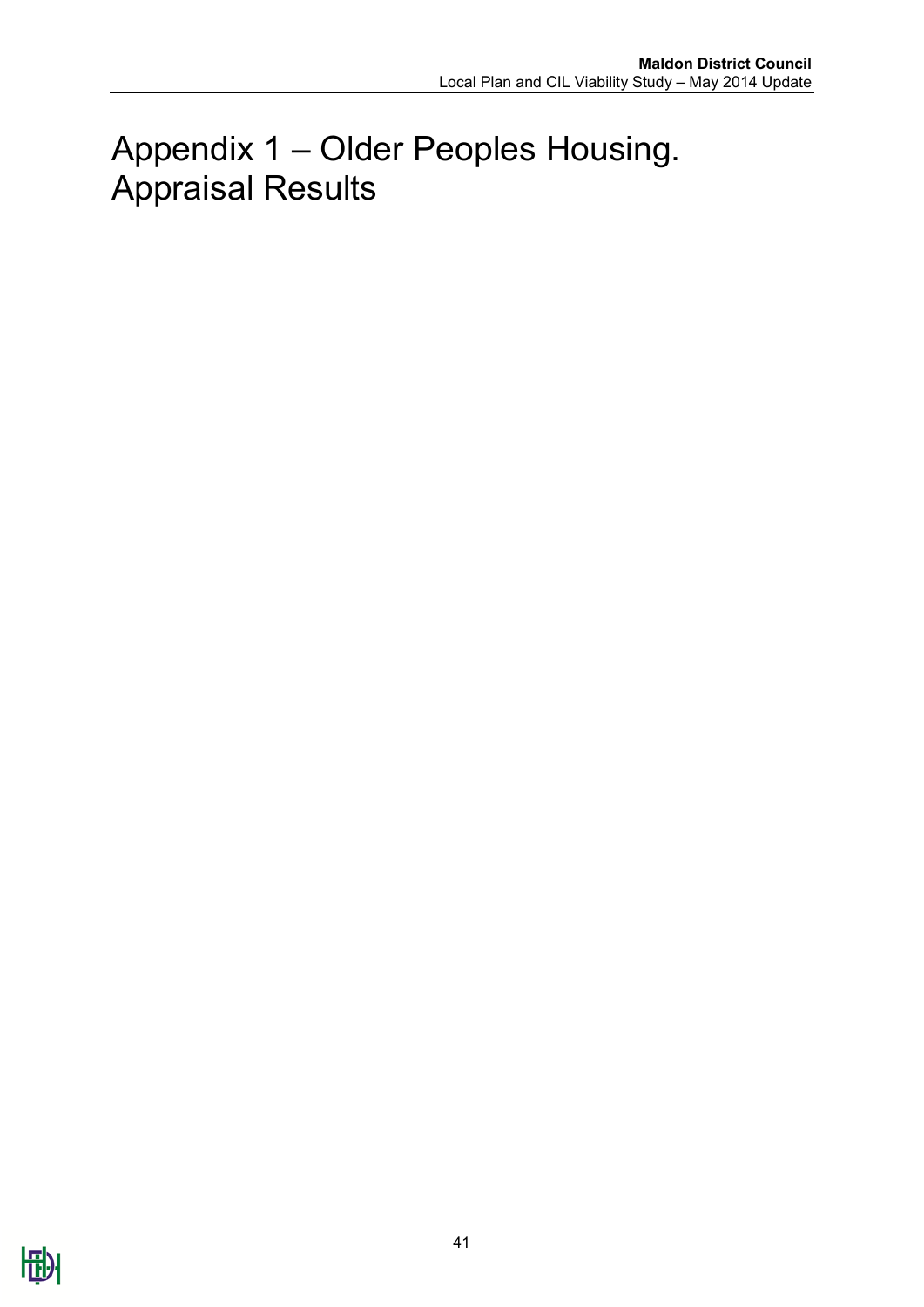|                       |                          |            | Greenfield<br>SHELTERED                                   |                       |                                                              |                                            |                                         |                             |                           |                                                                    |                      |                                                                  | Brownfield                      |                                                            |                                                                    |                                                        |                                                        |                    |                        |                          |                                                                  |                  |
|-----------------------|--------------------------|------------|-----------------------------------------------------------|-----------------------|--------------------------------------------------------------|--------------------------------------------|-----------------------------------------|-----------------------------|---------------------------|--------------------------------------------------------------------|----------------------|------------------------------------------------------------------|---------------------------------|------------------------------------------------------------|--------------------------------------------------------------------|--------------------------------------------------------|--------------------------------------------------------|--------------------|------------------------|--------------------------|------------------------------------------------------------------|------------------|
|                       |                          |            |                                                           |                       |                                                              |                                            |                                         | EXTRA-CARE                  |                           |                                                                    |                      |                                                                  | SHELTERED                       |                                                            |                                                                    |                                                        |                                                        | EXTRA-CARE         |                        |                          |                                                                  |                  |
| AFFORDABLE %          |                          |            | ŏ,                                                        | 10%                   | 20%                                                          | 30%                                        | 40%                                     | ఠ                           | 10%                       | 20%                                                                | 30%                  | $rac{8}{4}$                                                      | క                               | 10%                                                        | ă                                                                  | 30%                                                    | 40%                                                    | క                  | 10%                    | ă                        | 30%                                                              | \$               |
| Units                 | 50 m2<br>75 m2<br>1 bed  |            |                                                           |                       |                                                              |                                            |                                         | 58                          |                           |                                                                    |                      |                                                                  |                                 |                                                            |                                                                    |                                                        |                                                        |                    |                        |                          |                                                                  |                  |
|                       | 2 bed                    |            |                                                           | 25                    |                                                              | $\begin{array}{r} 20 \\ 2,875 \end{array}$ | <b>25</b>                               |                             |                           |                                                                    |                      |                                                                  |                                 |                                                            |                                                                    |                                                        |                                                        |                    |                        |                          |                                                                  | 24               |
| Saleble Area          |                          |            |                                                           |                       |                                                              |                                            | 2,875                                   |                             |                           |                                                                    |                      |                                                                  |                                 |                                                            |                                                                    |                                                        |                                                        |                    |                        |                          |                                                                  | 2,400            |
| Non-saleable          |                          | <b>25%</b> | $\begin{array}{c} 88 \\ 235 \\ 335 \\ 335 \\ \end{array}$ | 2,875<br>719<br>3,594 | $\begin{array}{r} 20 \\ 2,875 \\ 7,994 \\ 3,994 \end{array}$ | 719<br>3,594                               | Ş<br>719                                |                             |                           | $\begin{array}{r} 34 \\ 16 \\ 2,400 \\ 7,120 \\ 3,130 \end{array}$ |                      | $\begin{array}{r} 24 \\ 16 \\ 2,400 \\ 720 \\ 3,120 \end{array}$ | <b>22.875</b><br>2,875<br>3,594 | $\begin{array}{r} 208 \\ 208 \\ 208 \\ 309 \\ \end{array}$ | $\begin{array}{c}\n 8 \\ 2 \\ 8 \\ 7 \\ 8 \\ 9 \\ 3\n \end{array}$ | $\begin{array}{r} 28 \\ 28 \\ 19 \\ 35 \\ \end{array}$ | $\begin{array}{r} 28 \\ 28 \\ 12 \\ 39 \\ \end{array}$ |                    |                        |                          | $\begin{array}{r} 34 \\ 34 \\ 240 \\ 120 \\ 3120 \\ \end{array}$ | 720<br>3,120     |
|                       | GIA                      |            |                                                           |                       |                                                              |                                            | 594                                     |                             |                           |                                                                    |                      |                                                                  |                                 |                                                            |                                                                    |                                                        |                                                        |                    |                        |                          |                                                                  |                  |
| £/m2                  | Market £/m2              |            |                                                           |                       |                                                              | 3,345                                      | 3,345                                   |                             |                           |                                                                    |                      | 2,500                                                            | 3,345                           | 3,345                                                      | 3,345                                                              |                                                        |                                                        |                    |                        |                          |                                                                  | 2,500            |
|                       | Market m2                |            | 3,345                                                     | 3,345<br>2,588        | 3,345                                                        | 2,013                                      |                                         | 2,500<br>2,400              | 2,500<br>2,160            | 2,500<br>1,920                                                     | 2,500<br>1,680       | 1,440                                                            | 2,875                           | 2,588                                                      | 2,300                                                              | 3,345                                                  | 3,345                                                  | 2,500<br>2,400     | 2,500<br>2,160         | 2,500<br>1,920           | 2,500<br>1,680                                                   | 1,440            |
|                       | Market £                 |            | 9,616,875                                                 | 8,655,188             | 7,693,500                                                    | 6,731,813                                  | $1.725$<br>5,770,125                    | 6,000,000                   |                           | 4,800,000                                                          | 4,200,000            | 3,600,000                                                        | 9,616,875                       | 8,655,188                                                  | 7,693,500                                                          | 6,731,813                                              | 5,770,125                                              | 6,000,000          | 5,400,000              | 1,800,000                | 4,200,000                                                        | 3,600,000        |
|                       | Affordable E/m2          | 70%        | 2,342                                                     | 2,342                 | 2,342                                                        | 2,342                                      | 2,342                                   | 1,750                       |                           | 1,750                                                              | 1,750                | 1,750                                                            | 2,342                           | 2,342                                                      | 2,342                                                              | 2,342                                                  | 2,342                                                  | 1,750              | 1,750                  | 1,750                    | 1,750                                                            | 1,750            |
|                       | Affordable <sub>m2</sub> |            | $\bullet$                                                 | 288                   | 575                                                          | 863                                        | 1,150                                   | $\circ$                     | 5,400,000<br>1,750<br>240 | 480                                                                | 720                  | 960                                                              |                                 | 288                                                        | 575                                                                | 863                                                    | 1,150                                                  |                    | 240                    | 80                       | 720                                                              | 960              |
|                       | Affordable £             |            | $\circ$                                                   | 673,181               | 1,346,363                                                    | 2,019,544                                  | 2,692,725                               | $\circ$                     | 420,000                   | 840,000                                                            | 1,260,000            | 1,680,000                                                        |                                 | 673,181                                                    | 1,346,363                                                          | 2,019,544                                              | 2,692,725                                              |                    | 420,000                | 840,000                  | 1,260,000                                                        | 1,680,000        |
| Capital Value         |                          |            | 9,616,875                                                 | 9,328,369             | 9,039,863                                                    | 8,751,356                                  | 8,462,850                               | 6,000,000                   | 5,820,000                 | 5,640,000                                                          | 5,460,000            | 5,280,000                                                        | 9,616,875                       | 9,328,369                                                  | 9,039,863                                                          | 8,751,356                                              | 8,462,850                                              | 5,000,000          | 5,820,000              | 5,640,000                | 5,460,000                                                        | 5,280,000        |
| Land Used<br>Costs    | œ                        |            |                                                           | 0.50                  | 0.50                                                         | 0.50                                       |                                         |                             | 0.50                      | 0.50                                                               | 0.50                 | 0.50                                                             |                                 | 0.50                                                       | 0.50                                                               | 0.50                                                   |                                                        |                    | 0.50                   | 0.50                     | 0.50                                                             | 0.50             |
|                       | £/ha                     |            |                                                           | 25,000.00             | 25,000.00                                                    | 25,000.00                                  | $0.50$<br>25,000.00                     | 0.50<br>25,000<br>300,000   | 25,000.00                 | 25,000.00                                                          | 25,000.00            | 25,000.00                                                        | 0.50<br>S50,000                 | 550,000.00                                                 | 550,000.00                                                         | 550,000.00                                             | 0.50<br>S50,000.00                                     | 0.50<br>SS0,000    | 550,000.00             | 550,000.00               | 550,000.00                                                       | 550,000.00       |
|                       | Uplift £/ha              |            |                                                           | 300,000.00            | 300,000.00                                                   | 300,000.00                                 |                                         |                             | 300,000.00                | 300,000.00                                                         | 300,000.00           | 300,000.00                                                       |                                 | 0.00                                                       | 0.00                                                               | 0.00                                                   | 0.00                                                   |                    | 0.00                   | 0.00                     | 0.00                                                             | 0.00             |
|                       | 20%                      |            |                                                           | 5,000.00              | 5,000.00                                                     | 5,000.00                                   |                                         | 5,000                       | 5,000.00                  | 5,000.00                                                           | 5,000.00             | 5,000.00                                                         |                                 | 110,000.00                                                 | 110,000.00                                                         | 110,000.00                                             | 110,000.00                                             |                    | 110,000.00             | 110,000.00               | 110,000.00                                                       | 110,000.00       |
|                       | Cost                     |            | 0.50<br>25,000<br>30,000<br>5,000<br>165,000              | 165,000               | 165,000                                                      | 165,000                                    | $300,000.00$<br>$5,000.00$<br>$165,000$ | 165,000                     | 165,000                   | 165,000                                                            | 165,000              | 165,000                                                          | 110,000<br>330,000              | 330,000                                                    | 330,000                                                            | 330,000                                                | 330,000                                                | 110,000<br>330,000 | 330,000                | 330,000                  | 330,000                                                          | 330,000          |
|                       |                          |            |                                                           |                       |                                                              |                                            |                                         |                             |                           |                                                                    |                      |                                                                  |                                 |                                                            |                                                                    |                                                        |                                                        |                    |                        |                          |                                                                  |                  |
| Strategic Promotion   |                          |            | 10,000<br>25,000                                          | $10,000$<br>25,000    | 10,000<br>25,000                                             | $10,000$<br>25,000                         | $10,000$<br>25,000                      | 10,000                      | 10,000                    | 10,000                                                             | 10,000               | 10,000                                                           | 10,000<br>25,000                | 10,000                                                     | 10,000                                                             | 10,000                                                 | 10,000                                                 | 10,000<br>25,000   | 10,000<br>25,000       | 10,000<br>25,000         | 10,000<br>25,000                                                 | 10,000<br>25,000 |
| Pla nning             |                          |            |                                                           |                       |                                                              |                                            |                                         |                             |                           |                                                                    |                      |                                                                  |                                 |                                                            |                                                                    |                                                        |                                                        |                    |                        |                          |                                                                  |                  |
| Construction          | /m <sub>2</sub>          |            | 1,026                                                     | 1,026                 | 1,026                                                        | 1,026                                      |                                         | 1,171                       | 1,171                     | 1,171                                                              | 1,171                | 1,171                                                            | 1,026                           | 1,026                                                      | 1,026                                                              | 1,026                                                  | 1,026                                                  | 1,171              | 1,171                  | 1,171                    | 1,171                                                            | 1,171            |
|                       | $\ddot{ }$               |            | 3,687,188                                                 | 3,687,188             | 3,687,188                                                    | 3,687,188                                  | 1,026<br>3,687,188                      | 3,653,520                   | 3,653,520                 | 3,653,520                                                          | 3,653,520            | 3,653,520                                                        | 3,687,188                       | 3,687,188                                                  | 3,687,188                                                          | 3,687,188                                              | 3,687,188                                              | 3,653,520          | 3,653,520              | 3,653,520                | 3,653,520                                                        | 8,653,520        |
| Infrastructure        |                          |            | 368,719                                                   | 368,719               | 368,719                                                      | 368,719                                    | 368,719                                 | 365,352                     | 365,352                   | 365,352                                                            | 365,352              | 365,352                                                          | 368,719                         | 368,719                                                    | 368,719                                                            | 368,719                                                | 368,719                                                | 365,352            | 365,352                | 365,352                  | 365,352                                                          | 365,352          |
| Abnomals              | 10.00%<br>0.00%          |            | $\circ$                                                   | $\circ$               | $\circ$                                                      |                                            | $\circ$                                 | $\circ$                     | $\circ$                   | $\circ$                                                            | $\circ$              | 10%<br>$\circ$                                                   | 368,719                         | 368,719                                                    | 368,719                                                            | 368,719                                                | 368,719                                                | 365,352            | 365,352                | 365,352                  | 365,352                                                          | 365,352          |
| Fees                  | 10.00%                   |            | 368,719                                                   | 368,719               | 368,719                                                      | 368,719                                    | 368,719                                 | 365,352                     | 365,352                   | 365,352                                                            | 365,352              | 365,352                                                          | 368,719                         | 368,719                                                    | 368,719                                                            | 368,719                                                | 368,719                                                | 365,352            | 365,352                | 365,352                  | 365,352                                                          | 365,352          |
| s106                  |                          |            | $\circ$                                                   |                       | $\circ$                                                      | $\overline{\phantom{a}}$                   | $\circ$                                 |                             |                           | $\circ$                                                            | c                    | $\circ$                                                          | $\overline{\phantom{a}}$        | $\circ$                                                    | $\circ$                                                            | $\circ$                                                | $\circ$                                                |                    | $\circ$                | $\overline{\phantom{a}}$ | $\circ$                                                          |                  |
| Contingency           | 2.50%                    | 5%         | 92,180                                                    | 92,180                | 92,180                                                       | 92,180                                     | 92,180                                  | 91,338                      | 91,338                    | 91,338                                                             | 91,338               | 91,338                                                           | 184,359                         | 184,359                                                    | 184,359                                                            | 184,359                                                | 184,359                                                | 182,676            | 182,676                | 182,676                  | 182,676                                                          | 182,676          |
| Finance Costs         |                          |            |                                                           | 25,000                | 25,000                                                       | 25,000                                     | 25,000                                  |                             |                           |                                                                    | 25,000               | 25,000                                                           |                                 |                                                            |                                                                    |                                                        | 25,000                                                 |                    | 25,000                 |                          |                                                                  | 25,000           |
| Sales                 | 4.00%                    |            | 25,000<br>384,675                                         | 373, 135              | 361,595                                                      | 350,054                                    | 338,514                                 | 25,000<br>240,000<br>10,000 | 25,000<br>232,800         | 25,000                                                             | 218,400              | 211,200                                                          | 25,000<br>384,675<br>10,000     | 25,000<br>373,135                                          | 25,000<br>361,595                                                  | 25,000<br>350,054                                      | 338,514                                                | 25,000             | 232,800                | 25,000                   | 25,000                                                           | 211,200          |
| Misc. Financial       |                          |            | 10,000                                                    | 10,000                | 10,000                                                       | 10,000                                     | 10,000                                  |                             | 10,000                    | 10,000                                                             | 10,000               | 10,000                                                           |                                 | 10,000                                                     | 10,000                                                             | 10,000                                                 | 10,000                                                 | 10,000             | 10,000                 | 10,000                   | 10,000                                                           | 10,000           |
| Subtotal              |                          |            | 4,971,480                                                 | 4,959,939             | 4,948,399                                                    | 4,936,859                                  | 4,925,319                               | 4,785,562                   | 4,778,362                 | 4,771,162                                                          | 4,763,962            | 4,756,762                                                        | 5,432,378                       | 5,420,838                                                  | 5,409,298                                                          | 5,397,757                                              | 5,386,217                                              | 5,242,252          | 5,235,052              | 5,227,852                | 5,220,652                                                        | 5,213,452        |
| Interest              | 7.00%                    |            |                                                           | 173,598               | 173,194                                                      | 172,790                                    | 172,386                                 | 167,495                     | 167,243                   | 166,991                                                            | 166,739              | 166,487                                                          | 190,133                         |                                                            | 189,325                                                            |                                                        | 188,518                                                | 183,479            | 183,227                | 182,975                  | 182,723                                                          | 182,471          |
| Profit % GDV          | 20.00%                   |            | 174,002<br>1,958,175                                      | 1,900,393             | 1,842,611                                                    | 1,784,829                                  | 1,727,047                               | ,233,499                    | 1,197,449                 | 1,161,398                                                          | 1,125,348            | 1,089,297                                                        | 1,961,402                       | 189,729<br>1,903,620                                       | 845,838                                                            | 188,922<br>1,788,056                                   | 1,730,274                                              | 1,236,696          | 1,200,645              | 1,164,595                | 1,128,545                                                        | 1,092,494        |
|                       |                          |            |                                                           |                       |                                                              |                                            |                                         |                             |                           |                                                                    |                      |                                                                  |                                 |                                                            |                                                                    |                                                        |                                                        |                    |                        |                          |                                                                  |                  |
| COSTS                 |                          |            | 7,268,657                                                 | 7,198,931             | 7,129,204                                                    | 7,059,478                                  | 6,989,752                               | 6,351,556                   | 6,308,053                 | 6,264,551                                                          | 6,221,048            | 6,177,546                                                        | 7,913,913                       | 7,844,187                                                  | 7,774,461                                                          | 7,704,734                                              | 7,635,008                                              | 6,992,427          | 6,948,924              | 6,905,422                | 6,861,919                                                        | 6,818,417        |
| Residual Land Worth   |                          |            | 2,348,218                                                 | 2,129,438             | 1,910,658                                                    | 1,691,878                                  | 3,098<br>1,47                           | 351,556                     | 488,053                   | -624,551                                                           | $-761,048$           | -897,546                                                         | 1,702,962                       | 1,484,182                                                  | 1,265,402                                                          | 1,046,622                                              | 827,842                                                | $-992,427$         | $-1,128,924$           | $-1,265,422$             | $-1,401,919$                                                     | $-1,538,417$     |
| Additional Profit     |                          |            |                                                           |                       |                                                              |                                            |                                         |                             |                           |                                                                    |                      |                                                                  |                                 |                                                            |                                                                    |                                                        |                                                        |                    |                        |                          |                                                                  |                  |
|                       |                          |            | 2,183,218                                                 | 1,964,438             | 1,745,658<br>486                                             | 1,526,878<br>425                           | 1,308,098                               | -516,556<br>-166            | -653,053                  | $-789,551$<br>$-253$                                               | $-926,048$<br>$-297$ | $-1,062,546$<br>$-341$                                           | 1,372,962<br>382                | 1,154,182<br>321                                           | 935,402                                                            | 716,622<br>199                                         | 497,842<br>139                                         | $-1, 322, 427$     | $-1,458,924$<br>$-468$ | $-1,595,422$<br>$-511$   | $-1,731,919$                                                     | 1,868,417        |
| £/m2                  |                          |            |                                                           |                       |                                                              |                                            | $\frac{3}{20}$                          |                             |                           |                                                                    |                      |                                                                  |                                 |                                                            |                                                                    |                                                        |                                                        |                    |                        |                          |                                                                  |                  |
| Existing Use Value    |                          |            |                                                           | 25,000                | 25,000                                                       | 25,000                                     |                                         |                             |                           |                                                                    | 25,000               | 25,000                                                           | 550,000                         | 550,000                                                    | 550,000                                                            | 550,000                                                | 550,000                                                | 550,000            | 550,000                | 550,000                  |                                                                  | 550,000          |
| Viability Threshold   |                          |            | 25,000<br>330,000                                         | 330,000               | 330,000                                                      | 330,000                                    | 25,000<br>330,000                       | 25,000<br>330,000           | 25,000<br>330,000         | 25,000<br>330,000                                                  | 330,000              | 330,000                                                          | 660,000                         | 660,000                                                    | 660,000                                                            | 660,000                                                | 660,000                                                | 660,000            | 660,000                | 660,000                  | 550,000                                                          | 660,000          |
| <b>Residual Value</b> |                          |            | 4,696,436                                                 | 4,258,876             | 3,821,316                                                    | 3,383,756                                  | 2,946,196                               | -703,111                    | -976,106                  | $-1,249,102$                                                       | $-1,522,097$         | $-1,795,092$                                                     | 3,405,924                       | 2,968,364                                                  | 2,530,804                                                          | 2,093,244                                              | 1,655,684                                              | $-1,984,853$       | $-2,257,848$           | $-2,530,844$             | $-2,803,839$                                                     | $-3,076,834$     |

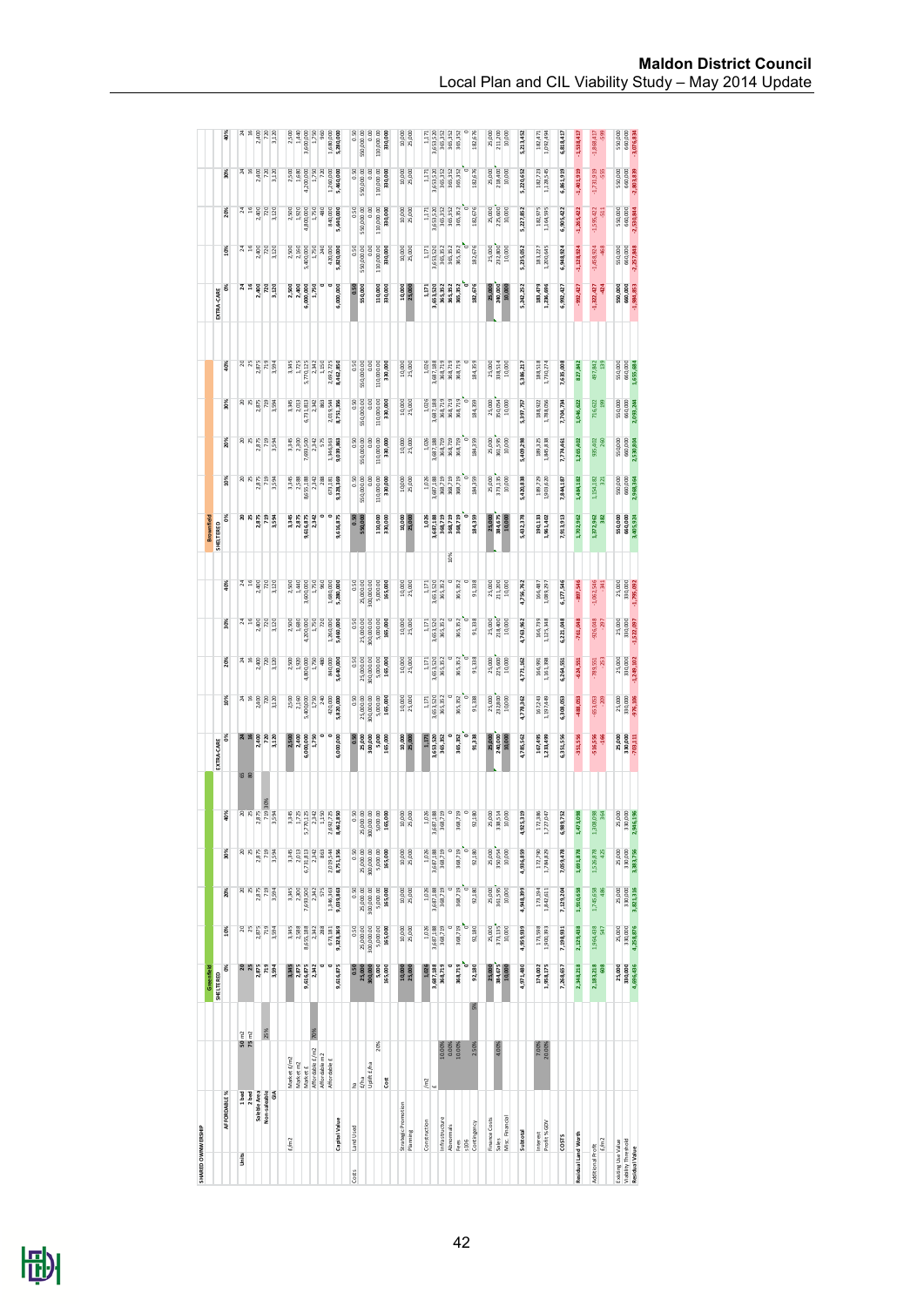| AFFORDABLE RENT                       |                 |                                                             |                                    |                    |                                                            |                                    |                                                          |                                               |                             |                      |                   |                         |                                |                                                            |                                                        |                    |                                                                                                       |                                                     |                         |                    |                                                                                                             |                         |
|---------------------------------------|-----------------|-------------------------------------------------------------|------------------------------------|--------------------|------------------------------------------------------------|------------------------------------|----------------------------------------------------------|-----------------------------------------------|-----------------------------|----------------------|-------------------|-------------------------|--------------------------------|------------------------------------------------------------|--------------------------------------------------------|--------------------|-------------------------------------------------------------------------------------------------------|-----------------------------------------------------|-------------------------|--------------------|-------------------------------------------------------------------------------------------------------------|-------------------------|
|                                       |                 |                                                             | Greenfield<br>SHELTERED            |                    |                                                            |                                    |                                                          | EXTRA-CARE                                    |                             |                      |                   |                         | Brownfield<br><b>SHELTERED</b> |                                                            |                                                        |                    |                                                                                                       | EXTRA-CARE                                          |                         |                    |                                                                                                             |                         |
|                                       |                 |                                                             |                                    |                    |                                                            |                                    |                                                          | š                                             |                             |                      |                   |                         |                                |                                                            |                                                        |                    | 40%                                                                                                   | š                                                   |                         |                    |                                                                                                             |                         |
| AFFORDABLE %                          |                 |                                                             | 0%                                 |                    | 20%<br>10%                                                 | 30%                                | 40%                                                      |                                               | 10%                         | 20%                  | 30%               | 40%                     | š                              | 10%                                                        | 20%                                                    | 30%                |                                                                                                       |                                                     | 10%                     | 20%                | 30%                                                                                                         | ğ,                      |
| Units                                 | 1 bed           |                                                             |                                    |                    |                                                            |                                    |                                                          |                                               |                             |                      |                   |                         |                                |                                                            |                                                        |                    |                                                                                                       |                                                     |                         |                    |                                                                                                             |                         |
|                                       | 2 bed           | $\frac{50}{75}$ m <sup>2</sup>                              | <b>25</b>                          |                    | $\begin{array}{r} 20 \\ 2,875 \\ 7,39 \end{array}$         | 20                                 |                                                          | <b>SS</b>                                     |                             |                      |                   |                         |                                |                                                            |                                                        |                    |                                                                                                       |                                                     |                         |                    |                                                                                                             | $^{24}$                 |
|                                       | Saleble Area    |                                                             |                                    |                    |                                                            |                                    |                                                          |                                               |                             |                      |                   |                         |                                |                                                            |                                                        |                    |                                                                                                       |                                                     |                         |                    |                                                                                                             |                         |
|                                       | Non-saleable    | 25%                                                         | 2,875<br>719<br>3,594              |                    | $\begin{array}{r} 208 \\ 208 \\ 187 \\ 394 \\ \end{array}$ | 2,875<br>719<br>3,594              | $\frac{8}{3}$<br>$\frac{8}{3}$<br>$\frac{1}{3}$<br>3.594 |                                               |                             |                      |                   |                         |                                | $\begin{array}{r} 208 \\ 208 \\ 109 \\ 309 \\ \end{array}$ | $\begin{array}{r} 28 \\ 28 \\ 12 \\ 39 \\ \end{array}$ | $\frac{285}{287}$  | $\begin{array}{c c}\n 8 & 12 \\ 2 & 12 \\ \hline\n 1 & 12 \\ \hline\n 3 & 12 \\ 3 & 54\n \end{array}$ | $x + 6$<br>$x + 6$<br>$y + 6$<br>$z + 6$<br>$z + 6$ |                         |                    | $\begin{array}{c c} x & x & y \\ x & y & z \\ y & x & z \\ y & z & z \\ y & z & z \\ z & z & z \end{array}$ | 2,400<br>720<br>3,120   |
|                                       | ã               |                                                             |                                    |                    | 3,594                                                      |                                    |                                                          |                                               |                             |                      |                   |                         |                                |                                                            |                                                        |                    |                                                                                                       |                                                     |                         |                    |                                                                                                             |                         |
| £/m2                                  | Market £/m2     |                                                             |                                    |                    |                                                            |                                    |                                                          |                                               |                             |                      |                   |                         |                                |                                                            |                                                        |                    |                                                                                                       |                                                     |                         |                    |                                                                                                             | 2,500                   |
|                                       | Market m2       |                                                             | 3,345                              |                    | 3, 345<br>3, 345<br>2, 588                                 | 3, 345                             | $3,345$<br>$1,725$                                       | 2,500<br>2,400                                | 2,500<br>2,160              | 2,500<br>1,920       | 2,500<br>1,680    | 2,500<br>1,440          | 3, 345<br>2, 875               | 3, 345<br>2, 588                                           | 3,345                                                  | 3,345              | 3,345                                                                                                 | 2,500<br>2,400                                      | 2,500<br>2,160          | 2,500<br>1,920     | 2,500<br>1,680                                                                                              | 1,440                   |
|                                       | Market £        |                                                             | 9,616,875                          | 8,655,188          | 7,693,500                                                  | 6,731,813                          | 5,770,125                                                |                                               | 5,400,000                   | ,800,000             | 4,200,000         | 3,600,000               | 9,616,875                      |                                                            | 7,693,500                                              | 6,731,813          | 5,770,125                                                                                             | 6,000,000                                           | 5,400,000               | 4,800,000          | 1,200,000                                                                                                   | 3,600,000               |
|                                       | Affordable £/m2 |                                                             | 1,300                              | 1,300              |                                                            | 1,300                              | $1,300$                                                  | 6,000,000<br>1,300                            |                             | 1,300                | 1,300             | 1,300                   | 1,300                          |                                                            |                                                        | 1,300              | 1,300                                                                                                 | 1,300                                               | 1,300                   | 1,300              | 1,300                                                                                                       | 1,300                   |
|                                       | Affordable m2   |                                                             |                                    |                    | 1,300<br>575<br>288                                        | 863                                |                                                          |                                               | $1,300$<br>$240$            | 480                  | 720               | 960                     |                                | 8,655,188<br>1,300<br>288                                  | 1,300<br>575                                           | 863                | 1,150                                                                                                 |                                                     | 240                     | 80                 | 720                                                                                                         | 960                     |
|                                       | Affordable £    |                                                             |                                    | 373,750            | 747,500                                                    | 1,121,250                          | 1,150<br>1,495,000<br><b>7,265,125</b>                   |                                               | 312,000                     | 624,000              | 936,000           | 1,248,000               |                                | 373,750                                                    | 747,500                                                | 1,121,250          | 1,495,000                                                                                             |                                                     | 312,000                 | 624,000            | 936,000                                                                                                     | 1,248,000               |
| Capital Value                         |                 |                                                             | 9,616,875                          | 9,028,938          | 8,441,000                                                  | 7,853,063                          |                                                          | 6,000,000                                     | 5,712,000                   | 5,424,000            | 5,136,000         | 4,848,000               | 9,616,875                      | 9,028,938                                                  | 8,441,000                                              | 7,853,063          | 7,265,125                                                                                             | 6,000,000                                           | 5,712,000               | 5,424,000          | 5,136,000                                                                                                   | 4,848,000               |
| Land Used<br>Costs                    | 2               |                                                             |                                    |                    |                                                            |                                    |                                                          |                                               |                             |                      |                   |                         |                                |                                                            |                                                        |                    |                                                                                                       |                                                     |                         |                    |                                                                                                             | 0.50                    |
|                                       | £/ha            |                                                             |                                    | 0.50<br>25,000     |                                                            |                                    | 0.50<br>25,000                                           |                                               | 0.50<br>25,000              | 0.50<br>25,000       | 0.50<br>25,000    | 0.50<br>25,000          | 0.50<br>S50,000                | 0.50<br>0.50                                               | 0.50<br>0.50                                           | 0.50<br>0.50       | 0.50<br>02.0                                                                                          | 0.50<br>03.0,000                                    | 0.50<br>0.50            | 0.50<br>0.50       | 0.50<br>S50,000                                                                                             | 550,000                 |
|                                       | Uplift £/ha     |                                                             |                                    | 300,000            |                                                            |                                    |                                                          |                                               |                             |                      | 300,000           | 300,000                 |                                |                                                            | $\circ$                                                | $\circ$            |                                                                                                       |                                                     |                         |                    |                                                                                                             |                         |
|                                       |                 | 20%                                                         | 0.50<br>25,000<br>300,000<br>5,000 | 5,000              | 0.50<br>25,000<br>300,000<br>5,000                         | 0.50<br>25,000<br>300,000<br>5,000 | 300,000<br>5,000<br>165,000                              | 0.50<br>25,000<br>300,000<br>35,000<br>35,000 | 300,000<br>5,000<br>165,000 | 300,000              | 5,000             |                         |                                |                                                            |                                                        |                    |                                                                                                       |                                                     |                         |                    |                                                                                                             | 110,000                 |
|                                       | Cost            |                                                             | 165,000                            | 165,000            | 165,000                                                    | 165,000                            |                                                          |                                               |                             | 165,000              | 165,000           | 5,000<br>165,000        | 110,000<br>330,000             | 110,000<br>330,000                                         | 110,000<br>330,000                                     | 110,000<br>330,000 | 110,000<br>330,000                                                                                    | 110,000<br>330,000                                  | 110,000<br>330,000      | 110,000<br>330,000 | 110,000<br>330,000                                                                                          | 330,000                 |
|                                       |                 |                                                             |                                    |                    |                                                            |                                    |                                                          |                                               |                             |                      |                   |                         |                                |                                                            |                                                        |                    |                                                                                                       |                                                     |                         |                    |                                                                                                             |                         |
| Strategic Promotion                   |                 |                                                             | 10,000<br>25,000                   | $10,000$<br>25,000 | $10,000$<br>25,000                                         | $10,000$<br>$25,000$               | 10,000                                                   | 10,000<br>25,000                              | 10,000                      | 10,000               | 10,000            | 10,000                  | 10,000<br>25,000               | 10,000                                                     | 10,000                                                 | 10,000             | 10,000                                                                                                | 10,000<br>25,000                                    | 10,000                  | 10,000             | 10,000                                                                                                      | 10,000                  |
| Planning                              |                 |                                                             |                                    |                    |                                                            |                                    |                                                          |                                               |                             |                      |                   |                         |                                |                                                            |                                                        |                    |                                                                                                       |                                                     |                         |                    |                                                                                                             |                         |
| Construction                          | /m <sub>2</sub> |                                                             | 1,026                              | 1,026              | 1,026                                                      | 1,026                              |                                                          |                                               | $1.171$                     | 1,171                | 1,171             | 1,171                   | 1,026                          | 1,026                                                      | 1,026                                                  | 1,026              | 1,026                                                                                                 | 1,171                                               | 1,1.71                  | 1,1.71             | 1,171                                                                                                       | 1,171                   |
|                                       |                 |                                                             | 3,687,188                          | 3,687,188          | 3,687,188                                                  | 3,687,188                          | 1,026<br>3,687,188                                       | 1,171<br>3,653,520                            |                             |                      | 3,653,520         | 3,653,520               | 3,687,188                      | 3,687,188                                                  | 3,687,188                                              | 3,687,188          | 3,687,188                                                                                             |                                                     | 3,653,520               | 3,653,520          | 3,653,520                                                                                                   | 3,653,520               |
| Infrastructure                        |                 |                                                             | 368,719                            | 368,719            | 368,719                                                    | 368,719                            |                                                          | 365,352                                       | 3,653,520<br>365,352        | 3,653,520<br>365,352 | 365,352           | 365,352                 | 368,719                        | 368,719                                                    | 368,719                                                | 368,719            | 368,719                                                                                               | 3,653,520<br>365,352<br>$\circ$ $\circ$             | 365,352                 | 365,352            | 365,352                                                                                                     | 365,352                 |
| Abnomals                              |                 | $\begin{array}{c} 10.00\% \\ 0.00\% \\ 10.00\% \end{array}$ |                                    |                    | $\circ$                                                    | $\circ$                            | 368,719                                                  | $\circ$                                       | $\circ$                     | $\circ$              | $\circ$           | $\circ$                 | 368,719<br>10%                 | 368,719                                                    | 368,719                                                | 368,719            | 368,719                                                                                               | 365,352                                             | 365,352                 | 365,352            | 365,352                                                                                                     | 365,352                 |
| Fees                                  |                 |                                                             | 368,719                            | 368,719            | 368,719                                                    | 368,719                            | 368,719                                                  | 365,352                                       | 365,352                     | 365, 352             | 365,352           | 365,352                 | 368,719                        | 368,719                                                    | 368,719                                                | 368,719            | 368,719                                                                                               | 365,352                                             | 365,352                 | 365,352            | 365,352                                                                                                     | 365,352                 |
| s106                                  |                 |                                                             |                                    |                    |                                                            |                                    | $\circ$                                                  |                                               |                             |                      |                   |                         |                                | $\circ$                                                    | $\circ$                                                | $\circ$            |                                                                                                       |                                                     |                         |                    | $\circ$                                                                                                     |                         |
| Contingency                           |                 | 2.50%                                                       | 92,180<br>5%                       | 92,180             | 92,180                                                     | 92,180                             | 92,180                                                   | 91,338                                        | 91,338                      | 91,338               | 91,338            | 91,338                  | 184,359                        | 184,359                                                    | 184,359                                                | 184,359            | 184,359                                                                                               | 182,676                                             | 182,676                 | 182,676            | 182,676                                                                                                     | 182,676                 |
| <b>Finance Costs</b>                  |                 |                                                             | 25,000                             | 25,000             | 25,000                                                     | 25,000                             |                                                          |                                               |                             |                      |                   | 25,000                  |                                |                                                            |                                                        |                    | 25,000                                                                                                |                                                     | 25,000                  |                    |                                                                                                             | 25,000                  |
| Sales                                 |                 | 4.00%                                                       | 384,675                            | 361,158            | 337,640                                                    | 314, 123                           | 25,000<br>290,605<br>10,000                              | 25,000<br>240,000<br>10,000                   | 25,000<br>228,480           | 25,000<br>216,960    | 25,000            | 193,920                 | 25,000<br>384,675<br>10,000    | 25,000<br>361,158<br>10,000                                | 25,000<br>337,640<br>10,000                            | 25,000<br>314,123  | 290,605                                                                                               | 25,000<br>240,000<br>10,000                         | 228,480                 | 25,000             | 25,000                                                                                                      | 193,920                 |
| Misc. Financial                       |                 |                                                             | 10,000                             | 10,000             | 10,000                                                     | 10,000                             |                                                          |                                               | 10,000                      | 10,000               | 10,000            | 10,000                  |                                |                                                            |                                                        | 10,000             | 10,000                                                                                                |                                                     | 10,000                  | 10,000             | 10,000                                                                                                      | 10,000                  |
| Subtotal                              |                 |                                                             | 4,971,480                          | 4,947,962          | 4,924,445                                                  | 4,900,927                          | 4,877,410                                                | 4,785,562                                     | 4,774,042                   | 4,762,522            | 4,751,002         | 4,739,482               | 5,432,378                      | 5,408,861                                                  | 5,385,343                                              | 5,361,826          | 5,338,308                                                                                             | 5,242,252                                           | 5,230,732               | 5,219,212          | 5,207,692                                                                                                   | 5,196,172               |
| Interest                              |                 |                                                             | 174,002                            | 173,179            | 172,356                                                    | 171,532                            |                                                          |                                               | 167,091                     | 166,688              | 166,285           | 165,882                 | 190,133                        |                                                            |                                                        | 187,664            | 186,841                                                                                               | 183,479                                             | 183,076                 | 182,672            | 182,269                                                                                                     | 181,866                 |
| Profit % GDV                          |                 | 7.00%<br>20.00%                                             | 1,958,175                          | 1,840,423          | 1,722,671                                                  | 1,604,919                          | 170,709<br>1,487,167                                     | 167,495<br>1,233,499                          | 1,175,818                   | 1,118,138            | 1,060,457         | 1,002,776               | 1,961,402                      | 189,310<br>1,843,650                                       | 188,487<br>1,725,897                                   | 1,608,145          | 1,490,393                                                                                             | 1,236,696                                           | 1,179,015               | 1,121,334          | 1,063,654                                                                                                   | 1,005,973               |
| COSTS                                 |                 |                                                             | 7,268,657                          | 7,126,564          | 6,984,471                                                  | 6,842,379                          | 6,700,286                                                | 6,351,556                                     | 6,281,952                   | 6,212,348            | 6,142,744         | 6,073,140               | 7,913,913                      | 7,771,820                                                  | 7,629,728                                              | 7,487,635          | 7,345,542                                                                                             | 6,992,427                                           | 6,922,823               | 6,853,219          | 6,783,615                                                                                                   | 6,714,011               |
|                                       |                 |                                                             |                                    |                    |                                                            |                                    |                                                          |                                               |                             |                      |                   |                         |                                |                                                            |                                                        |                    |                                                                                                       |                                                     |                         |                    |                                                                                                             |                         |
| Residual Land Worth                   |                 |                                                             | 2,348,218                          | 1,902,373          | 1,456,529                                                  | 1,010,684                          | 564,839                                                  | 351,556                                       | -569,952                    | $-788,348$           | $-1,006,744$      | $-1,225,140$            | 1,702,962                      | 1,257,117                                                  | 811,272                                                | 365,428            | $-80,417$                                                                                             | $-992,427$                                          | $-1,210,823$            | $-1,429,219$       | $-1,647,615$                                                                                                | $-1,866,01$             |
| Additional Profit                     |                 |                                                             | 2,183,218                          | 1,737,373          | 1,291,529                                                  | 845,684                            | 399,839                                                  |                                               |                             |                      |                   |                         |                                |                                                            |                                                        |                    | -410,417                                                                                              |                                                     | 1,540,823               |                    |                                                                                                             | 2,196,011               |
| £/m2                                  |                 |                                                             | 608                                |                    | 359<br>483                                                 | 235                                | $\Xi$                                                    | -516,556<br>-166                              | -734,952<br>-236            | -953,348             | $-1,171,744$      | -1,390,140<br>-446      | 1,372,962<br>382               | 927,117<br>258                                             | 481,272<br>134                                         | 35,428             | $-114$                                                                                                | $-1,322,427$<br>$-424$                              | $rac{9}{7}$             | -1,759,219         | $-1,977,615$                                                                                                | Ř                       |
|                                       |                 |                                                             |                                    |                    |                                                            |                                    |                                                          |                                               |                             |                      |                   |                         |                                |                                                            |                                                        |                    |                                                                                                       |                                                     |                         |                    |                                                                                                             |                         |
| Existing Use Value                    |                 |                                                             | 25,000<br>330,000                  | 330,000<br>25,000  | 25,000                                                     | 330,000<br>25,000                  | 25,000                                                   |                                               | 25,000<br>330,000           | 25,000<br>330,000    | 330,000<br>25,000 | 25,000                  | 550,000                        | 660,000<br>550,000                                         | 660,000<br>550,000                                     | 550,000            | 660,000<br>550,000                                                                                    | 550,000<br>660,000                                  | 550,000                 | 550,000<br>660,000 | 660,000<br>550,000                                                                                          | 550,000                 |
| Viability Threshold<br>Residual Value |                 |                                                             | 4,696,436                          | 3,804,747          | 330,000<br>2,913,057                                       | 2,021,368                          | 330,000                                                  | 25,000<br>330,000<br>-703,111                 | 1,139,904                   | 1,576,696            | 2,013,488         | 330,000<br>$-2,450,280$ | 660,000<br>3,405,924           | 2,514,234                                                  | 1,622,545                                              | 730,855            | $-160,834$                                                                                            | 1,984,853                                           | 660,000<br>$-2,421,645$ | $-2,858,438$       | $-3,295,230$                                                                                                | 660,000<br>$-3,732,022$ |
|                                       |                 |                                                             |                                    |                    |                                                            |                                    |                                                          |                                               |                             |                      |                   |                         |                                |                                                            |                                                        |                    |                                                                                                       |                                                     |                         |                    |                                                                                                             |                         |

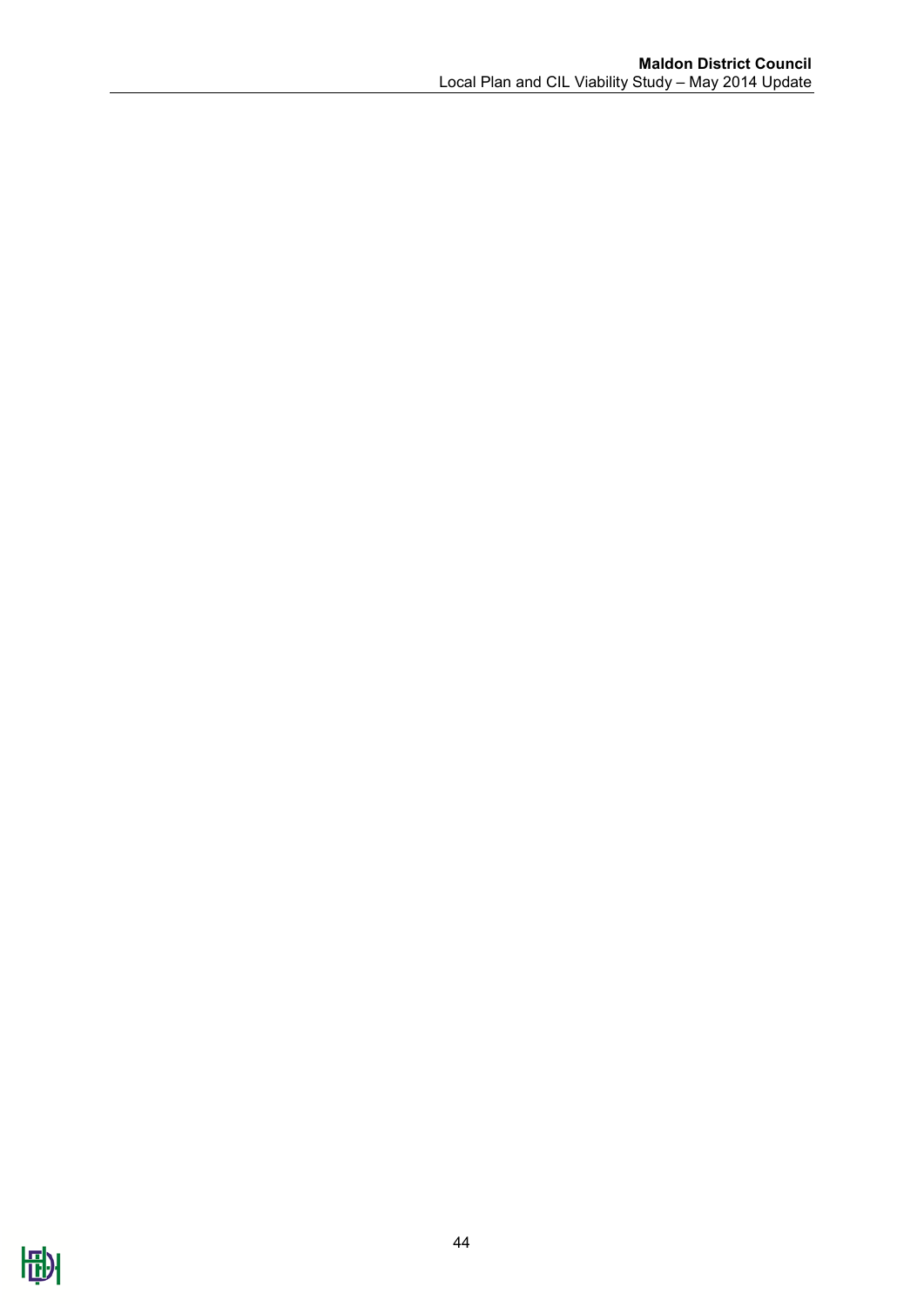### Appendix 2 – Summary of infrastructure costs

<span id="page-44-0"></span>

|                                                                 |                  |                 | South of Maldon Strategic Sites |                 |                 |                 |                 | <b>Heybridge Strategic Sites</b> |     |                 | <b>Burnham on Crouch Strategic Sites</b> |         |
|-----------------------------------------------------------------|------------------|-----------------|---------------------------------|-----------------|-----------------|-----------------|-----------------|----------------------------------|-----|-----------------|------------------------------------------|---------|
| <b>Infrastructure</b>                                           | <b>Sites</b>     | S <sub>2a</sub> | S <sub>2b</sub>                 | S <sub>2c</sub> | S <sub>2f</sub> | S <sub>2d</sub> | S <sub>2e</sub> | <b>ADD</b>                       | S2g | S <sub>2h</sub> | S <sub>2i</sub>                          | S2j     |
| <b>Transport</b>                                                |                  |                 |                                 |                 |                 |                 |                 |                                  |     |                 |                                          |         |
| B1018 Langford<br>Rd/Heybridge Approach                         | a, b, c,<br>d, e | £49,004         | £14,701                         | £3,675          |                 | £50,719         | £4,900          |                                  |     |                 |                                          |         |
| B1018 /Heybridge<br>Approach/A414<br>roundabout                 | a, b, c,<br>d, e | £907,570        | £272,271                        | £68,068         |                 | £939,335        | £90,757         |                                  |     |                 |                                          |         |
| A414/Spital Rd<br>roundabout                                    | a, b, c,<br>d, e | £612,749        | £183,825                        | £45,956         |                 | £634,195        | £61,275         |                                  |     |                 |                                          |         |
| A414/B1018 Limebrook<br>Way                                     | a, b, c,<br>d, e | £274,502        | £82,351                         | £20,588         |                 | £284,110        | £27,450         |                                  |     |                 |                                          |         |
| A414 Oak Corner<br>junction                                     | a, b, c,<br>d, e | £273,307        | £81,992                         | £20,498         |                 | £282,873        | £27,331         |                                  |     |                 |                                          |         |
| North Heybridge relief<br>road                                  | d, e,<br>ADD     |                 |                                 |                 |                 | £9,320,866      | £900,567        | £900,567                         |     |                 |                                          |         |
| Maldon relief road<br>(A414/Wycke Hill)                         | a, b, c          | £4,437,091      | £1,331,127                      | £332,782        |                 |                 |                 |                                  |     |                 |                                          |         |
| B1010/B1021 junction                                            | h, i, j          |                 |                                 |                 |                 |                 |                 |                                  |     | £23,200         | £23,200                                  | £11,600 |
| <b>Public Transport</b>                                         |                  |                 |                                 |                 |                 |                 |                 |                                  |     |                 |                                          |         |
| Public transport<br>improvements to serve<br>South Maldon GS    | a, b, c          | £2,925,000      | £643,500                        | £146,250        |                 |                 |                 |                                  |     |                 |                                          |         |
| Public transport<br>improvements to serve<br>North Heybridge GS | d, e, ADD        |                 |                                 |                 |                 | £2,457,000      | £234,000        | £234,000                         |     |                 |                                          |         |
| Flooding                                                        |                  |                 |                                 |                 |                 |                 |                 |                                  |     |                 |                                          |         |
| Flood alleviation                                               | d, e,<br>ADD     |                 |                                 |                 |                 | £6,453,036      | £623,482        | £623,482                         |     |                 |                                          |         |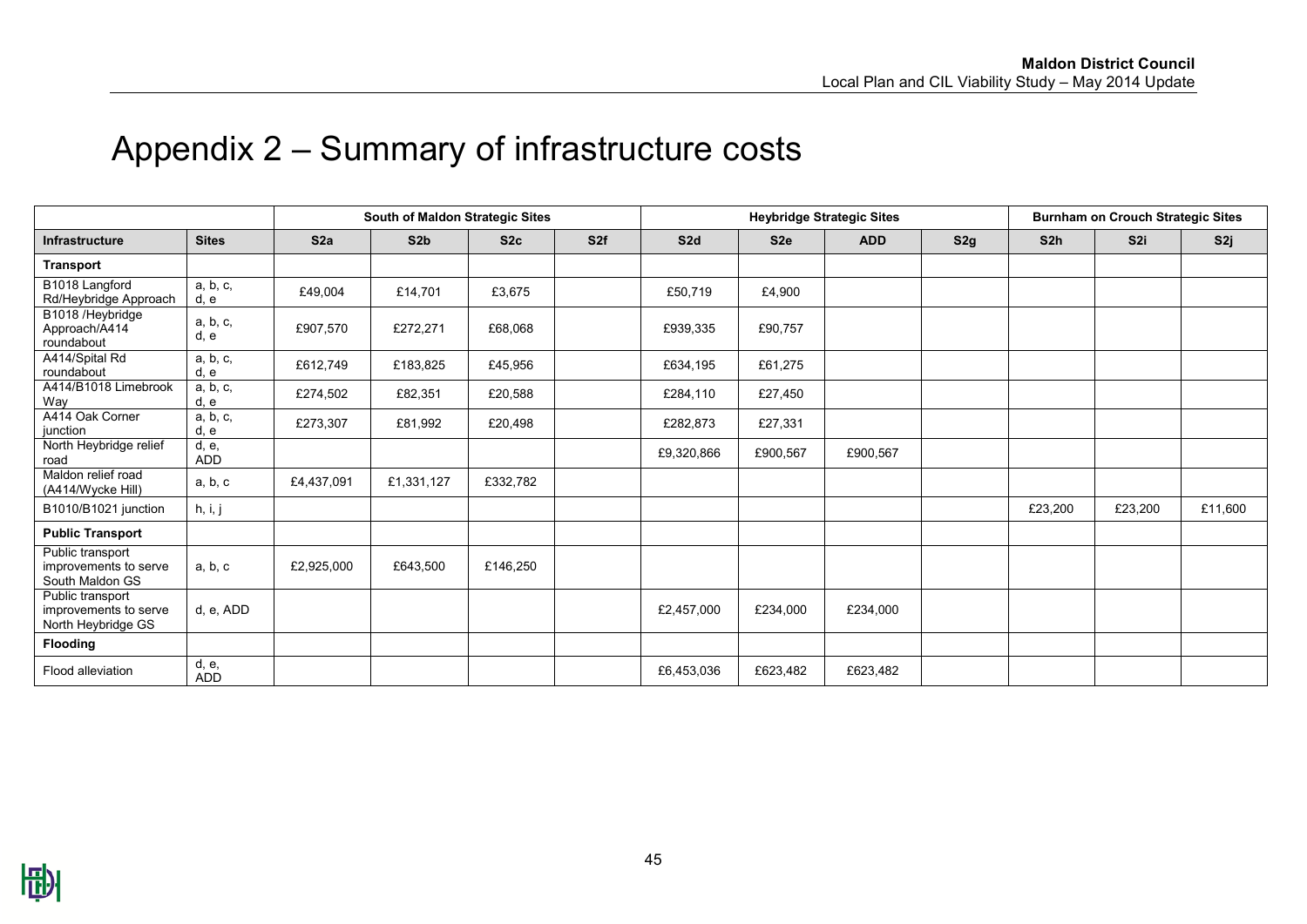| <b>Education</b>                                                                                              |                     |            |            |          |            |          |          |          |          |         |
|---------------------------------------------------------------------------------------------------------------|---------------------|------------|------------|----------|------------|----------|----------|----------|----------|---------|
| 56-place EY&C facility<br>to serve Maldon                                                                     | a, b, c             | £800,000   | £240,000   | £60,000  |            |          |          |          |          |         |
| 56-place EY&C facility<br>to serve Heybridge                                                                  | d, e,<br><b>ADD</b> |            |            |          | £921,862   | £89,069  | £89,069  |          |          |         |
| 420-place (2FE) primary<br>school and 56-place<br>EY&C facility                                               | a, b, c             | £5,090,909 | £1,527,273 | £381,818 |            |          |          |          |          |         |
| One class base<br>expansion of existing<br>primary school                                                     | a, b, c             | £203,636   | £61,091    | £15,273  |            |          |          |          |          |         |
| 210-place (1FE) primary<br>school                                                                             | d, e,<br><b>ADD</b> |            |            |          | £3,017,004 | £291,498 | £291,498 |          |          |         |
| Replacement of<br>temporary class-base at<br>St Mary's School                                                 | h, i, j             |            |            |          |            |          |          | £112,000 | £112,000 | £56,000 |
| <b>Expansion of Plume</b><br>School - lower school                                                            | a, b, c,<br>d, e    | £916,335   | £274,900   | £68,725  | £948,406   | £91,633  |          |          |          |         |
| <b>Expansion of Plume</b><br>School - upper<br>school/sixth form                                              | a, b, c,<br>d, e    | £3,027,888 | £908,367   | £227,092 | £3,133,865 | £302,789 |          |          |          |         |
| Youth and childrens<br>facilities                                                                             |                     |            |            |          |            |          |          |          |          |         |
| Teen shelters,<br>skateboard facilities and<br>access to shared<br>community facilities to<br>serve Maldon    | a, b, c             | £541,667   | £162,500   | £40,625  |            |          |          |          |          |         |
| Teen shelters,<br>skateboard facilities and<br>access to shared<br>community facilities to<br>serve Heybridge | d, e,<br><b>ADD</b> |            |            |          | £560,625   | £54,167  | £54,167  |          |          |         |
| Teen shelters,<br>skateboard facilities and<br>access to shared<br>community facilities to<br>serve Burnham   | h, i, j             |            |            |          |            |          |          | £97,500  | £97,500  | £48,750 |
| NEAPs and LEAPs to<br>serve Maldon                                                                            | a, b, c             | £115,200   | £34,560    | £8,640   |            |          |          |          |          |         |
| NEAPs and LEAPs to<br>serve Heybridge                                                                         | d,e,<br><b>ADD</b>  |            |            |          | £119,232   | £11,520  | £11,520  |          |          |         |
| NEAPs and LEAPs to<br>serve Burnham                                                                           | h, i, j             |            |            |          |            |          |          | £20,736  | £20,736  | £10,368 |

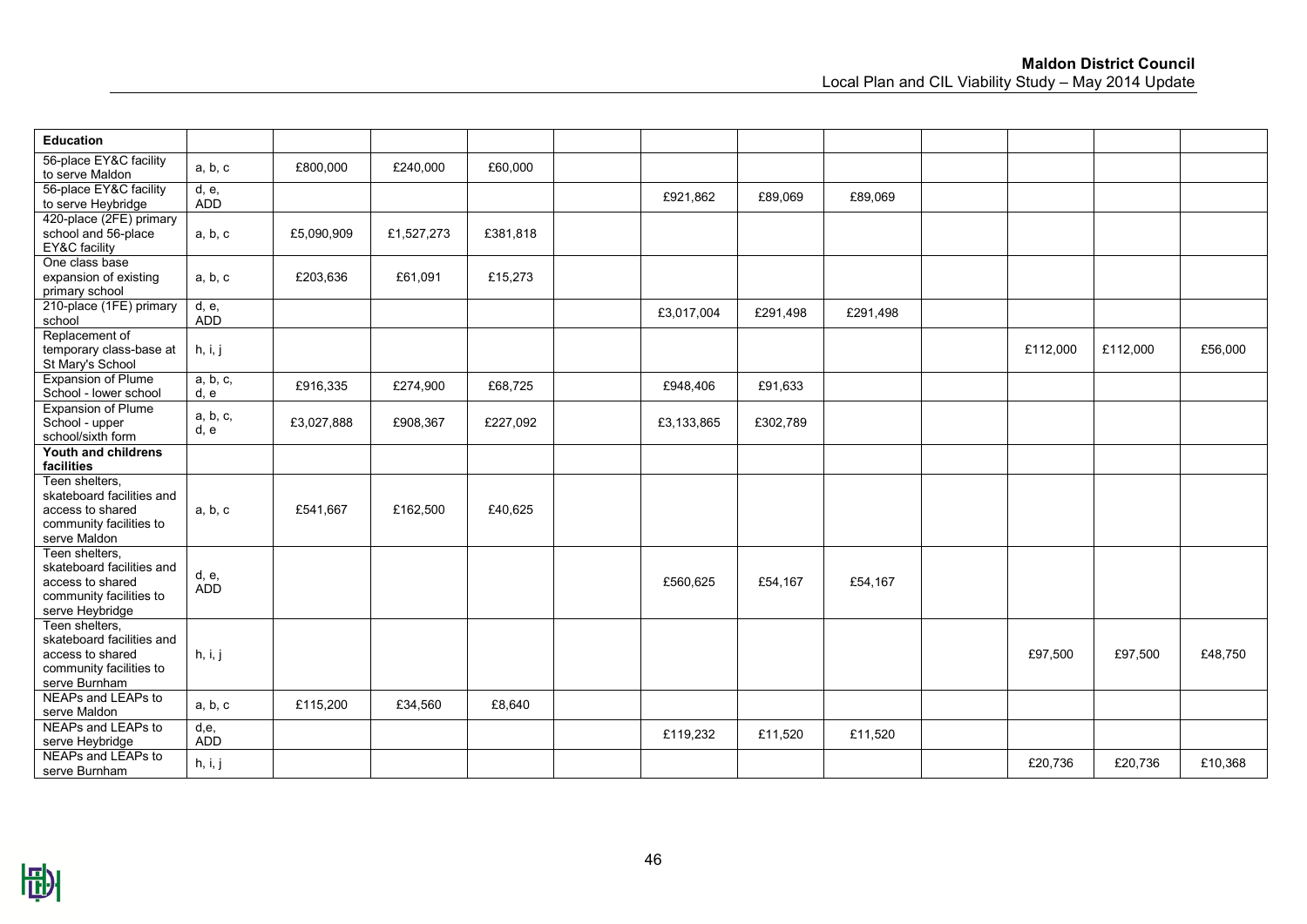| Health                                               |                    |             |            |            |         |             |            |            |         |          |          |          |
|------------------------------------------------------|--------------------|-------------|------------|------------|---------|-------------|------------|------------|---------|----------|----------|----------|
| Medical facilities to<br>serve South Maldon GS       | a, b, c            | £329,230    | £99,220    | £22,550    |         |             |            |            |         |          |          |          |
| Medical facilities to<br>serve North Heybridge<br>GS | d,e,<br><b>ADD</b> |             |            |            |         | £340,200    | £32,400    | £32,400    |         |          |          |          |
| <b>Green Infrastructure</b>                          |                    |             |            |            |         |             |            |            |         |          |          |          |
| Allotments to serve<br>South Maldon GS               | a, b, c            | £48,180     | £14,520    | £3,300     |         |             |            |            |         |          |          |          |
| Allotments to serve<br>North Heybridge GS            | d,e,<br>ADD        |             |            |            |         | £49,560     | £4.720     | £4,720     |         |          |          |          |
| <b>Total pooled S106</b><br>costs                    |                    | £20,552,268 | £5,932,197 | £1,465,839 | £0      | £29,512,888 | £2,847,558 | £2,241,422 | £0      | £253,436 | £253,436 | £126,718 |
| Site specific<br>sewerage connection<br>charges      |                    | £2,511,135  | £1,150,100 | £240,284   | £53,899 | £1,135,504  | £80,133    | £33,700    | £33,700 | £71,435  | £145,415 | £72,707  |
| <b>TOTAL</b>                                         |                    | £23,063,403 | £7,082,297 | £1,706,123 | £53,899 | £30,648,392 | £2,927,691 | £2,275,122 | £33,700 | £324,871 | £398,851 | £199,425 |

Source: MDC May 2014